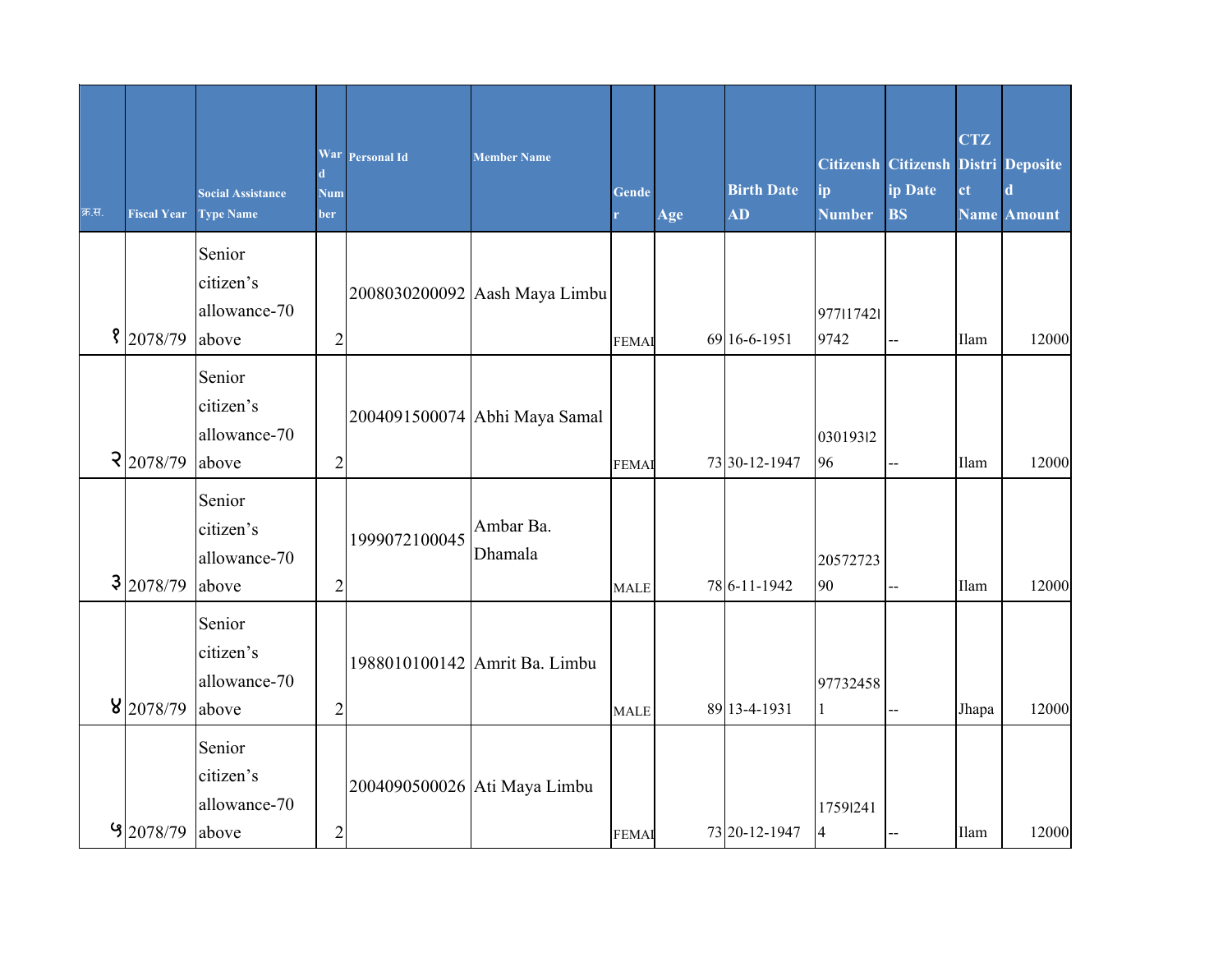| $\frac{2078}{79}$   | Senior<br>citizen's<br>allowance-70<br>above | $\overline{2}$ | 2007100400012 | Bacha Maya<br>Magar               | <b>FEMAI</b> | 70 17-1-1951  | 19271384 -- |                     | Jhapa         | 12000 |
|---------------------|----------------------------------------------|----------------|---------------|-----------------------------------|--------------|---------------|-------------|---------------------|---------------|-------|
| $9$ 2078/79         | Senior<br>citizen's<br>allowance-70<br>above | $\overline{2}$ | 2008090300592 | Bachali Maya<br>Karki             | <b>FEMAI</b> | 69 18-12-1951 | 794-239     | $29 - 11$<br>2041   | Ilam          | 7980  |
| 2078/79             | Senior<br>citizen's<br>allowance-70<br>above | $\overline{2}$ |               | 1979020400014 Bachhala Goutam     | <b>FEMAI</b> | 100 17-5-1921 | 666         | $31 - 12 -$<br>2054 | Ilam          | 12000 |
| $\frac{8}{2078/79}$ | Senior<br>citizen's<br>allowance-70<br>above | $\overline{2}$ | 1998010100604 | <b>Bahadure</b><br>Biswakarma     | <b>MALE</b>  | 79 13-4-1941  | 8554151     | --                  | Panch<br>thar | 12000 |
| $\degree$ 0 2078/79 | Senior<br>citizen's<br>allowance-70<br>above | $\overline{c}$ | 2003070201472 | <b>Bal Bahadur</b><br>Tamang      | <b>MALE</b>  | 74 18-10-1946 | 1410        | $21 - 10 -$<br>2046 | Ilam          | 12000 |
| ११ 2078/79 above    | Senior<br>citizen's<br>allowance-70          | $\sqrt{2}$     | 2002081500054 | <b>Bal Bahadur</b><br>Thapa Magar | <b>MALE</b>  | 75 29-11-1945 | 85244251 -- |                     | Jhapa         | 12000 |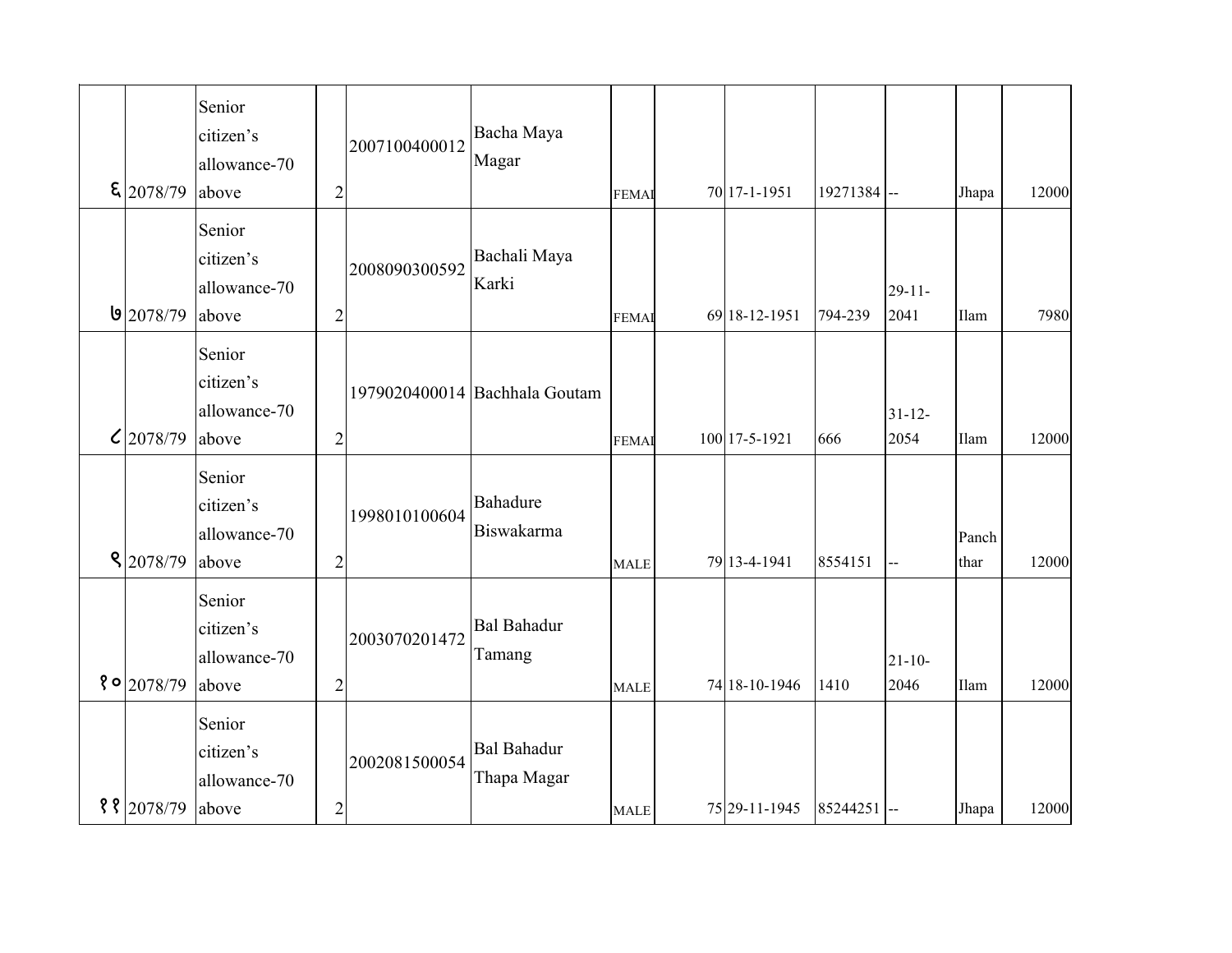| 8 2 2078/79 | Senior<br>citizen's<br>allowance-70<br>above | $\overline{2}$ | 2002091600175 Baldum Limbu  |                              | <b>MALE</b>  | 75 30-12-1945 | 30935113<br>57 |                     | Ilam          | 12000 |
|-------------|----------------------------------------------|----------------|-----------------------------|------------------------------|--------------|---------------|----------------|---------------------|---------------|-------|
| 83 2078/79  | Senior<br>citizen's<br>allowance-70<br>above | $\overline{2}$ | 2007031401223               | Bhagi Maya<br>Adhikari       | <b>FEMAI</b> | 70 28-6-1950  | 35364-39       | $15 - 12$<br>2045   | Ilam          | 12000 |
| 88 2078/79  | Senior<br>citizen's<br>allowance-70<br>above | $\overline{2}$ | 2007081500022 Bhangeri B.C. |                              | <b>FEMAI</b> | 70 30-11-1950 | 85914834       | l--                 | Ilam          | 12000 |
| 89 2078/79  | Senior<br>citizen's<br>allowance-70<br>above | $\overline{2}$ | 2004061300851 Bharat Malla  |                              | <b>MALE</b>  | 73 29-9-1947  | 949/1673       | $08 - 12 -$<br>2044 | Ilam          | 12000 |
| 85 2078/79  | Senior<br>citizen's<br>allowance-70<br>above | $\overline{c}$ | 1990010100429               | Bhawani Devi<br>Acharya      | <b>FEMA</b>  | 87 13-4-1933  | 1297054        | $16 - 12$<br>2044   | Panch<br>thar | 12000 |
| १७ 2078/79  | Senior<br>citizen's<br>allowance-70<br>above | $\overline{c}$ | 2004091500066               | <b>Bhim Kumari</b><br>Khadka | <b>FEMAI</b> | 73 30-12-1947 | 15411560       |                     |               | 12000 |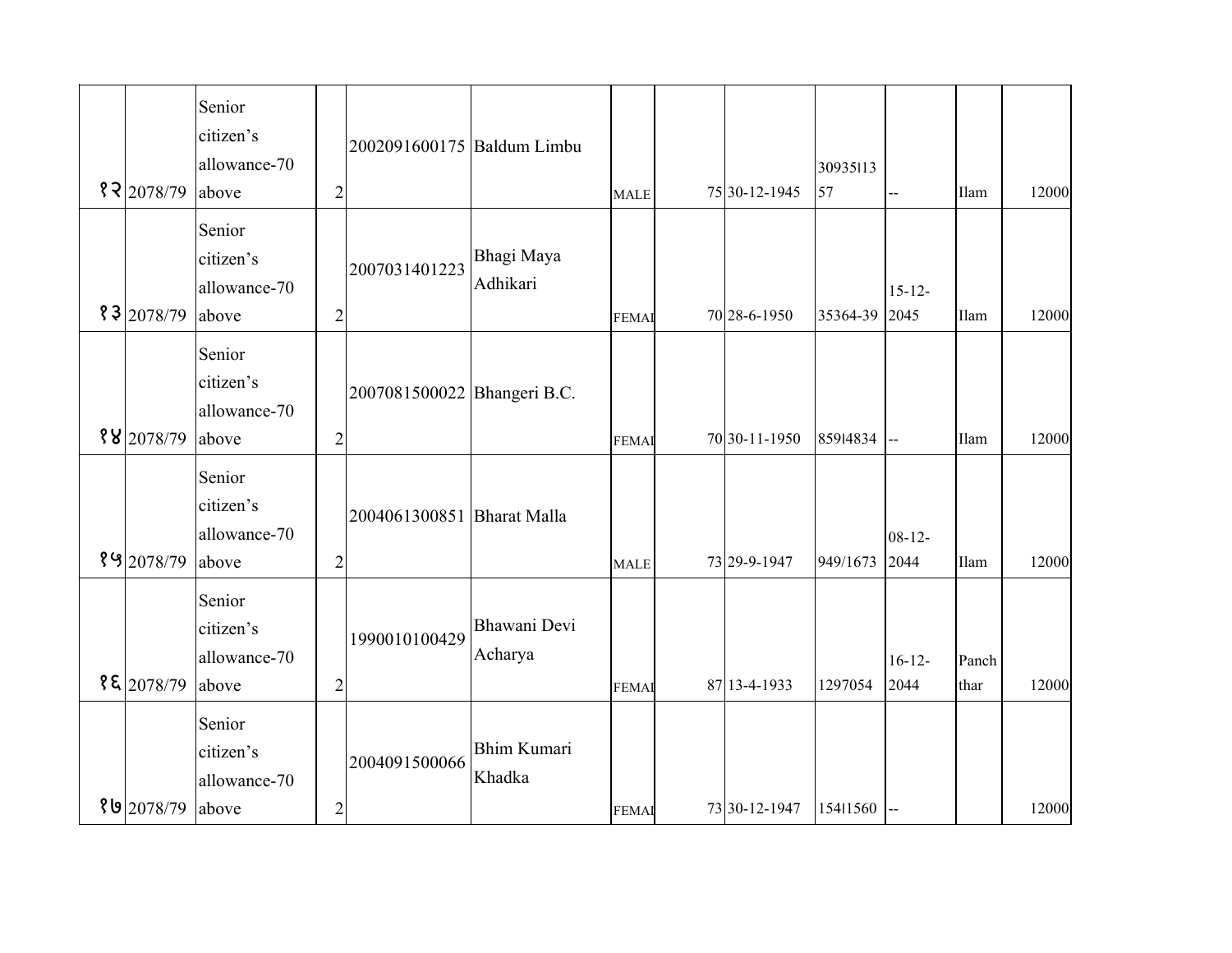|                         | Senior<br>citizen's<br>allowance-70          |                |                              | 2008050504399 Bhim Lal Koirala |             |               | 21771115 05-12- |                     |       |       |
|-------------------------|----------------------------------------------|----------------|------------------------------|--------------------------------|-------------|---------------|-----------------|---------------------|-------|-------|
| $\frac{8}{2078/79}$     | above                                        | $\overline{2}$ |                              |                                | <b>MALE</b> | 70 21-8-1951  | 36              | 2042                | Ilam  | 8000  |
| 88 2078/79              | Senior<br>citizen's<br>allowance-70<br>above | $\overline{2}$ | 2006042500947                | Bhoj Bahadur<br>Thapa Magar    | <b>MALE</b> | 71 9-8-1949   | 1468-301        | $01-03-$<br>2046    | Ilam  | 12000 |
| $20$ <sub>2078/79</sub> | Senior<br>citizen's<br>allowance-70<br>above | $\overline{2}$ | 2005081202431 Bikal Mishra   |                                | <b>MALE</b> | 72 27-11-1948 | 49850674 2044   | $29 - 12$           | Jhapa | 12000 |
| 28 2078/79              | Senior<br>citizen's<br>allowance-70<br>above | $\overline{2}$ | 2002123000998                | Birkha Ram<br>Chemjong         | <b>MALE</b> | 74 12-4-1946  | 85243355 --     |                     | Jhapa | 12000 |
| 22 2078/79              | Senior<br>citizen's<br>allowance-70<br>above | $\overline{c}$ | 2005123208233                | <b>Bishnu Kumar</b><br>Ghimire | <b>MALE</b> | 71 12-4-1949  | 2921-283        | $28 - 09 -$<br>2033 | Ilam  | 12000 |
| 23 2078/79              | Senior<br>citizen's<br>allowance-70<br>above | $\overline{c}$ | 2001051100011 Bom Prasad Rai |                                | <b>MALE</b> | 76 26-8-1944  | 20251124<br>6   |                     | Ilam  | 12000 |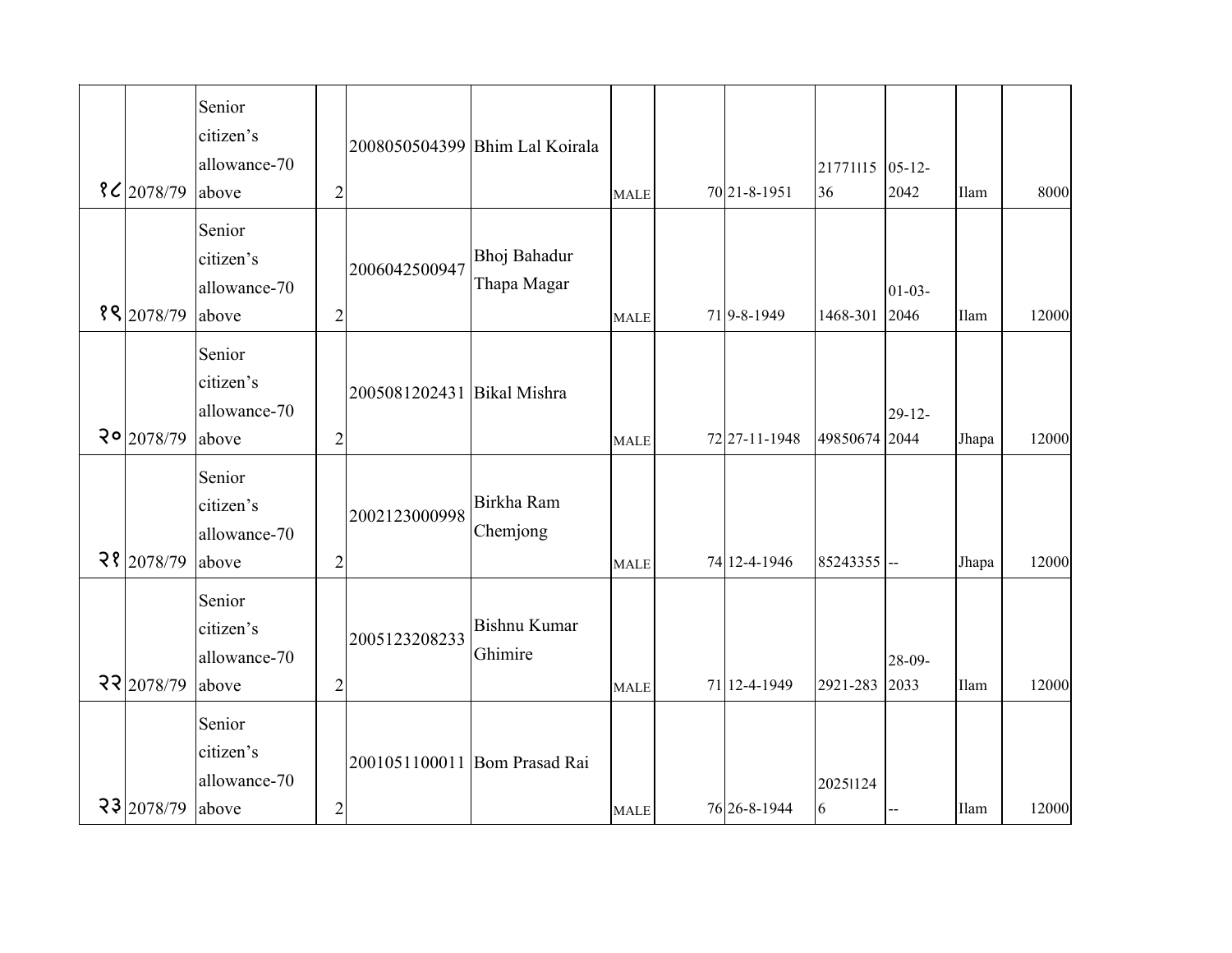|         |                                                                                                     | 12000                |
|---------|-----------------------------------------------------------------------------------------------------|----------------------|
|         |                                                                                                     |                      |
|         |                                                                                                     |                      |
|         |                                                                                                     |                      |
| --      | Ilam                                                                                                | 12000                |
|         |                                                                                                     |                      |
|         |                                                                                                     |                      |
|         |                                                                                                     |                      |
| $-$     | Ilam                                                                                                | 12000                |
|         |                                                                                                     |                      |
|         |                                                                                                     |                      |
|         |                                                                                                     |                      |
| $-$     |                                                                                                     | 12000                |
|         |                                                                                                     |                      |
|         |                                                                                                     |                      |
|         |                                                                                                     |                      |
|         |                                                                                                     | 12000                |
|         |                                                                                                     |                      |
|         |                                                                                                     |                      |
|         |                                                                                                     | 12000                |
| 031670- | 03167001<br>11051361<br>03167000<br>33355114<br>$03 - 02 -$<br>2070<br>$04 - 11 -$<br>99811613 2044 | Ilam<br>Ilam<br>Ilam |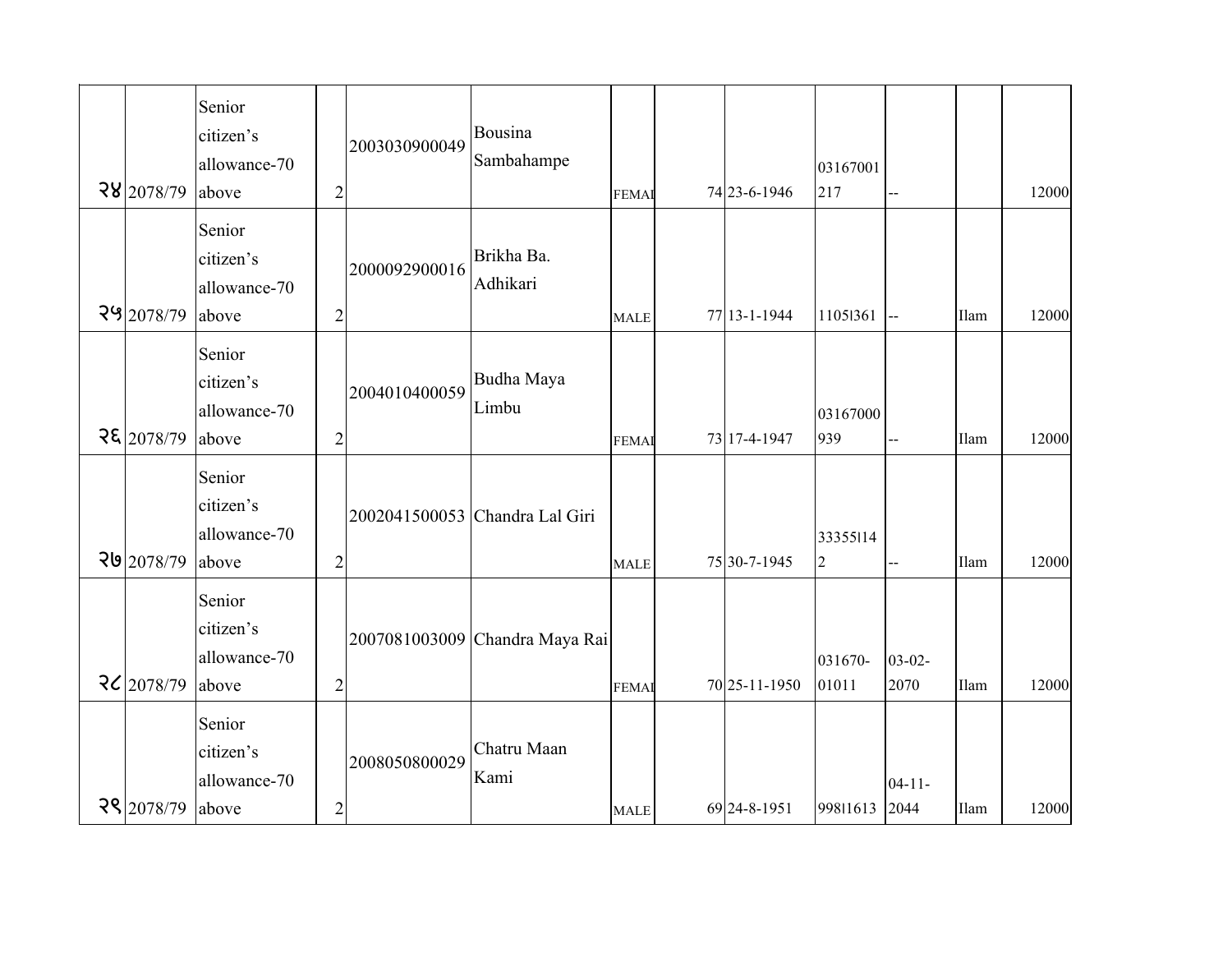|              | Senior       |                |                               |                |              |               |               |             |       |       |
|--------------|--------------|----------------|-------------------------------|----------------|--------------|---------------|---------------|-------------|-------|-------|
|              | citizen's    |                | 2007042001431                 | Chhali Maya    |              |               |               |             |       |       |
|              | allowance-70 |                |                               | Dahal          |              |               |               | $12 - 12 -$ |       |       |
| $30$ 2078/79 | above        | $\overline{c}$ |                               |                | <b>FEMAI</b> | 704-8-1950    | 11791578 2044 |             | Ilam  | 12000 |
|              | Senior       |                |                               |                |              |               |               |             |       |       |
|              | citizen's    |                |                               |                |              |               |               |             |       |       |
|              | allowance-70 |                | 2006100600019 Dabal Ba. B.C.  |                |              |               | 03167001      |             |       |       |
| 3 8 2078/79  | above        | $\overline{2}$ |                               |                | <b>MALE</b>  | 71 19-1-1950  | 954           |             | Ilam  | 12000 |
|              |              |                |                               |                |              |               |               |             |       |       |
|              | Senior       |                |                               |                |              |               |               |             |       |       |
|              | citizen's    |                | 1998071200038 Dal Krishna Rai |                |              |               |               |             |       |       |
|              | allowance-70 |                |                               |                |              |               |               |             |       |       |
| 32 2078/79   | above        | $\overline{2}$ |                               |                | <b>MALE</b>  | 79 28-10-1941 | 6723217       | --          |       | 12000 |
|              | Senior       |                |                               |                |              |               |               |             |       |       |
|              | citizen's    |                | 2005100301776                 | Dambar Bahadur |              |               |               |             |       |       |
|              | allowance-70 |                |                               | Giri           |              |               |               | $32 - 02 -$ |       |       |
| 33 2078/79   | above        | $\overline{2}$ |                               |                | <b>MALE</b>  | 72 16-1-1949  | 1450-284      | 2046        | Ilam  | 12000 |
|              |              |                |                               |                |              |               |               |             |       |       |
|              | Senior       |                |                               | Dambar Bahadur |              |               |               |             |       |       |
|              | citizen's    |                | 1986090500017                 |                |              |               |               |             |       |       |
|              | allowance-70 |                |                               | Karki          |              |               |               |             |       |       |
| 38 2078/79   | above        | $\overline{2}$ |                               |                | <b>MALE</b>  | 90 19-12-1929 | 7081479       | <b>L_</b>   | Ilam  | 12000 |
|              | Senior       |                |                               |                |              |               |               |             |       |       |
|              | citizen's    |                |                               |                |              |               |               |             |       |       |
|              | allowance-70 |                | 2003120900701 Deu Maya Samal  |                |              |               |               |             |       |       |
| $39$ 2078/79 | above        | $\overline{c}$ |                               |                | <b>FEMAI</b> | 73 22-3-1947  | 85242222 --   |             | Jhapa | 12000 |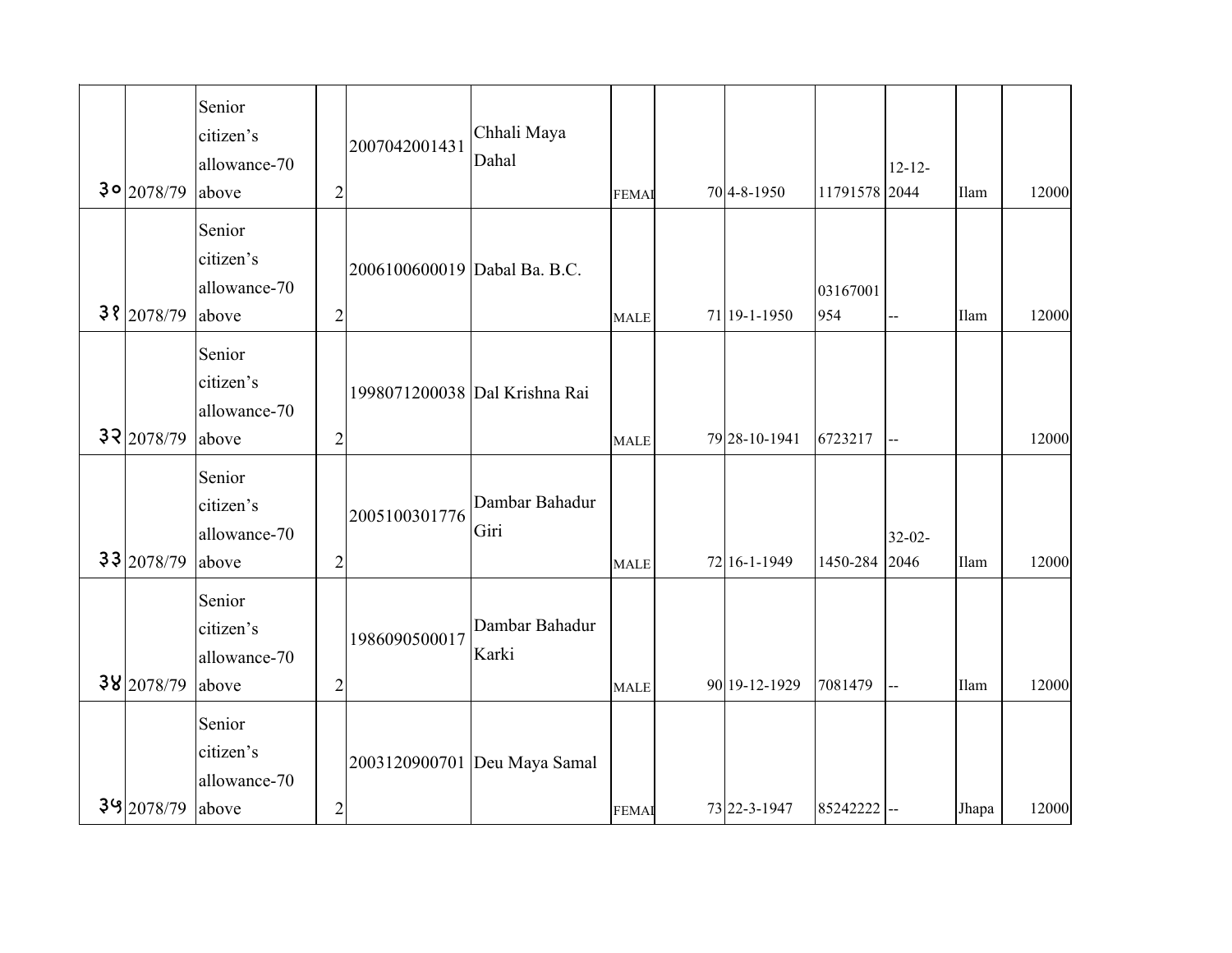|                     | Senior<br>citizen's                          |                | 2000091500239               | Devi Prasad                  |              |               |                      |                     |              |       |
|---------------------|----------------------------------------------|----------------|-----------------------------|------------------------------|--------------|---------------|----------------------|---------------------|--------------|-------|
| $3\epsilon$ 2078/79 | allowance-70<br>above                        | $\overline{2}$ |                             | Poudel                       | <b>MALE</b>  | 77 30-12-1943 | 22292139<br>3        |                     | Ilam         | 12000 |
| 39 2078/79          | Senior<br>citizen's<br>allowance-70<br>above | $\overline{2}$ | 2003071000014               | Dhan Maya<br>Niraula         | <b>FEMAI</b> | 74 26-10-1946 | 6601449              |                     | Ilam         | 12000 |
| $3\zeta$ 2078/79    | Senior<br>citizen's<br>allowance-70<br>above | $\overline{2}$ | 1990010100445 Dhan Maya Rai |                              | <b>FEMAI</b> | 87 13-4-1933  | 03019321<br>24       | $-$                 | Ilam         | 12000 |
| 39 2078/79          | Senior<br>citizen's<br>allowance-70<br>above | $\overline{2}$ | 2007050601221               | Dhano Kumar<br>Danuwar       | <b>FEMA</b>  | 70 22-8-1950  | 23154573 22-08-<br>5 | 2063                | Sindh<br>uli | 12000 |
| 80 2078/79          | Senior<br>citizen's<br>allowance-70<br>above | $\overline{c}$ | 2004091601781               | Dharma Prasad<br>Tamang      | <b>MALE</b>  | 73 31-12-1947 | 619/151              | $13 - 12 -$<br>2044 | Ilam         | 12000 |
| 88 2078/79 above    | Senior<br>citizen's<br>allowance-70          | $\overline{c}$ |                             | 2000090801489 Dhoj Man Limbu | <b>MALE</b>  | 77 23-12-1943 | 842/819              |                     | Ilam         | 12000 |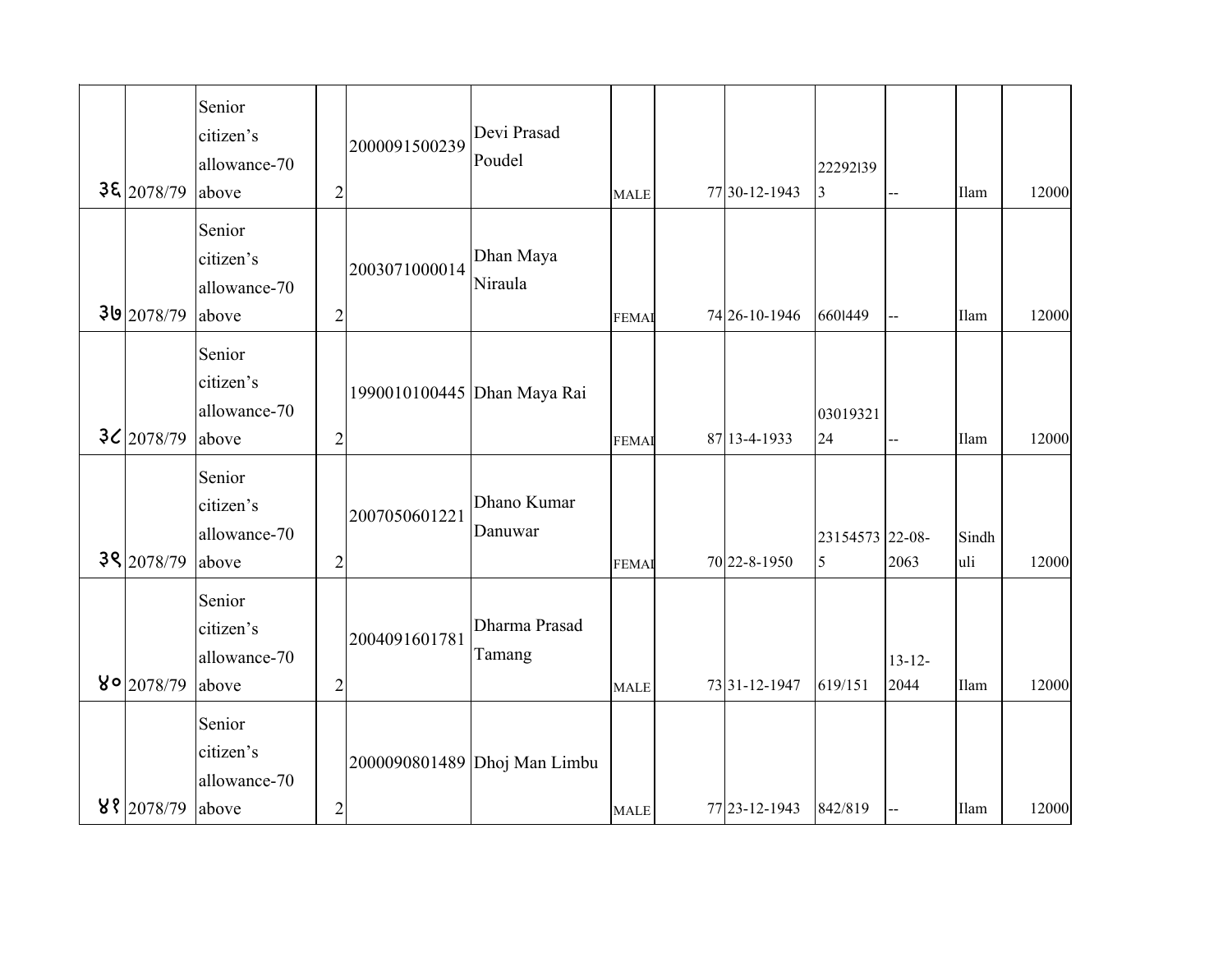|                  | Senior<br>citizen's<br>allowance-70          |                | 2005010100219 | Dil Maya Aale<br>Magarni       |              |              |                      |                     |                            |       |
|------------------|----------------------------------------------|----------------|---------------|--------------------------------|--------------|--------------|----------------------|---------------------|----------------------------|-------|
| 82 2078/79       | above                                        | $\overline{2}$ |               |                                | <b>FEMA</b>  | 72 13-4-1948 | 51                   | $-$                 | Jhapa                      | 12000 |
| 83 2078/79       | Senior<br>citizen's<br>allowance-70<br>above | $\overline{2}$ |               | 2008050902155 Dil Maya Limbu   | <b>FEMAI</b> | 70 25-8-1951 | 235-681              | $13 - 12 -$<br>2044 | Ilam                       | 12000 |
| 88 2078/79       | Senior<br>citizen's<br>allowance-70<br>above | $\overline{2}$ |               | 2002020900027 Dilli Maya Kumal | <b>FEMAI</b> | 75 22-5-1945 | 90511740             | Щ,                  | Mora<br>ng                 | 12000 |
| 89 2078/79       | Senior<br>citizen's<br>allowance-70<br>above | $\overline{c}$ | 2005051500046 | Duna Maya<br>Tamang            | <b>FEMAI</b> | 72 30-8-1948 | 03019313<br>76       | --                  | Ilam                       | 12000 |
| 82 2078/79       | Senior<br>citizen's<br>allowance-70<br>above | $\overline{c}$ | 2005051511001 | Duna Maya<br>Tamang            | <b>FEMAI</b> | 72 30-8-1948 | 03019337 16-10-<br>6 | 2063                | Ilam                       |       |
| 80 2078/79 above | Senior<br>citizen's<br>allowance-70          | $\sqrt{2}$     | 2007051702135 | Ganga Bahadur<br>Thapa         | <b>MALE</b>  | 70 2-9-1950  | 35727                | $30 - 12$<br>2035   | Okhal<br>dhung<br>$\rm{a}$ | 12000 |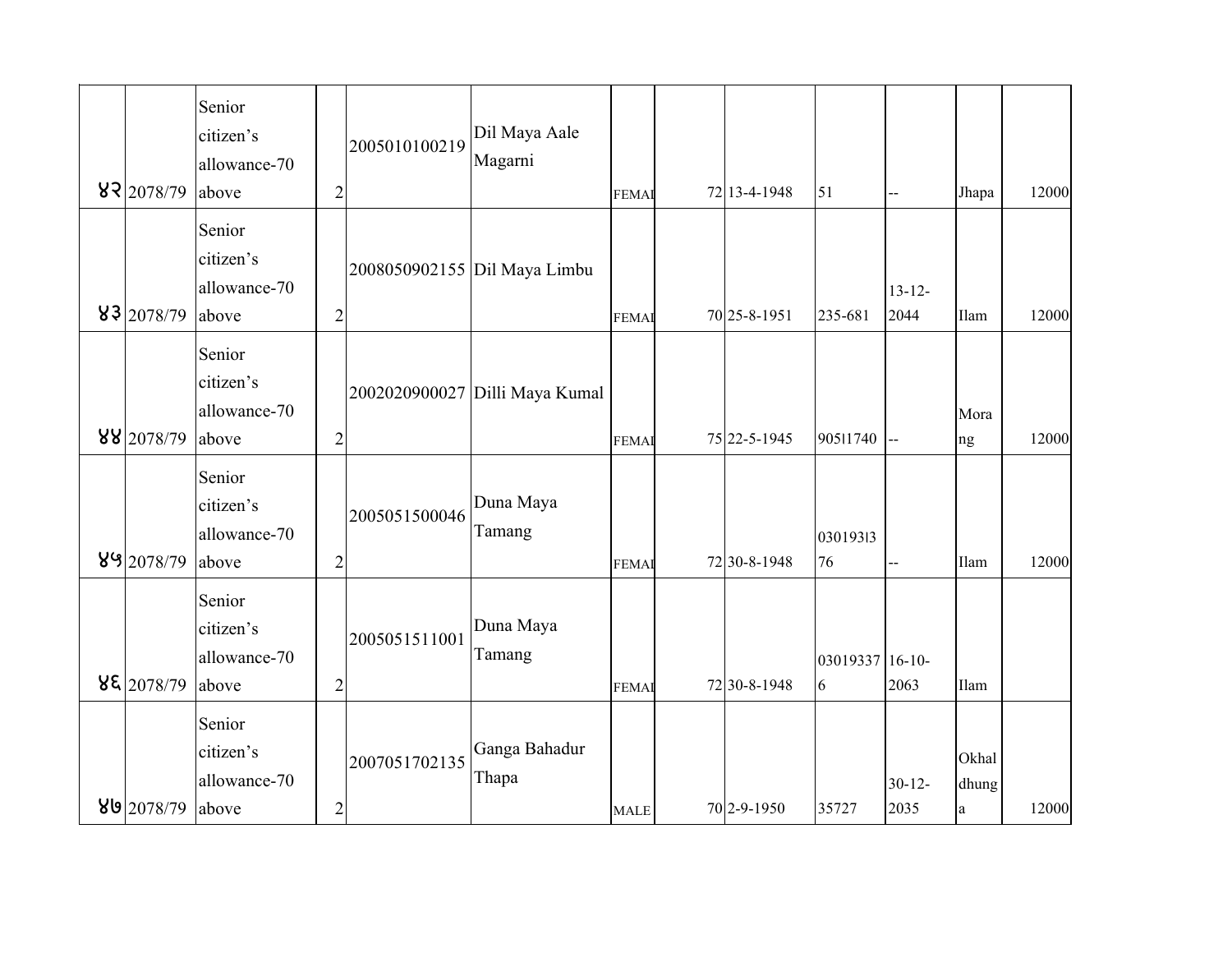|                         | Senior                    |                |               | Gun Maya      |             |              |                 |             |        |       |
|-------------------------|---------------------------|----------------|---------------|---------------|-------------|--------------|-----------------|-------------|--------|-------|
|                         | citizen's<br>allowance-70 |                | 1997111500043 | Tamang        |             |              |                 |             |        |       |
| 86 2078/79              | above                     | $\overline{c}$ |               |               | <b>FEMA</b> | 80 26-2-1941 | 9671415         | $-$         | Ilam   | 12000 |
|                         | Senior                    |                |               |               |             |              |                 |             |        |       |
|                         | citizen's                 |                |               | Harka Bahadur |             |              |                 |             |        |       |
|                         | allowance-70              |                | 2002011601741 | Phago         |             |              | 85242001        |             |        |       |
| 89 2078/79              | above                     | $\overline{2}$ |               |               | <b>MALE</b> | 75 28-4-1945 |                 |             |        | 12000 |
|                         | Senior                    |                |               |               |             |              |                 |             |        |       |
|                         | citizen's                 |                | 1997060200025 | Hasta Bahadur |             |              |                 |             |        |       |
|                         | allowance-70              |                |               | Samal         |             |              |                 |             |        |       |
| $90$ <sub>2078/79</sub> | above                     | $\overline{c}$ |               |               | <b>MALE</b> | 80 17-9-1940 | 85242033 --     |             | Jhapa  | 12000 |
|                         | Senior                    |                |               |               |             |              |                 |             |        |       |
|                         | citizen's                 |                | 2000050400025 | Indra Bahadur |             |              |                 |             |        |       |
|                         | allowance-70              |                |               | Magar         |             |              | 17231237        |             |        |       |
| 98 2078/79              | above                     | $\overline{2}$ |               |               | <b>MALE</b> | 77 19-8-1943 | $7\phantom{.0}$ | ц,          | Ilam   | 12000 |
|                         | Senior                    |                |               |               |             |              |                 |             |        |       |
|                         | citizen's                 |                | 2008010205079 | Indra Janga   |             |              |                 |             |        |       |
|                         | allowance-70              |                |               | Sherma        |             |              |                 | $02 - 01 -$ | Panch  |       |
| 97 2078/79              | above                     | $\overline{2}$ |               |               | <b>MALE</b> | 70 15-4-1951 | 6835338         | 2044        | thar   | 12000 |
|                         | Senior                    |                |               |               |             |              |                 |             |        |       |
|                         | citizen's                 |                | 2007010404658 | Janga Bahadur |             |              |                 |             |        |       |
|                         | allowance-70              |                |               | Limbu         |             |              |                 | $04 - 01 -$ | Taplej |       |
| $93 2078/79 $ above     |                           | $\overline{c}$ |               |               | <b>MALE</b> | 70 16-4-1950 | 26510071 2042   |             | ung    | 12000 |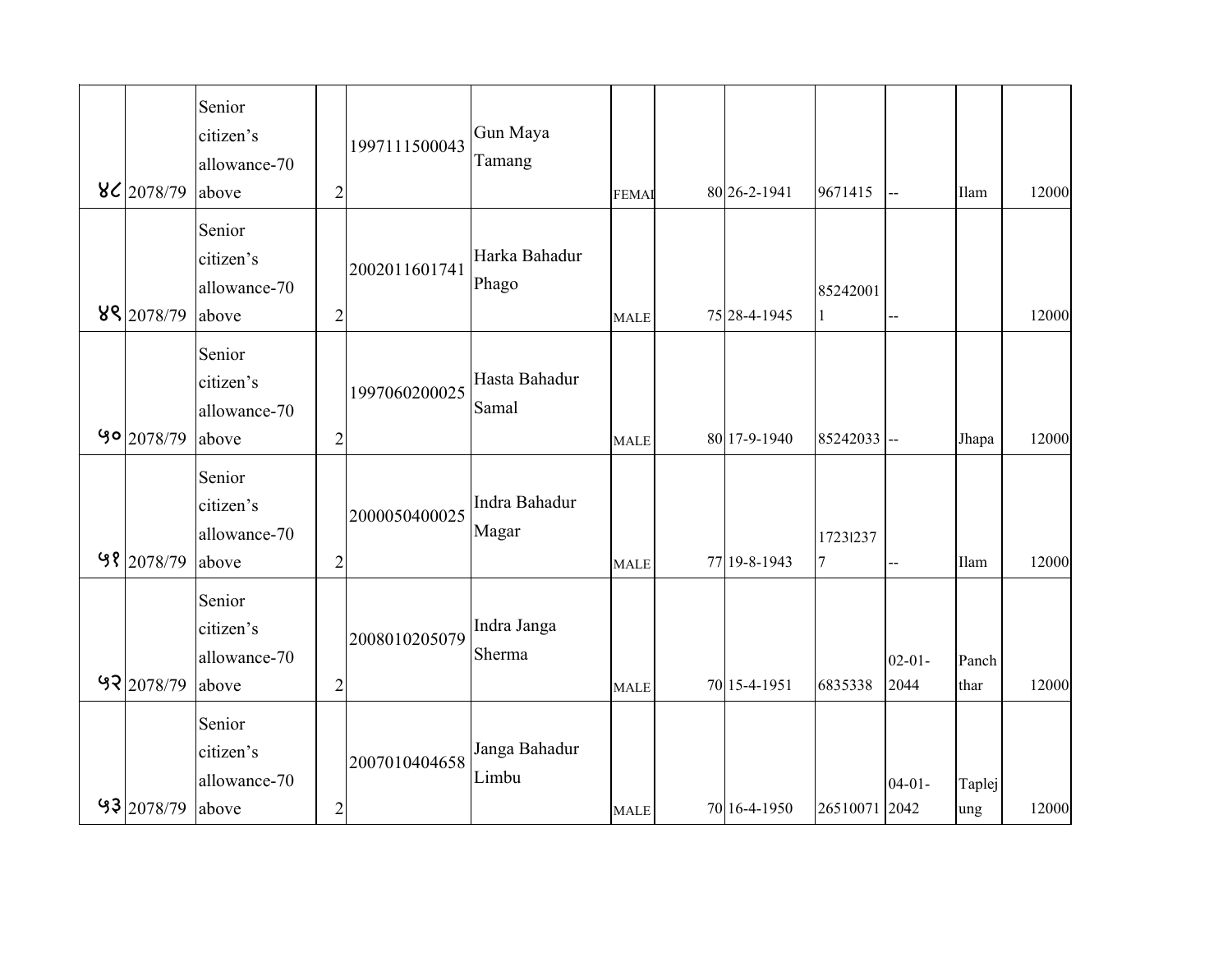| 98 2078/79                          | Senior<br>citizen's<br>allowance-70<br>above | $\overline{2}$ | 2004110101482 Januka Shrestha |                                 | <b>FEMAI</b> | 73 13-2-1948 | 76161307 2046            | $32 - 02 -$         | Jhapa | 12000 |
|-------------------------------------|----------------------------------------------|----------------|-------------------------------|---------------------------------|--------------|--------------|--------------------------|---------------------|-------|-------|
| $99$ 2078/79                        | Senior<br>citizen's<br>allowance-70<br>above | $\overline{c}$ | 2003123175012 Jayamati Limbu  |                                 | <b>FEMAI</b> | 73 12-4-1947 | मे झा<br>1829/233<br>745 |                     | Jhapa | 12000 |
| $9\frac{2078}{79}$                  | Senior<br>citizen's<br>allowance-70<br>above | $\overline{2}$ | 1999030200333 Jhuma Khadka    |                                 | <b>FEMAI</b> | 78 15-6-1942 | 15111458                 | $04 - 10 -$<br>2043 | Ilam  | 12000 |
| 98 2078/79                          | Senior<br>citizen's<br>allowance-70<br>above | $\overline{2}$ |                               | 2005122701144 Jit Bahadur Limbu | <b>MALE</b>  | 719-4-1949   | 1315-183                 | $31 - 02 -$<br>2046 | Ilam  | 12000 |
| $9$ <sup><math>2078/79</math></sup> | Senior<br>citizen's<br>allowance-70<br>above | $\overline{2}$ |                               | 1995020200051 Kam Maya Limbu    | <b>FEMAI</b> | 82 15-5-1938 | $16511388$ --            |                     | Ilam  | 12000 |
| 98 2078/79 above                    | Senior<br>citizen's<br>allowance-70          | $\sqrt{2}$     | 2004050801893                 | Kamal Maya<br>Tamang            | <b>FEMAI</b> | 73 24-8-1947 | 593/1611 2043            | $12-09-$            | Ilam  | 12000 |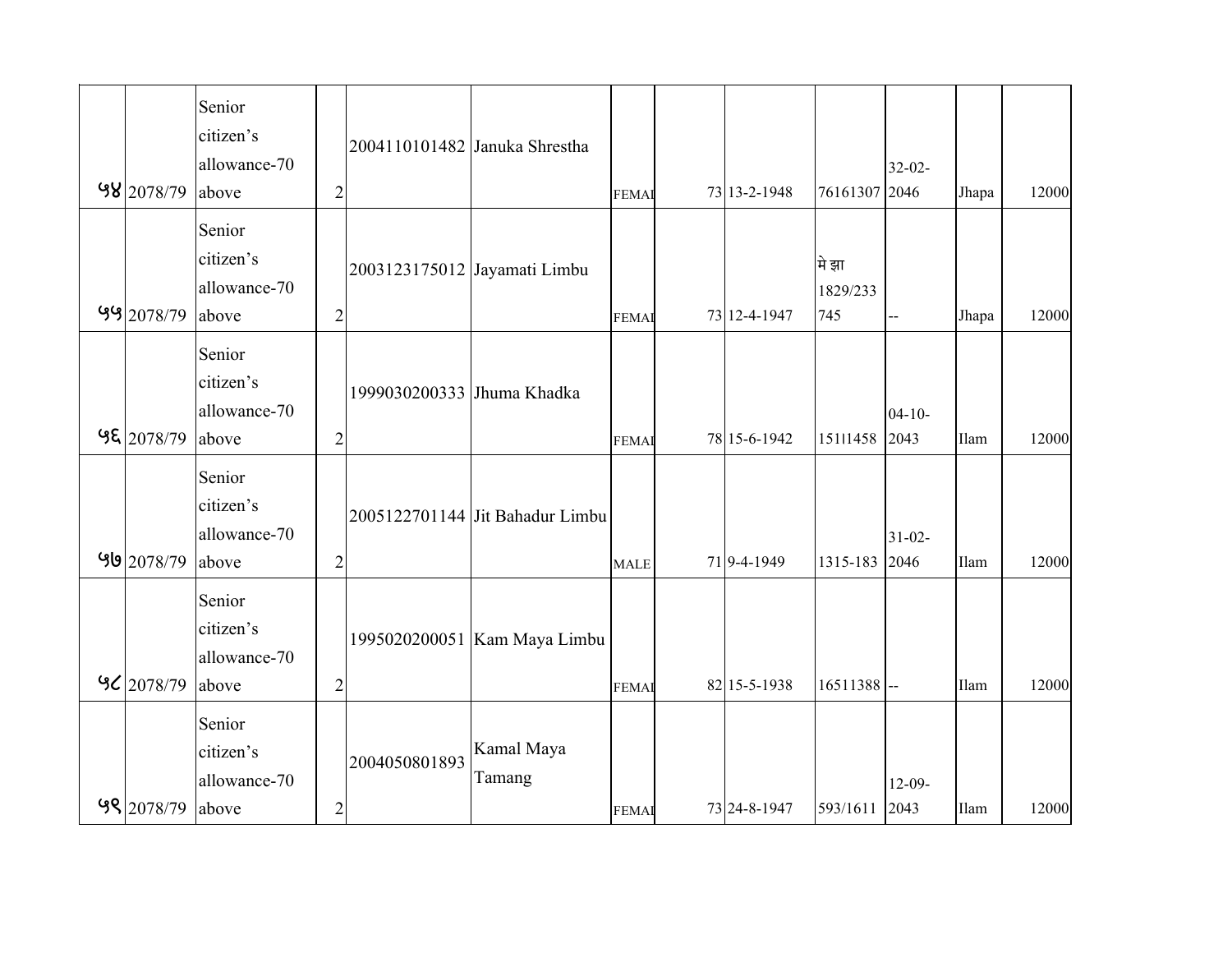| $\frac{2078}{79}$ | Senior<br>citizen's<br>allowance-70<br>above | $\overline{2}$ | 2004010601318 | Karna Bahadur<br>Kumal        | <b>MALE</b>  | 73 19-4-1947  | 17971/18<br>76             |                     | Ilam          | 12000 |
|-------------------|----------------------------------------------|----------------|---------------|-------------------------------|--------------|---------------|----------------------------|---------------------|---------------|-------|
| $\S$   2078/79    | Senior<br>citizen's<br>allowance-70<br>above | $\overline{c}$ | 1999051000026 | Kendra Prasad<br>Bhatarai     | <b>MALE</b>  | 78 25-8-1942  | 72945                      | $09 - 01 -$<br>2044 | Ilam          | 12000 |
| $E$ 2078/79       | Senior<br>citizen's<br>allowance-70<br>above | $\overline{c}$ | 2007111500024 | Khamba Singh<br>Trikhatri     | <b>MALE</b>  | 70 26-2-1951  | 04301111 25-12-<br>19      | 2063                | Ilam          | 12000 |
| \$3 2078/79       | Senior<br>citizen's<br>allowance-70<br>above | $\overline{c}$ |               | 2001010100549 Khin Maya Thapa | <b>FEMAI</b> | 76 13-4-1944  | 41211476                   | $\overline{a}$      | Ilam          | 12000 |
| E8 2078/79        | Senior<br>citizen's<br>allowance-70<br>above | $\overline{2}$ | 2008012202348 | Krishna Bahadur<br>Limbu      | <b>MALE</b>  | 70 5-5-1951   | 22978120<br>$\overline{7}$ | $01 - 07 -$<br>2050 | Tehrat<br>hum | 12000 |
| $$9$ 2078/79      | Senior<br>citizen's<br>allowance-70<br>above | $\overline{c}$ | 2005090705879 | Krishna Prasad<br>Chamlagain  | <b>MALE</b>  | 72 21-12-1948 | 50-1287                    | $09 - 11 -$<br>2044 | Ilam          | 12000 |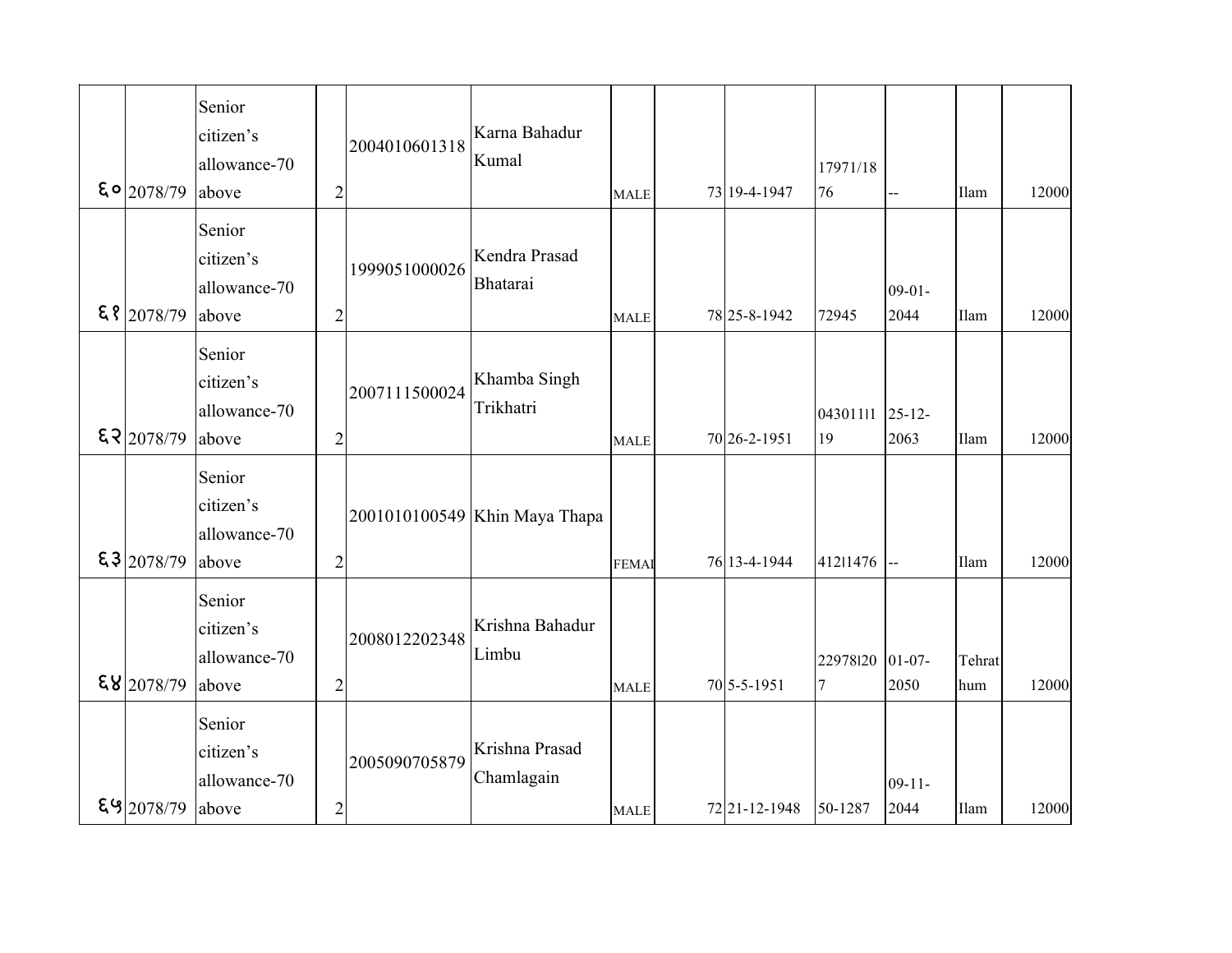|                        | Senior<br>citizen's |                | 2002110800038                | <b>Kum Prasad</b> |              |               |               |                |       |       |
|------------------------|---------------------|----------------|------------------------------|-------------------|--------------|---------------|---------------|----------------|-------|-------|
|                        | allowance-70        |                |                              | Shrestha          |              |               | 21820113      |                |       |       |
| $E_2$ 2078/79          | above               | $\overline{c}$ |                              |                   | <b>MALE</b>  | 75 19-2-1946  | 68            |                | Ilam  | 12000 |
|                        | Senior              |                |                              |                   |              |               |               |                |       |       |
|                        | citizen's           |                |                              |                   |              |               |               |                |       |       |
|                        | allowance-70        |                | 2003020400042 Kumar Shrestha |                   |              |               |               |                |       |       |
| E92078/79              | above               | $\overline{2}$ |                              |                   | <b>MALE</b>  | 74 17-5-1946  | 472           | $\overline{a}$ | Ilam  | 12000 |
|                        | Senior              |                |                              |                   |              |               |               |                |       |       |
|                        | citizen's           |                |                              |                   |              |               |               |                |       |       |
|                        | allowance-70        |                | 2004041402538 Kumari Rai     |                   |              |               |               |                |       |       |
|                        |                     |                |                              |                   |              |               |               | $08 - 01 -$    | Khota |       |
| $\mathcal{E}[2078/79]$ | above               | $\overline{2}$ |                              |                   | <b>FEMAI</b> | 73 29-7-1947  | 6551428       | 2045           | ng    | 12000 |
|                        | Senior              |                |                              |                   |              |               |               |                |       |       |
|                        | citizen's           |                | 2004070801844                | Lal Bahadur Rana  |              |               |               |                |       |       |
|                        | allowance-70        |                |                              | Magar             |              |               |               | $02 - 03 -$    |       |       |
| $E$ <sup>2078/79</sup> | above               | $\overline{2}$ |                              |                   | <b>MALE</b>  | 73 24-10-1947 | 1536-370      | 2046           | Ilam  | 12000 |
|                        |                     |                |                              |                   |              |               |               |                |       |       |
|                        | Senior              |                |                              | Laxmi Devi        |              |               |               |                |       |       |
|                        | citizen's           |                | 2007032500996                |                   |              |               |               |                |       |       |
|                        | allowance-70        |                |                              | Mishra            |              |               |               | $29 - 12$      |       |       |
| 9° 2078/79             | above               | $\overline{2}$ |                              |                   | <b>FEMA</b>  | 70 9-7-1950   | 49850675 2044 |                | Jhapa | 12000 |
|                        | Senior              |                |                              |                   |              |               |               |                |       |       |
|                        | citizen's           |                |                              | Laxmi Maya        |              |               |               |                |       |       |
|                        | allowance-70        |                | 1988102100315                | Dulal             |              |               |               | $18 - 12 -$    |       |       |
| $9$ 2078/79            | above               | $\overline{c}$ |                              |                   | <b>FEMAI</b> | 89 3-2-1932   | 0301932       | 2063           |       | 12000 |
|                        |                     |                |                              |                   |              |               |               |                |       |       |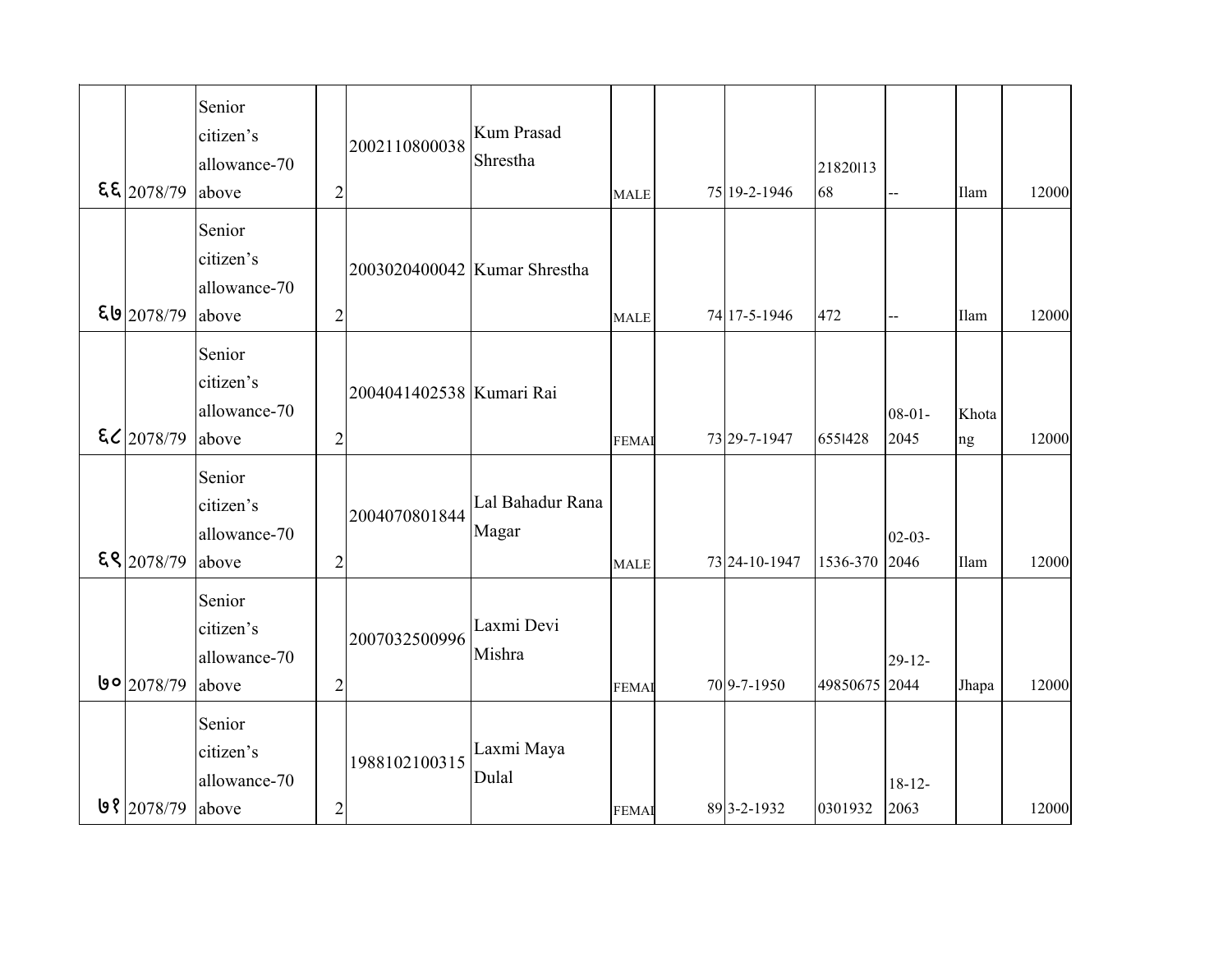|                   | Senior<br>citizen's<br>allowance-70          |                | 1990110500031 | Laxmi Maya<br>Limbu             |              |               | 03167000       |                     |                       |       |
|-------------------|----------------------------------------------|----------------|---------------|---------------------------------|--------------|---------------|----------------|---------------------|-----------------------|-------|
| 97 2078/79        | above                                        | $\overline{2}$ |               |                                 | <b>FEMAI</b> | 87 16-2-1934  | 495            |                     | Ilam                  |       |
| 93 2078/79        | Senior<br>citizen's<br>allowance-70<br>above | $\overline{2}$ |               | 2000100401783 Laxmi Prasad Rai  | <b>MALE</b>  | 77 17-1-1944  | 1399/342<br>83 | $04 - 10$<br>2044   | Sankh<br>uwasa<br>bha | 12000 |
| 98 2078/79        | Senior<br>citizen's<br>allowance-70<br>above | $\overline{2}$ |               | 1995032200044 Lila Maya Khadka  | <b>FEMAI</b> | 82 5-7-1938   | 311803         | $\overline{a}$      | Ilam                  | 12000 |
| $99$ 2078/79      | Senior<br>citizen's<br>allowance-70<br>above | $\overline{2}$ | 2007091505102 | Lila Wati<br>Dhungana           | <b>FEMA</b>  | 70 30-12-1950 | 473162         | $11 - 11 -$<br>2044 | Ilam                  | 12000 |
| <b>UE</b> 2078/79 | Senior<br>citizen's<br>allowance-70<br>above | $\overline{c}$ |               | 2004092200708 Lila Wati Niraula | <b>FEMA</b>  | 73 6-1-1948   | 16097-<br>1318 | $07 - 10 -$<br>2041 | Ilam                  | 12000 |
| $99$ 2078/79      | Senior<br>citizen's<br>allowance-70<br>above | $\overline{c}$ | 2008010500057 | Maina Kumari<br>Biswakarma      | <b>FEMAI</b> | 69 18-4-1951  | 32560270 --    |                     | Jhapa                 | 12000 |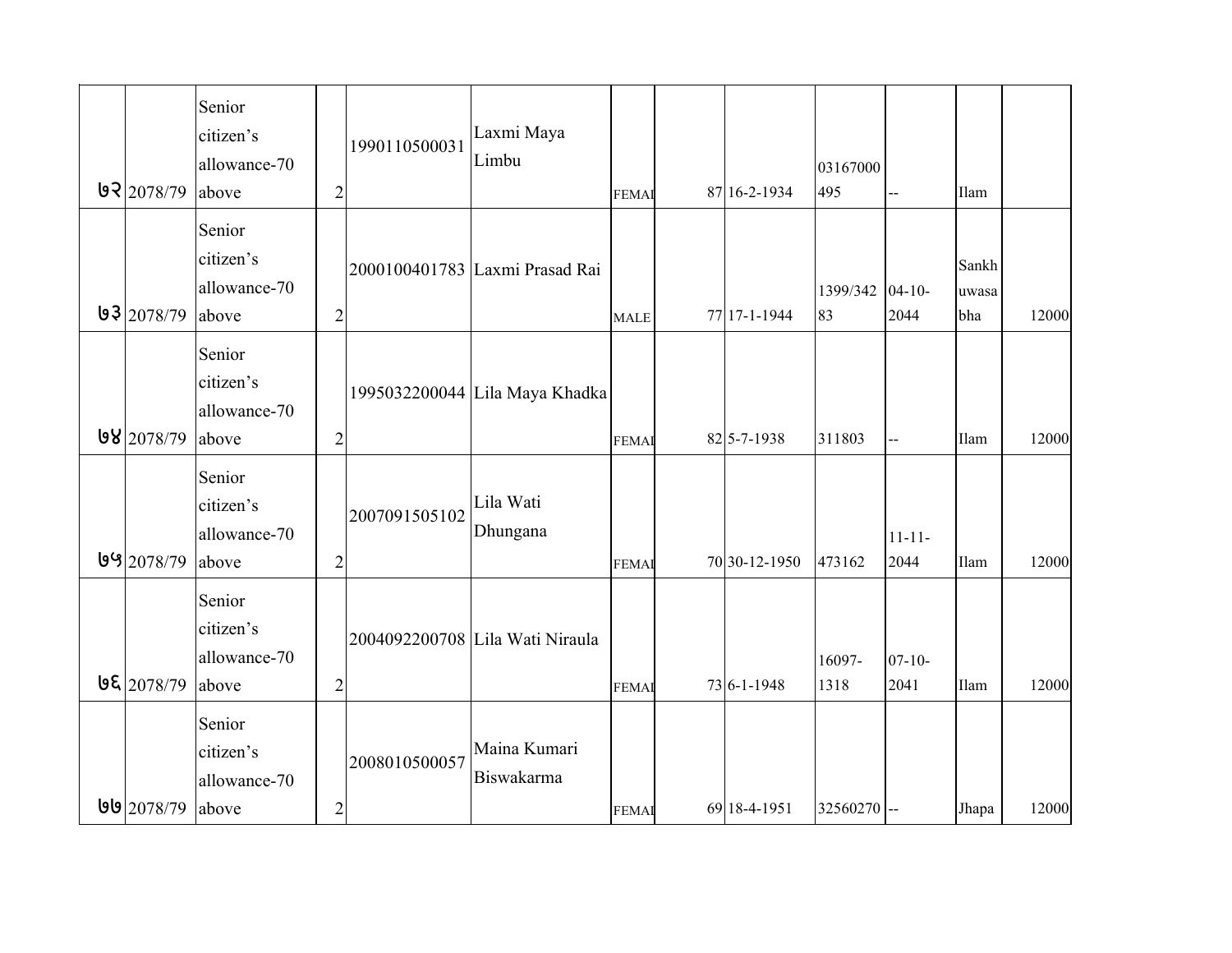|                      | Senior                    |                |               | Maina Rai                      |              |               |                 |             |       |       |
|----------------------|---------------------------|----------------|---------------|--------------------------------|--------------|---------------|-----------------|-------------|-------|-------|
|                      | citizen's<br>allowance-70 |                | 2003100500042 | Shrestha                       |              |               |                 |             |       |       |
| $9C$ 2078/79         | above                     | $\overline{2}$ |               |                                | <b>FEMAI</b> | 74 18-1-1947  | 1129            | --          | Ilam  | 12000 |
|                      | Senior                    |                |               |                                |              |               |                 |             |       |       |
|                      | citizen's                 |                |               |                                |              |               |                 |             |       |       |
|                      | allowance-70              |                |               | 2005030202334 Malsari Kumalni  |              |               |                 | $27 - 11 -$ |       |       |
| 9 2078/79            | above                     | $\overline{2}$ |               |                                | <b>FEMAI</b> | 72 15-6-1948  | 655/1877        | 2044        | Ilam  | 12000 |
|                      | Senior                    |                |               |                                |              |               |                 |             |       |       |
|                      | citizen's                 |                |               | Man Bahadur                    |              |               |                 |             |       |       |
|                      | allowance-70              |                | 2002123205753 | Limbu                          |              |               |                 |             |       |       |
| $C^{\circ}$ 2078/79  | above                     | $\overline{2}$ |               |                                | <b>MALE</b>  | 74 12-4-1946  | 76161307 --     |             | Jhapa | 12000 |
|                      | Senior                    |                |               |                                |              |               |                 |             |       |       |
|                      | citizen's                 |                | 2001020601981 | Man Bahadur                    |              |               |                 |             |       |       |
|                      | allowance-70              |                |               | Thapa                          |              |               | 2187/204 22-04- |             | Panch |       |
| $C$   2078/79        | above                     | $\overline{2}$ |               |                                | <b>MALE</b>  | 76 19-5-1944  | $\overline{4}$  | 2046        | thar  | 12000 |
|                      | Senior                    |                |               |                                |              |               |                 |             |       |       |
|                      | citizen's                 |                |               | 1983091300026 Man Maya Dahal   |              |               |                 |             |       |       |
|                      | allowance-70              |                |               |                                |              |               |                 |             |       |       |
| C2078/79             | above                     | $\overline{2}$ |               |                                | <b>FEMA</b>  | 93 27-12-1926 | 49850480 --     |             | Jhapa | 12000 |
|                      | Senior                    |                |               |                                |              |               |                 |             |       |       |
|                      | citizen's                 |                |               | 2000090702018 Menuka Bhattarai |              |               |                 |             |       |       |
|                      | allowance-70              |                |               |                                |              |               | 030193/1        |             |       |       |
| $c3$  2078/79  above |                           | $\sqrt{2}$     |               |                                | <b>FEMA</b>  | 77 22-12-1943 | 837             |             | Ilam  | 12000 |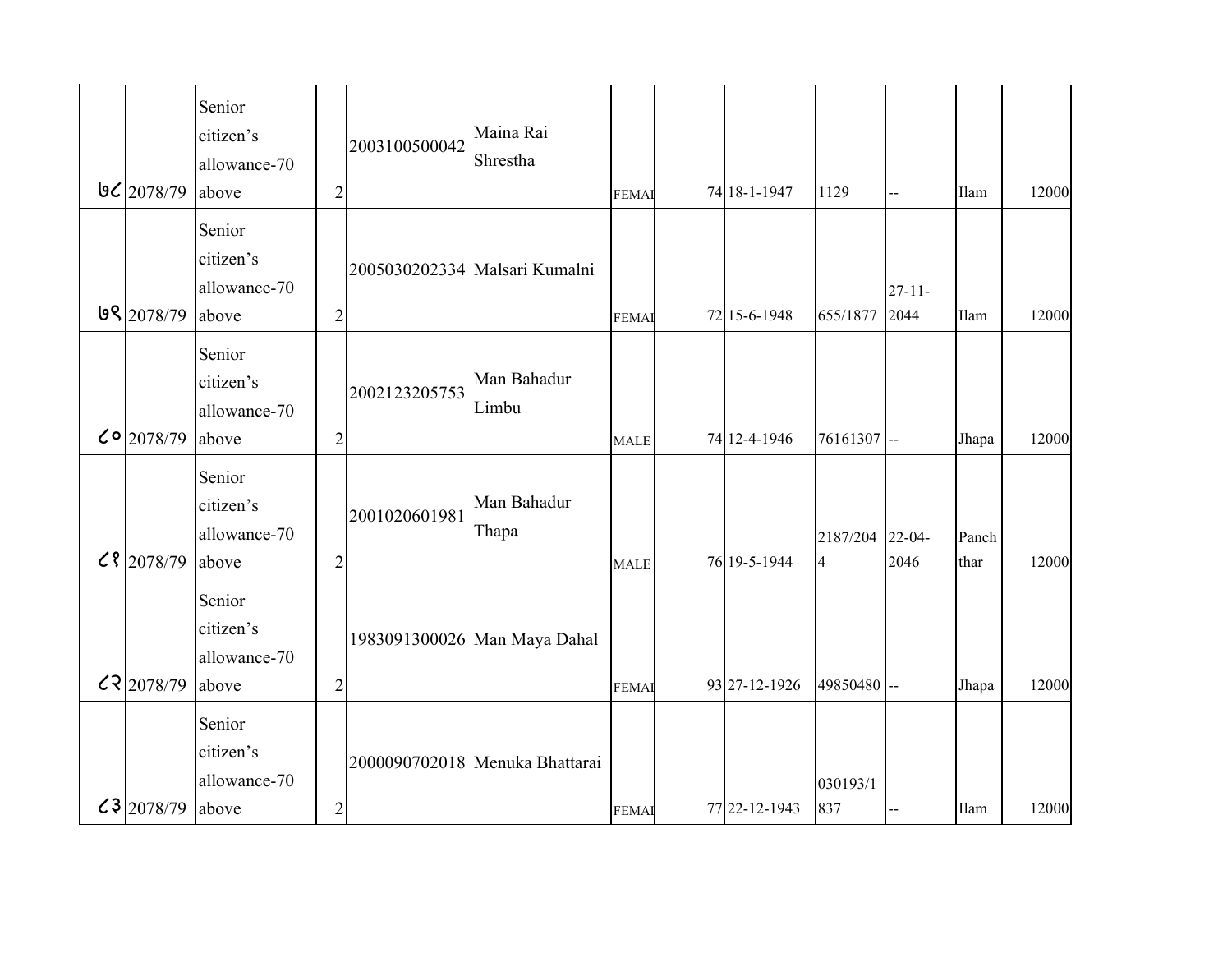| $<$ 8 2078/79           | Senior<br>citizen's<br>allowance-70<br>above | $\overline{2}$ | 2000031500083 Naina Kala Giri |                        | <b>FEMAI</b> | 77 28-6-1943  | 11381111       | $22 - 10$<br>2043   | Ilam  | 12000 |
|-------------------------|----------------------------------------------|----------------|-------------------------------|------------------------|--------------|---------------|----------------|---------------------|-------|-------|
| $C9$ 2078/79            | Senior<br>citizen's<br>allowance-70<br>above | $\overline{2}$ | 2006070600908                 | Naina Kumari<br>Malla  | <b>FEMAI</b> | 71 22-10-1949 | 30458-<br>1674 | $16 - 10 -$<br>2043 | Ilam  | 12000 |
| $\mathcal{L}$ (2078/79) | Senior<br>citizen's<br>allowance-70<br>above | $\overline{2}$ | 2001120700032                 | Naina Maya<br>Dhungana | <b>FEMA</b>  | 75 20-3-1945  | 12831153       | $\bar{\phantom{a}}$ | Ilam  | 12000 |
| 2078/79 <b>کال</b>      | Senior<br>citizen's<br>allowance-70<br>above | $\overline{2}$ | 2001010100614                 | Nanda Kumari<br>B.C.   | <b>MALE</b>  | 76 13-4-1944  | 32561269 2033  | $21 - 12 -$         | Jhapa | 12000 |
| $CC$ 2078/79            | Senior<br>citizen's<br>allowance-70<br>above | $\overline{c}$ | 1999010100636                 | Nanda Laal<br>Niraula  | <b>MALE</b>  | 78 13-4-1942  | 13974362 2036  | $15 - 11 -$         | Ilam  | 12000 |
| CR 2078/79 above        | Senior<br>citizen's<br>allowance-70          | $\sqrt{2}$     | 2001052800014                 | Nar Bahadur<br>Limbu   | <b>MALE</b>  | 76 12-9-1944  | 23371766       |                     |       | 12000 |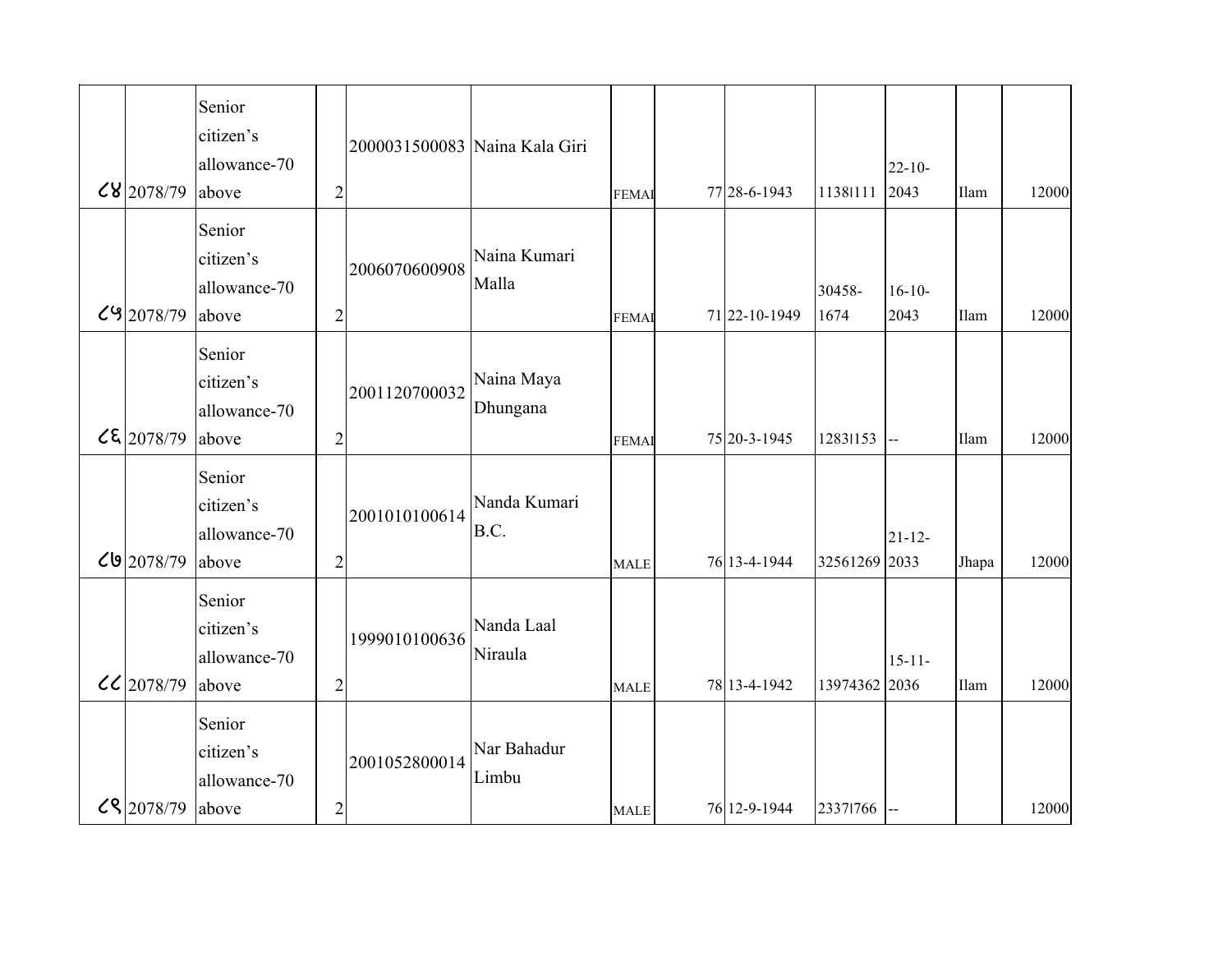| $80$ 2078/79     | Senior<br>citizen's<br>allowance-70<br>above | $\overline{2}$ | 2004090701525               | Nar Bahadur<br>Magar          | <b>MALE</b>  | 73 22-12-1947 | 20374/62<br>5          | $22 - 09$<br>2043   | Ilam  | 12000 |
|------------------|----------------------------------------------|----------------|-----------------------------|-------------------------------|--------------|---------------|------------------------|---------------------|-------|-------|
| 98 2078/79       | Senior<br>citizen's<br>allowance-70<br>above | $\overline{c}$ |                             | 1999031500137 Nar Maya Khawas | <b>FEMAI</b> | 78 28-6-1942  | 591727                 | $-1$                | Ilam  | 12000 |
| 97 2078/79       | Senior<br>citizen's<br>allowance-70<br>above | $\overline{2}$ | 2000031600024 Nirmala Darji |                               | <b>FEMAI</b> | 77 29-6-1943  | 03019311 22-10-<br>246 | 2063                | Ilam  | 12000 |
| 83 2078/79       | Senior<br>citizen's<br>allowance-70<br>above | $\overline{2}$ | 2007123074802               | Nirmala Devi<br><b>Dhital</b> | <b>FEMAI</b> | 69 12-4-1951  | 30496185<br>06181      | Щ,                  | Ilam  | 12000 |
| 88 2078/79       | Senior<br>citizen's<br>allowance-70<br>above | $\overline{2}$ | 2002110501958               | Om Kumari<br>Khanal           | <b>FEMAI</b> | 75 26-2-1946  | 1263/955               | $28 - 10 -$<br>2044 | Ilam  | 12000 |
| 89 2078/79 above | Senior<br>citizen's<br>allowance-70          | $\sqrt{2}$     | 2000010200085               | Pabitra Devi<br>Kamini        | <b>FEMA</b>  | 77 14-4-1943  | 1112                   | $02 - 01 -$<br>2045 | Jhapa | 12000 |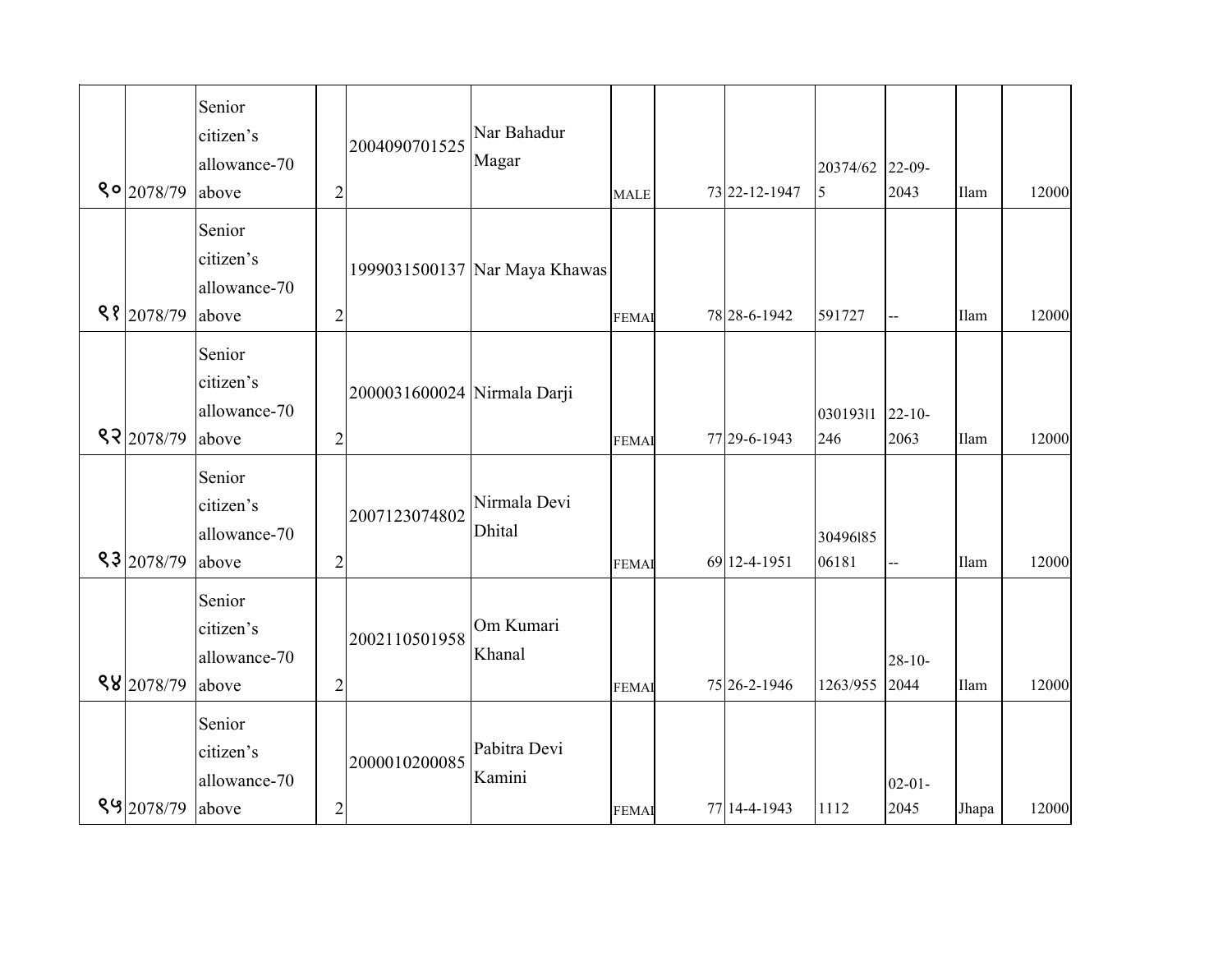| ९६ 2078/79          | Senior<br>citizen's<br>allowance-70<br>above | $\overline{2}$ | 2000091300012                | Pabitra Matiya<br>Dulal       | <b>FEMAI</b> | 77 28-12-1943 | 61231842<br>93      |                     | Jhapa         | 12000 |
|---------------------|----------------------------------------------|----------------|------------------------------|-------------------------------|--------------|---------------|---------------------|---------------------|---------------|-------|
| 89 2078/79          | Senior<br>citizen's<br>allowance-70<br>above | $\overline{2}$ | 2005123208248 Padham Bir Rai |                               | <b>MALE</b>  | 71 12-4-1949  | $4 - 264 -$<br>2910 | $12 - 11 -$<br>2044 | Panch<br>thar | 12000 |
| $\frac{8}{2078/79}$ | Senior<br>citizen's<br>allowance-70<br>above | $\overline{2}$ |                              | 2006021101329 Padham Maya Rai | <b>FEMAI</b> | 71 24-5-1949  | 23111202 2046       | $11-02-$            | Panch<br>thar | 12000 |
| 88 2078/79          | Senior<br>citizen's<br>allowance-70<br>above | $\overline{2}$ | 2003040300016                | Pahalmaan Sa<br>Sankar        | <b>MALE</b>  | 74 18-7-1946  | 61511191            | $22 - 10 -$<br>2044 |               |       |
| 800 2078/79         | Senior<br>citizen's<br>allowance-70<br>above | $\overline{c}$ |                              | 2007010100298 Phip Rani Limbu | <b>FEMA</b>  | 70 13-4-1950  | 460                 |                     | Ilam          | 12000 |
| $808$ 2078/79       | Senior<br>citizen's<br>allowance-70<br>above | $\overline{c}$ | 2004101100964                | Phiph Rani<br>Tumbapo         | <b>FEMAI</b> | 73 24-1-1948  | 1150                |                     | Panch<br>thar | 12000 |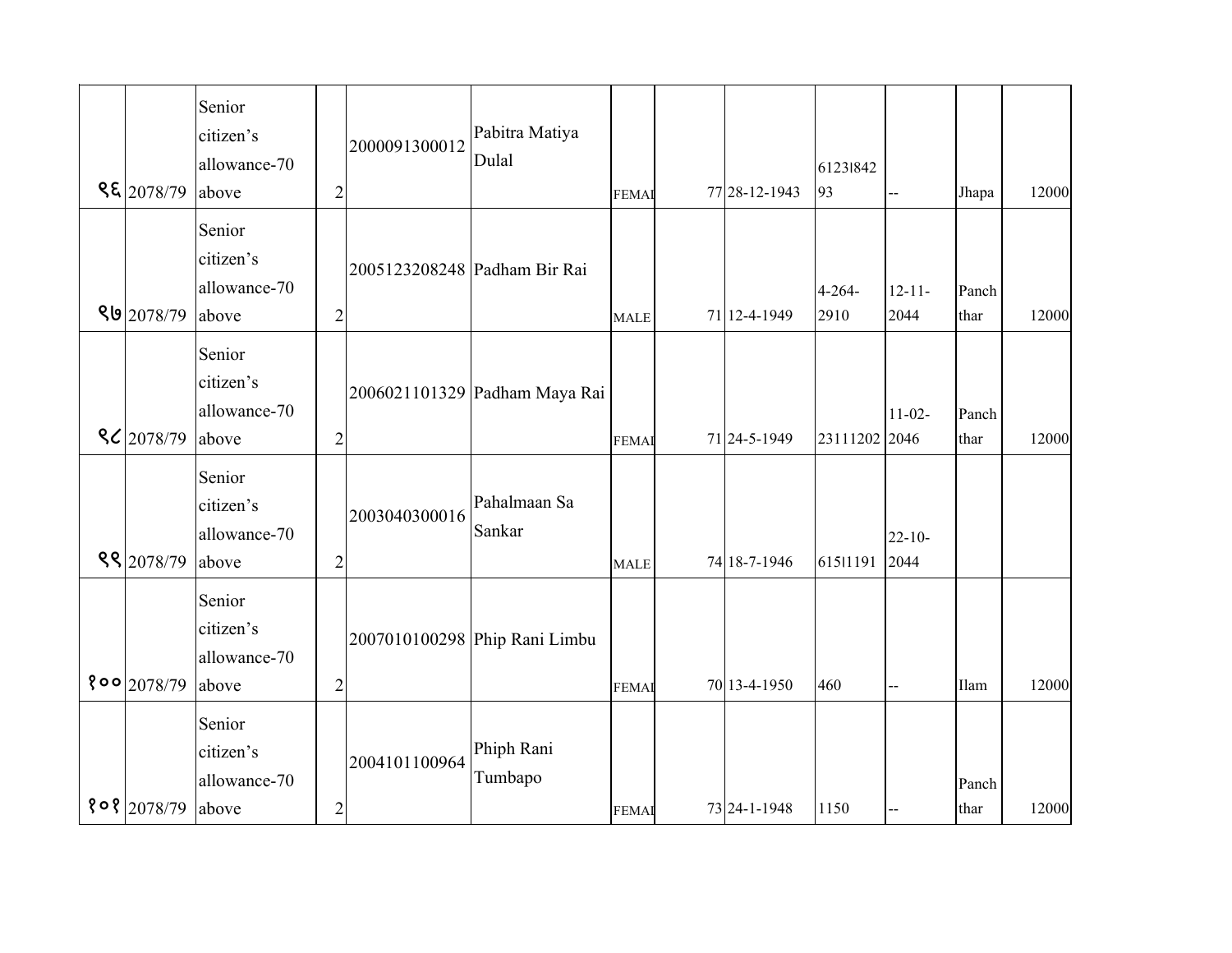| $8$ o $2078/79$     | Senior<br>citizen's<br>allowance-70<br>above | $\overline{2}$ |                              | 2000090800077 Phor Hang Limbu | <b>FEMAI</b> | 77 23-12-1943     | 72311438                  | $\overline{a}$ | Ilam          | 12000 |
|---------------------|----------------------------------------------|----------------|------------------------------|-------------------------------|--------------|-------------------|---------------------------|----------------|---------------|-------|
| 803 2078/79         | Senior<br>citizen's<br>allowance-70<br>above | $\overline{2}$ | 2004091600155                | Phul Maya<br>Tamang           | <b>FEMAI</b> | 73 31 - 12 - 1947 | 6011438                   |                | Ilam          | 12000 |
| 808 2078/79         | Senior<br>citizen's<br>allowance-70<br>above | $\overline{2}$ |                              | 2000080700014 Prati Maan Kami | <b>MALE</b>  | 77 22-11-1943     | 1222                      | $-$            | Panch<br>thar | 12000 |
| 809 2078/79         | Senior<br>citizen's<br>allowance-70<br>above | $\overline{2}$ | 2005081004704 Prati Maya Rai |                               | <b>FEMA</b>  | 72 25-11-1948     | 03-16-70- 05-02-<br>01800 | 2070           | Ilam          | 12000 |
| $8$ o & $2078/79$   | Senior<br>citizen's<br>allowance-70<br>above | $\overline{c}$ | 2007122700878                | Prem Bahadur<br>Katuwal       | <b>MALE</b>  | 70 9-4-1951       | 10838179 27-12-           | 2038           | Ilam          | 12000 |
| <b>የ 이의</b> 2078/79 | Senior<br>citizen's<br>allowance-70<br>above | $\overline{c}$ | 2002121700946                | Prem Prasad<br>Chamlagai      | <b>MALE</b>  | 74 30-3-1946      | 23112270<br>9             |                | Jhapa         | 12000 |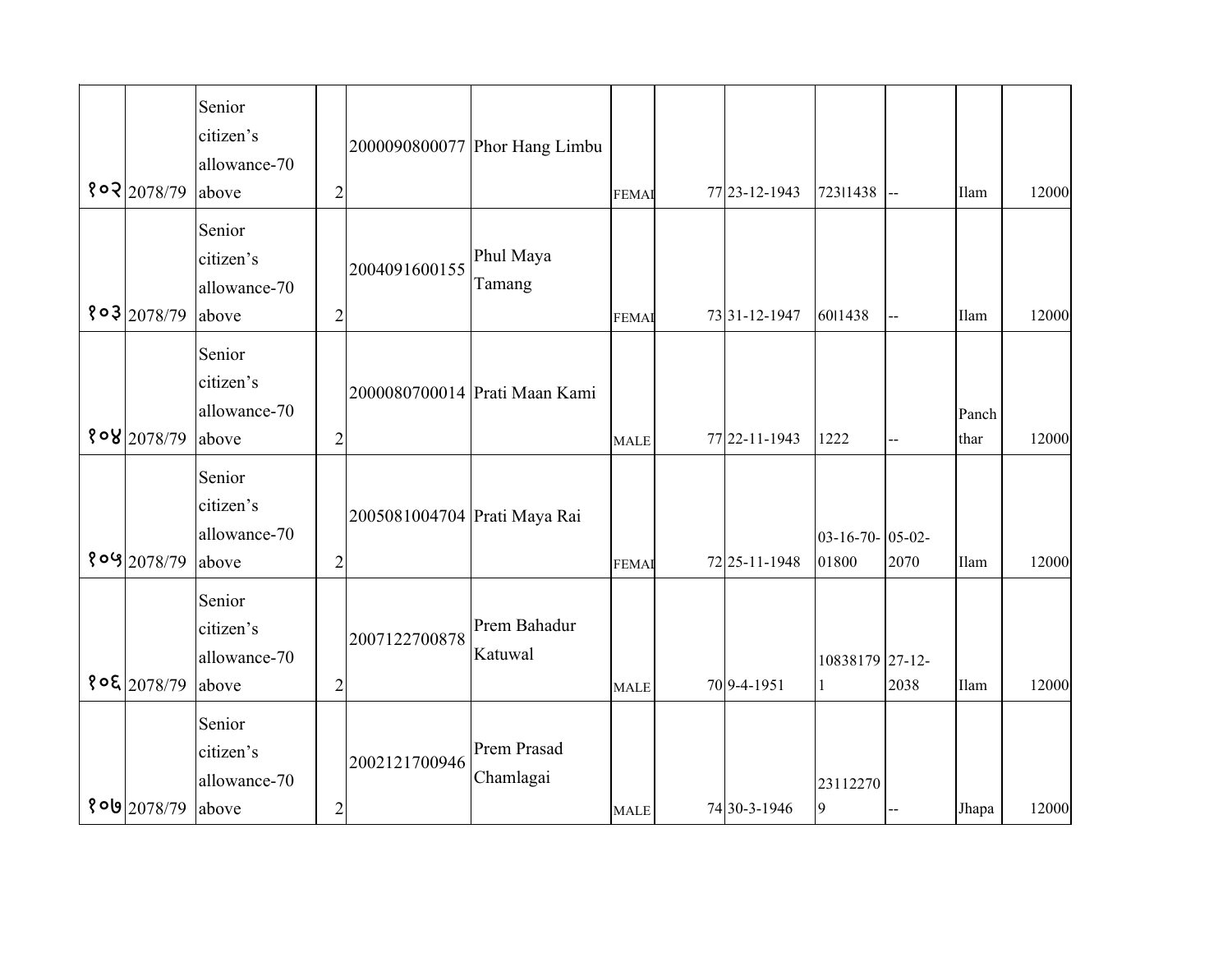|                          | Senior       |                |                           |                               |              |               |                 |             |       |       |
|--------------------------|--------------|----------------|---------------------------|-------------------------------|--------------|---------------|-----------------|-------------|-------|-------|
|                          | citizen's    |                | 2004091900811             | Prem Prasad                   |              |               |                 |             |       |       |
|                          | allowance-70 |                |                           | Dahal                         |              |               | 46288399 06-09- |             |       |       |
| 8°C 2078/79              | above        | $\overline{c}$ |                           |                               | <b>MALE</b>  | 73 3-1-1948   | 9               | 2036        | Ilam  | 12000 |
|                          | Senior       |                |                           |                               |              |               |                 |             |       |       |
|                          | citizen's    |                |                           | Puspa Kumari                  |              |               |                 |             |       |       |
|                          | allowance-70 |                | 2003030202396             | Paudel                        |              |               |                 | $28 - 08 -$ |       |       |
| 808 2078/79              | above        | $\overline{2}$ |                           |                               | <b>FEMAI</b> | 74 16-6-1946  | 338/394         | 2043        |       | 12000 |
|                          | Senior       |                |                           |                               |              |               |                 |             |       |       |
|                          | citizen's    |                |                           | Ram Bahadur                   |              |               |                 |             |       |       |
|                          |              |                | 2004091601773             | Limbu                         |              |               |                 |             |       |       |
|                          | allowance-70 |                |                           |                               |              |               |                 | $09-09-$    |       |       |
| $880$ <sub>2078/79</sub> | above        | $\overline{2}$ |                           |                               | <b>FEMAI</b> | 73 31-12-1947 | 361             | 2043        | Ilam  | 12000 |
|                          | Senior       |                |                           |                               |              |               |                 |             |       |       |
|                          | citizen's    |                | 2007050304065 Ram Lal Rai |                               |              |               |                 |             |       |       |
|                          | allowance-70 |                |                           |                               |              |               |                 | $02 - 03 -$ |       |       |
| $888$  2078/79           | above        | $\overline{2}$ |                           |                               | <b>MALE</b>  | 70 19-8-1950  | 65012           | 2059        | Ilam  | 12000 |
|                          | Senior       |                |                           |                               |              |               |                 |             |       |       |
|                          |              |                |                           |                               |              |               |                 |             |       |       |
|                          | citizen's    |                |                           | 1998090400015 Rammati Limbuni |              |               |                 |             |       |       |
|                          | allowance-70 |                |                           |                               |              |               |                 |             |       |       |
| 882 2078/79              | above        | $\overline{c}$ |                           |                               | <b>FEMAI</b> | 79 18-12-1941 | 6971778         |             | Jhapa | 12000 |
|                          | Senior       |                |                           |                               |              |               |                 |             |       |       |
|                          | citizen's    |                | 2008100300012             | Ran Bahadur                   |              |               |                 |             |       |       |
|                          | allowance-70 |                |                           | Biswakarma                    |              |               | 21764114        |             |       |       |
| 883 2078/79              | above        | $\overline{c}$ |                           |                               | <b>MALE</b>  | 69 17-1-1952  | 12              |             | Ilam  | 7980  |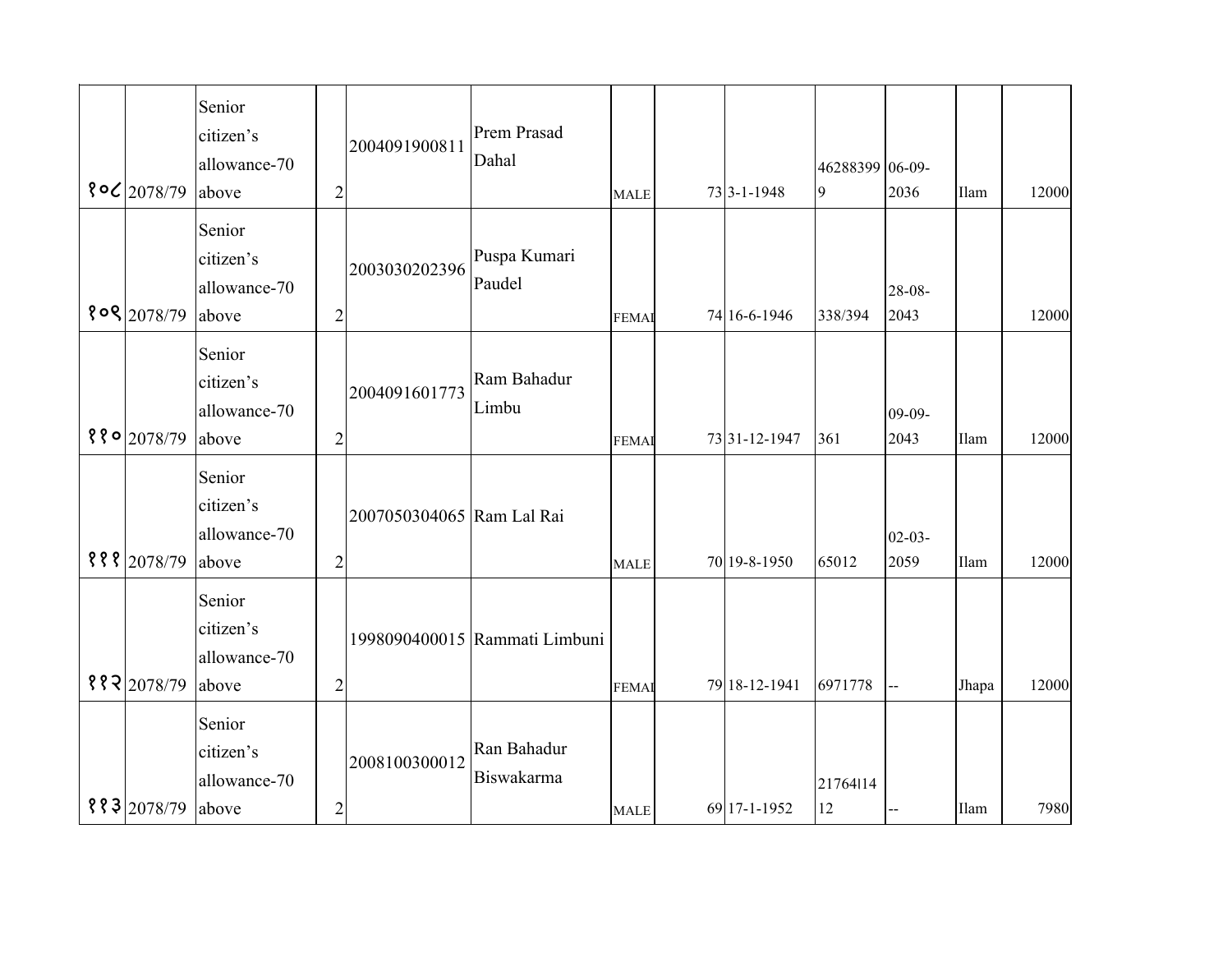| 8882078/79    | Senior<br>citizen's<br>allowance-70<br>above | $\overline{2}$ | 2004030301121                | Ran Bahadur<br>Magar          | <b>MALE</b>  | 73 17-6-1947  | $03 - 01 -$<br>074-<br>00122 | $12 - 01 -$<br>2070 | Ilam | 12000 |
|---------------|----------------------------------------------|----------------|------------------------------|-------------------------------|--------------|---------------|------------------------------|---------------------|------|-------|
| ११५ 2078/79   | Senior<br>citizen's<br>allowance-70<br>above | $\overline{c}$ | 2002091600134                | Ran Maya<br>Tamang            | <b>FEMAI</b> | 75 30-12-1945 | 618152                       | $23 - 12$<br>2044   | Ilam | 12000 |
| $88$ [2078/79 | Senior<br>citizen's<br>allowance-70<br>above | $\overline{c}$ | 2008050702102                | Ratna Maya<br>Limbu           | <b>FEMAI</b> | 69 23-8-1951  | 956-368                      | $06 - 12 -$<br>2044 | Ilam | 12000 |
| ११७ 2078/79   | Senior<br>citizen's<br>allowance-70<br>above | $\overline{c}$ | 1995010100295 Rom Ba. Thapa  |                               | <b>MALE</b>  | 82 13-4-1938  | 13967140<br>5                | $\mathbf{u}$        | Ilam | 12000 |
| $88C$ 2078/79 | Senior<br>citizen's<br>allowance-70<br>above | $\overline{2}$ | 2006101001761 Sabi Maya B.K. |                               | <b>FEMA</b>  | 71 23-1-1950  | 03-01-74- 19-05-<br>03433    | 2074                | Ilam | 12000 |
| 8882078/79    | Senior<br>citizen's<br>allowance-70<br>above | $\overline{c}$ | 2006030200096                | Sabitra Devi<br><b>Dhital</b> | <b>FEMAI</b> | 71 15-6-1949  | 5111578                      |                     | Ilam | 12000 |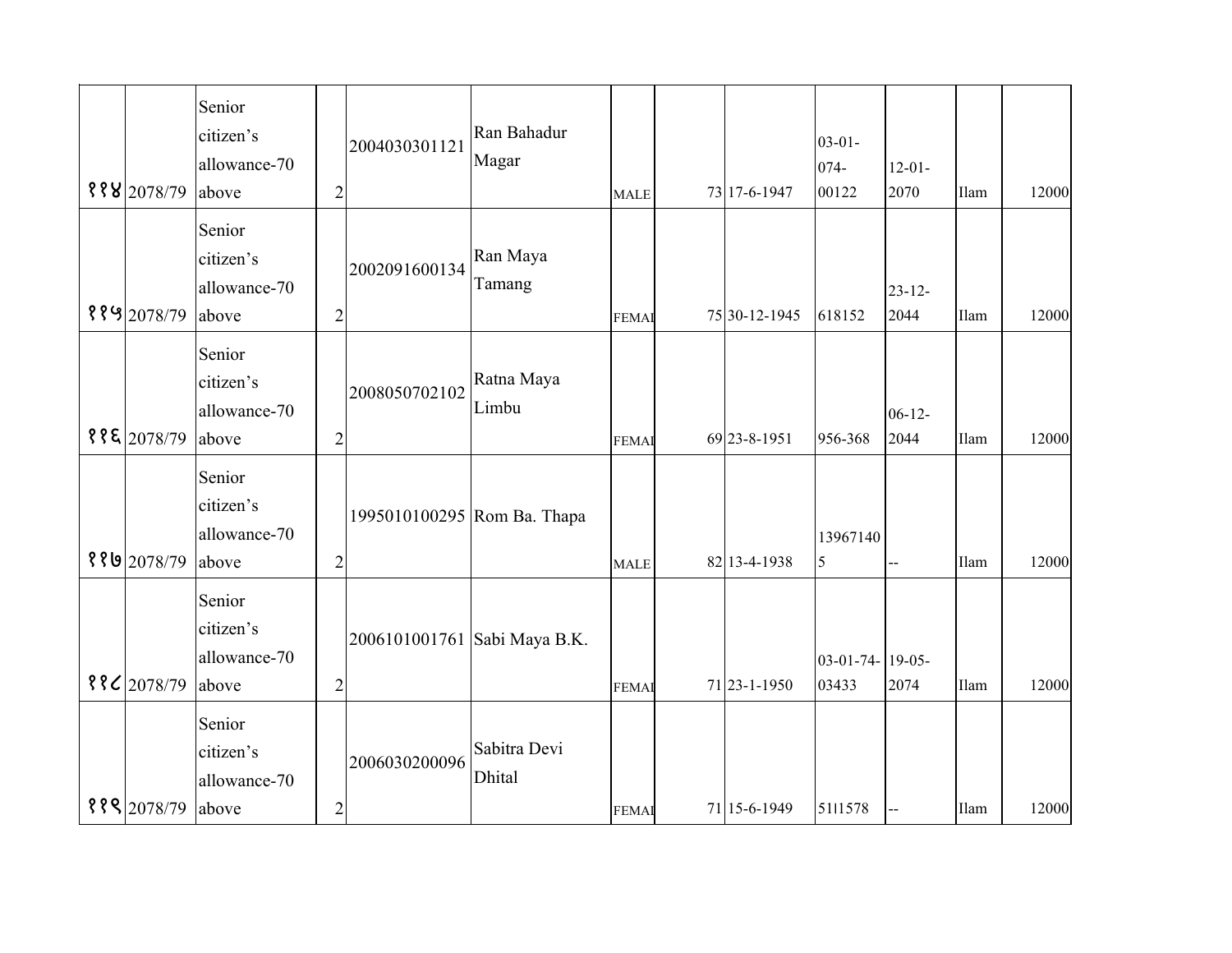| $820$ 2078/79 | Senior<br>citizen's<br>allowance-70<br>above | $\overline{2}$ | 1999111800019 Saha Bir Rai |                              | <b>MALE</b>  | 78 1-3-1943   | 03167000 02-02-<br>884 | 2070                | Ilam       | 12000 |
|---------------|----------------------------------------------|----------------|----------------------------|------------------------------|--------------|---------------|------------------------|---------------------|------------|-------|
| 828 2078/79   | Senior<br>citizen's<br>allowance-70<br>above | $\overline{2}$ |                            | 1994051600016 Sal Maya Limbu | <b>FEMAI</b> | 86 29-1-1935  | 03019319 16-12-<br>02  | 2043                | Ilam       | 12000 |
| 822 2078/79   | Senior<br>citizen's<br>allowance-70<br>above | $\overline{2}$ |                            | 1998081200014 Sani Ram Damai | <b>MALE</b>  | 79 27-11-1941 | 3233340                | $01 - 02 -$<br>2044 | Jhapa      | 12000 |
| 323 2078/79   | Senior<br>citizen's<br>allowance-70<br>above | $\overline{2}$ | 1998120500057              | Sankhabir<br>Chemjong        | <b>MALE</b>  | 78 18-3-1942  | 23817742<br>73         | $\overline{a}$      | Jhapa      | 12000 |
| 828 2078/79   | Senior<br>citizen's<br>allowance-70<br>above | $\overline{c}$ |                            | 1995051600021 Sanu Maya Ijam | <b>FEMA</b>  | 8231-8-1938   | 37782851 --            |                     | Ilam       | 12000 |
| १२५ 2078/79   | Senior<br>citizen's<br>allowance-70<br>above | $\overline{c}$ | 2002111500066              | Shreemaya<br>Chemjong        | <b>FEMAI</b> | 75 26-2-1946  | 10511779               |                     | Mora<br>ng | 12000 |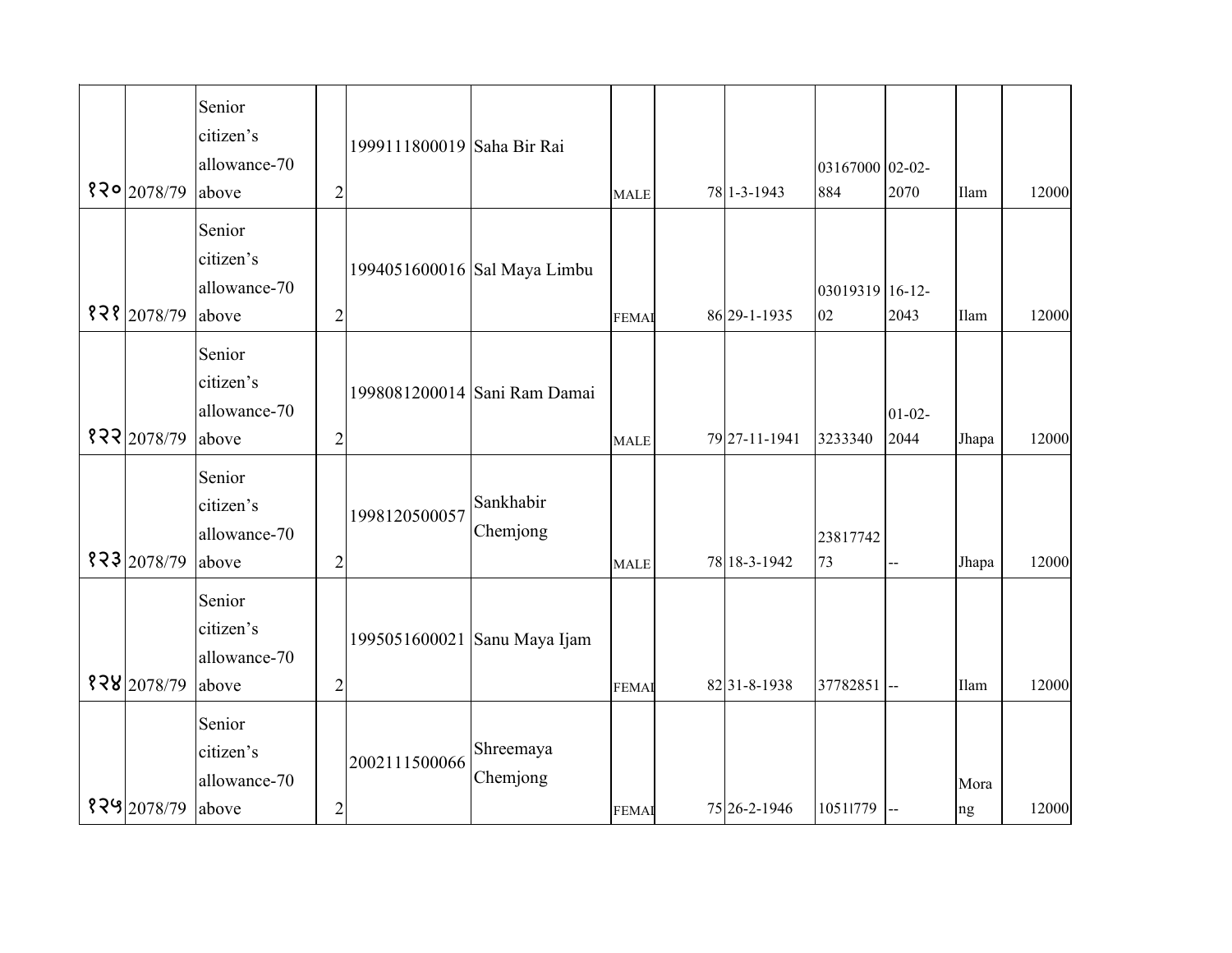|             | Senior<br>citizen's                          |                | 1999101900019 | Siha Rani                    |              |                   |                 |             |       |       |
|-------------|----------------------------------------------|----------------|---------------|------------------------------|--------------|-------------------|-----------------|-------------|-------|-------|
|             | allowance-70                                 |                |               | Limbuni                      |              |                   | 37512186 09-04- |             |       |       |
| 828 2078/79 | above                                        | $\overline{c}$ |               |                              | <b>FEMA</b>  | 78 1-2-1943       | 6               | 2048        |       | 12000 |
|             | Senior                                       |                |               |                              |              |                   |                 |             |       |       |
|             | citizen's                                    |                | 2007091600729 | Sita Devi                    |              |                   |                 |             |       |       |
|             | allowance-70                                 |                |               | Lamgade                      |              |                   |                 | $12-09-$    |       |       |
| १२७ 2078/79 | above                                        | $\overline{2}$ |               |                              | <b>FEMAI</b> | 70 31 - 12 - 1950 | 519-1625        | 2043        | Ilam  | 12000 |
|             | Senior<br>citizen's                          |                | 2006111203787 | Suk Bahadur                  |              |                   |                 |             |       |       |
|             | allowance-70                                 |                |               | Limbu                        |              |                   |                 | $25 - 02 -$ |       |       |
| १२८ 2078/79 | above                                        | $\overline{c}$ |               |                              | <b>MALE</b>  | 71 5-3-1950       | 727             | 2057        | Ilam  | 12000 |
| १२९ 2078/79 | Senior<br>citizen's<br>allowance-70<br>above | $\overline{2}$ |               | 2001051500078 Suk Rani Limbu | <b>FEMAI</b> | 76 30-8-1944      | 03019311<br>203 | Щ,          | Ilam  | 12000 |
| 830 2078/79 | Senior<br>citizen's<br>allowance-70<br>above | $\overline{2}$ | 2002123001004 | Sukh Maya<br>Limbuni         | <b>FEMA</b>  | 74 12-4-1946      | 85243356 --     |             | Jhapa | 12000 |
| १३१ 2078/79 | Senior<br>citizen's<br>allowance-70<br>above | $\overline{c}$ | 2000031700048 | Surendra Bikram<br>Thebe     | <b>MALE</b>  | 77 30-6-1943      | 502,187         |             |       | 12000 |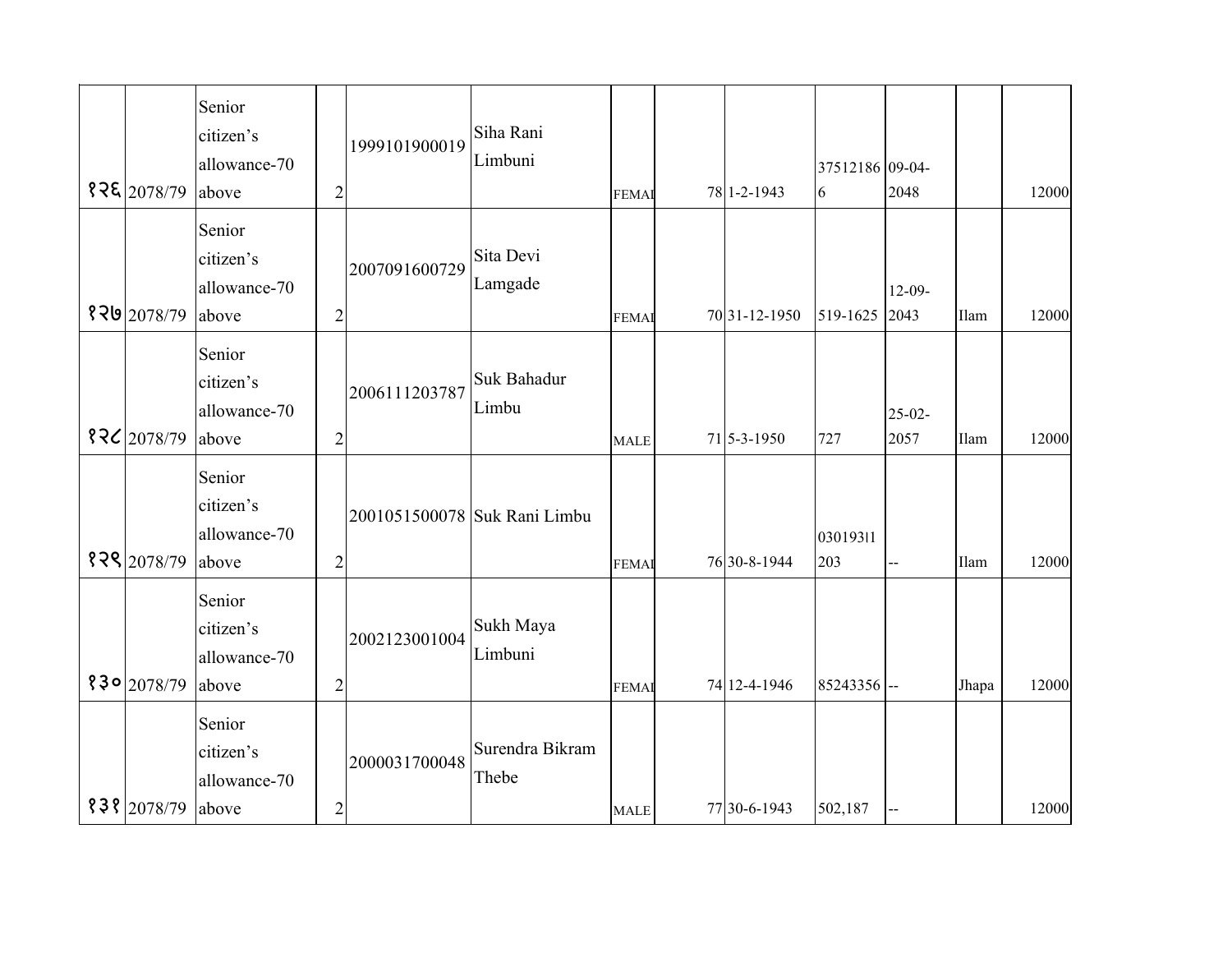| 832 2078/79 | Senior<br>citizen's<br>allowance-70<br>above | $\overline{2}$ | 2008072700637 | Surya Bahadur<br>Kumal         | <b>MALE</b> | 70 13-11-1951 | 26930              | $27 - 07 -$<br>2035 | Mora<br>ng | 8000  |
|-------------|----------------------------------------------|----------------|---------------|--------------------------------|-------------|---------------|--------------------|---------------------|------------|-------|
| 833 2078/79 | Senior<br>citizen's<br>allowance-70<br>above | $\overline{2}$ |               | 2001010200042 Talik Maan Karki | <b>MALE</b> | 76 14-4-1944  | 031161701<br>00126 |                     | Ilam       | 12000 |
| 838 2078/79 | Senior<br>citizen's<br>allowance-70<br>above | $\overline{2}$ | 2006111701848 | Tara Kumari<br>Ghimire         | <b>FEMA</b> | 71 28-2-1950  | 9781774            | $17 - 11 -$<br>2035 | Ilam       | 12000 |
| १३५ 2078/79 | Senior<br>citizen's<br>allowance-70<br>above | $\overline{2}$ | 2005091701901 | Tara Prasad<br>Dhungana        | <b>MALE</b> | 7231-12-1948  | 472163             | $11 - 11 -$<br>2044 | Ilam       | 12000 |
| 838 2078/79 | Senior<br>citizen's<br>allowance-70<br>above | $\overline{c}$ |               | 2002010300032 Tej Bahadur Rai  | <b>MALE</b> | 75 15-4-1945  | 56821123           |                     | Ilam       | 12000 |
| १३७ 2078/79 | Senior<br>citizen's<br>allowance-70<br>above | $\overline{c}$ |               | 1995123001083 Tharka Lal Dulal | <b>MALE</b> | 81 12-4-1939  | 4985056            |                     | Jhapa      | 12000 |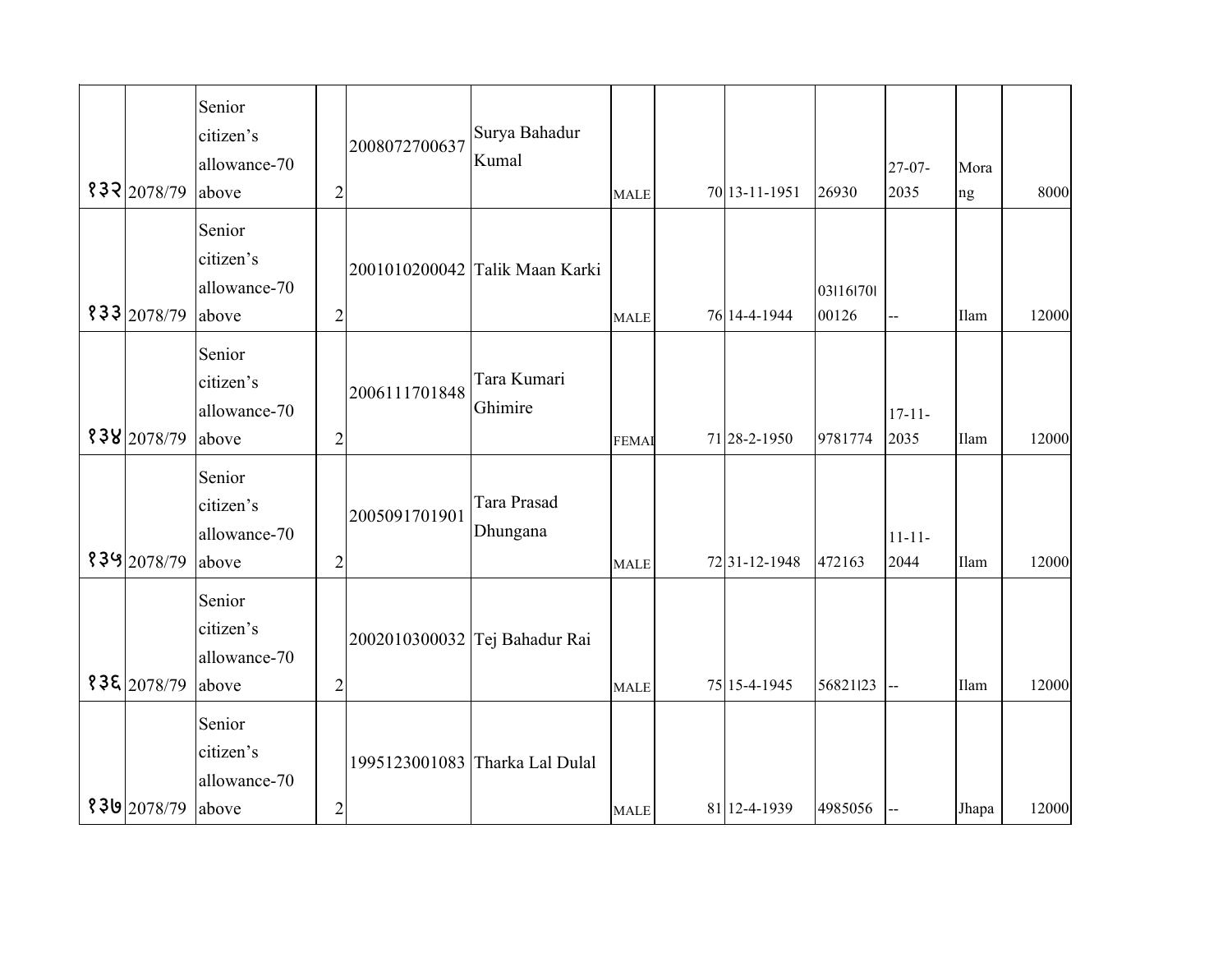| $83C$ 2078/79            | Senior<br>citizen's<br>allowance-70<br>above | $\overline{2}$ | 2000042200038 Til Maya Magar |                              | <b>FEMAI</b> | 77 6-8-1943   | 03019311<br>251 |                     | Ilam        | 12000 |
|--------------------------|----------------------------------------------|----------------|------------------------------|------------------------------|--------------|---------------|-----------------|---------------------|-------------|-------|
| 838 2078/79              | Senior<br>citizen's<br>allowance-70<br>above | $\overline{c}$ | 2002010100323 Tule Sarki     |                              | <b>MALE</b>  | 75 13-4-1945  | 55612786        | $29 - 10 -$<br>2035 |             | 12000 |
| $880$ <sub>2078/79</sub> | Senior<br>citizen's<br>allowance-70<br>above | $\overline{c}$ |                              | 2000091600054 Yam Ba. Tamang | <b>MALE</b>  | 77 31-12-1943 | 73082116<br>10  | --                  | <b>Ilam</b> | 12000 |
| 888 2078/79              | Senior<br>citizen's<br>allowance-70<br>above | $\overline{2}$ | 2001123001253                | Yammani<br>Shrestha          | <b>MALE</b>  | 75 12-4-1945  | 13502123<br>20  | --                  | Ilam        | 12000 |
| 882 2078/79              | Senior<br>citizen's<br>allowance-70<br>above | $\overline{2}$ | 2008012701182 Yu Kumari Rai  |                              | <b>FEMA</b>  | 70 10-5-1951  | 771613          | $23 - 10$<br>2044   | Ilam        | 12000 |
| 883 2078/79              | Senior<br>citizen's<br>allowance-70<br>above | $\overline{c}$ | 2007021007813                | hari Prasad<br>Neupane       | <b>MALE</b>  | 70 23-5-1950  | 14184196 2036   | $10 - 11 -$         | Ilam        | 12000 |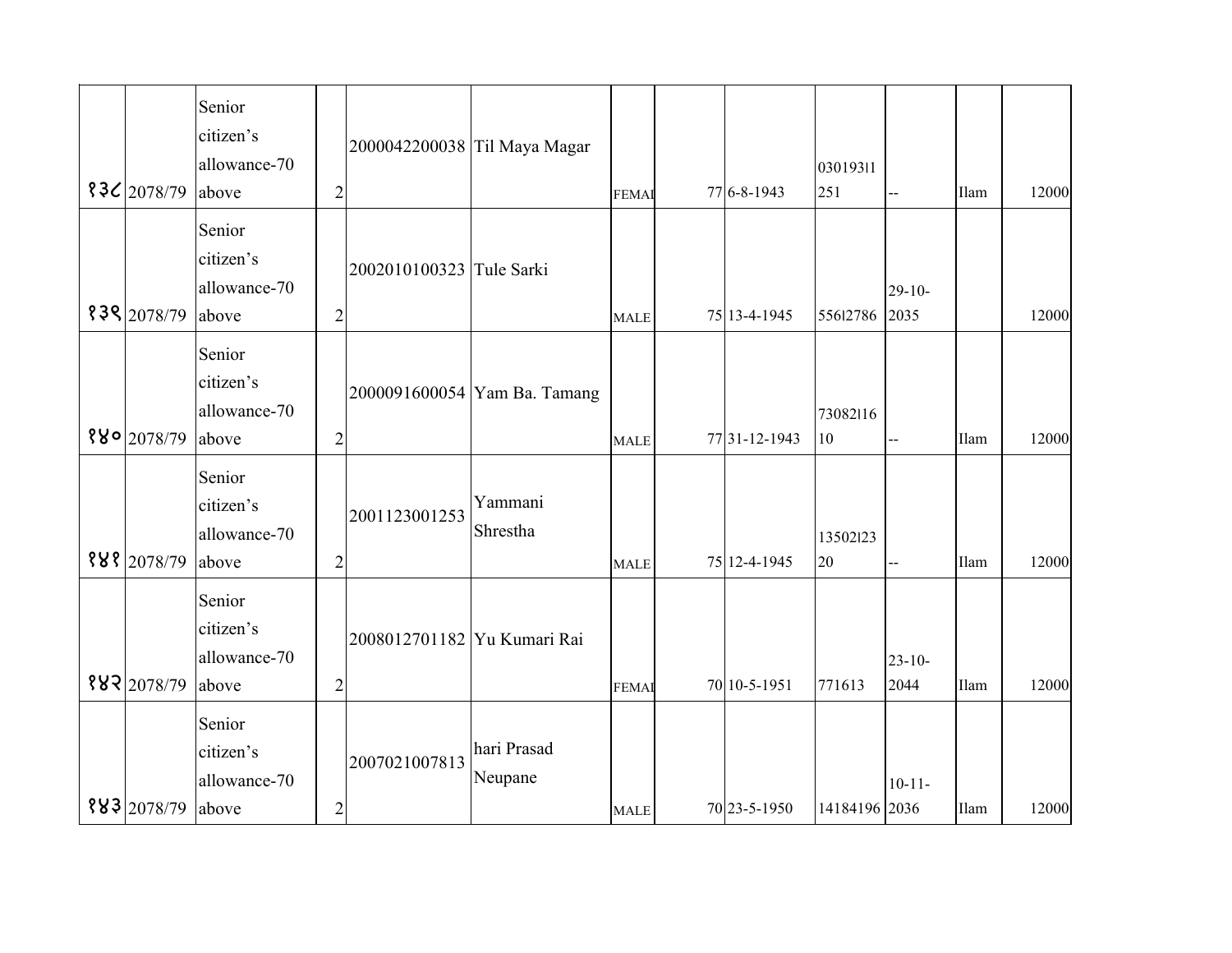|                     | Senior          |                |               | Bishnu Kumari                  |             |              |                     |      |             |      |
|---------------------|-----------------|----------------|---------------|--------------------------------|-------------|--------------|---------------------|------|-------------|------|
|                     |                 |                | 2012123075874 | Bishowkarma                    |             |              |                     |      |             |      |
| 888 2078/79         | citizen's       |                |               |                                |             |              |                     |      | Mora        |      |
|                     | allowance-Dalit | $\overline{2}$ |               |                                | <b>MALE</b> | 64 12-4-1956 | 19328               | $-$  | ng          | 7980 |
|                     |                 |                |               |                                |             |              |                     |      |             |      |
|                     | Senior          |                |               | 2014101503182 Buddhi Man Darji |             |              |                     |      |             |      |
|                     | citizen's       |                |               |                                |             |              | $03-1-019-20-03-$   |      |             |      |
| 8892078/79          | allowance-Dalit | $\overline{2}$ |               |                                | <b>MALE</b> | 63 28-1-1958 | 9520                | 2067 | Ilam        | 7980 |
|                     |                 |                |               |                                |             |              |                     |      |             |      |
|                     | Senior          |                |               |                                |             |              |                     |      |             |      |
|                     | citizen's       |                |               | 2011031100014 Chak Maan B.C.   |             |              |                     |      |             |      |
| १४६ 2078/79         | allowance-Dalit | $\overline{2}$ |               |                                |             | 66 25-6-1954 | 104,895             |      | <b>Ilam</b> | 7980 |
|                     |                 |                |               |                                | <b>MALE</b> |              |                     |      |             |      |
|                     |                 |                |               |                                |             |              |                     |      |             |      |
|                     | Senior          |                |               | 2014101401064 Dhana Maya B.K.  |             |              |                     |      |             |      |
|                     | citizen's       |                |               |                                |             |              | $03-16-70$ - 03-02- |      |             |      |
| <b>ዩ ४७</b> 2078/79 | allowance-Dalit | $\overline{2}$ |               |                                | <b>FEMA</b> | 63 27-1-1958 | 01271               | 2070 | Ilam        | 7980 |
|                     |                 |                |               |                                |             |              |                     |      |             |      |
|                     | Senior          |                |               | Dik Maya                       |             |              |                     |      |             |      |
|                     | citizen's       |                | 2012061100031 | Bishwakarma                    |             |              | 03019311            |      |             |      |
| $88C$ 2078/79       | allowance-Dalit | $\overline{2}$ |               |                                | <b>FEMA</b> | 65 27-9-1955 | 534                 |      | Ilam        | 7980 |
|                     |                 |                |               |                                |             |              |                     |      |             |      |
|                     |                 |                |               |                                |             |              |                     |      |             |      |
|                     | Senior          |                | 2013123058266 | Harka Bahadur                  |             |              |                     |      |             |      |
|                     | citizen's       |                |               | Bishowkarma                    |             |              | 14318/16            |      |             |      |
| 888 2078/79         | allowance-Dalit | $\overline{2}$ |               |                                | <b>MALE</b> | 63 12-4-1957 | 28                  |      | Ilam        | 7980 |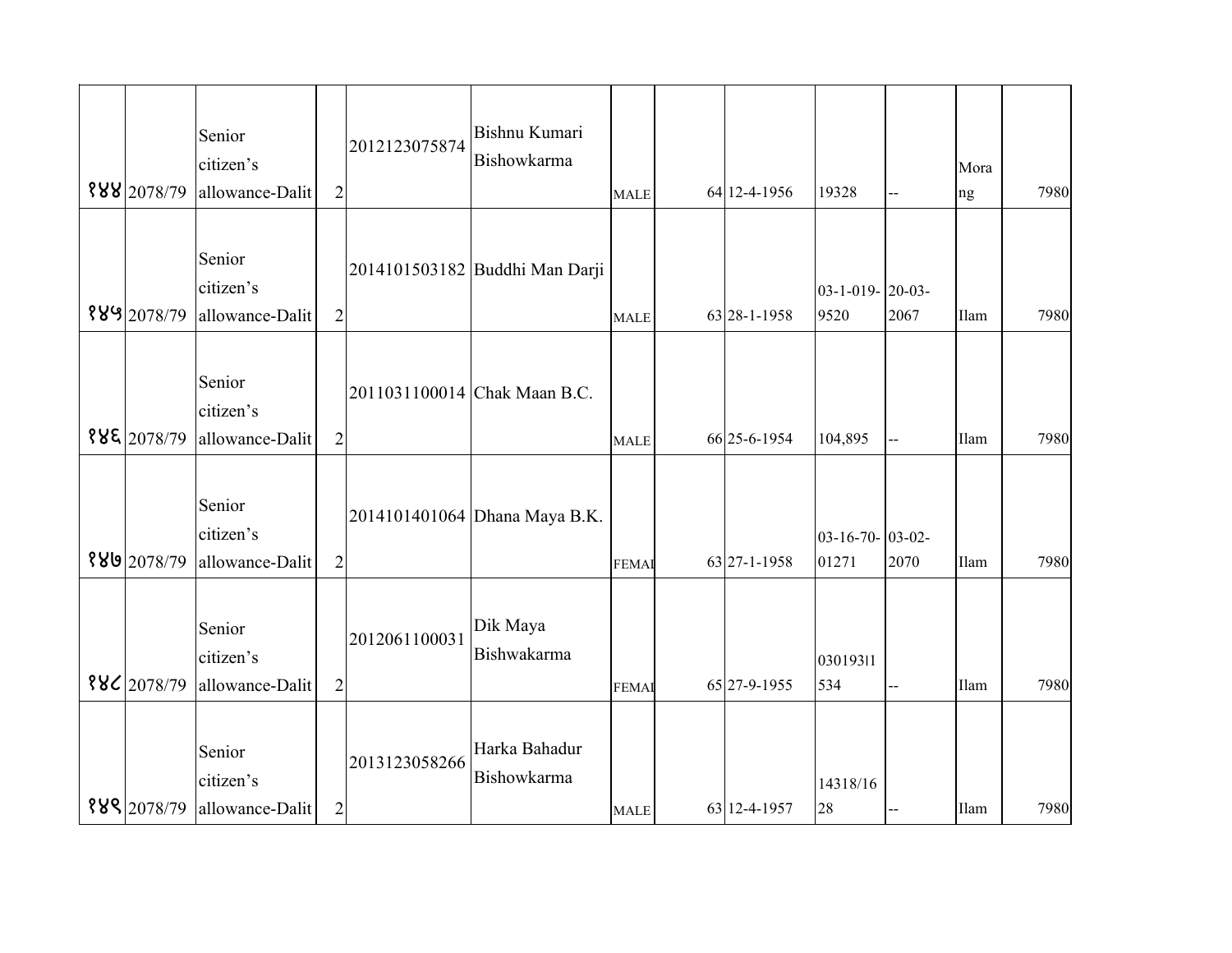| 890 2078/79 | Senior<br>citizen's<br>allowance-Dalit | $\overline{2}$ | 2016091502793 | Jhimki Maya<br>Kami              | <b>FEMAI</b> | 61 30-12-1959 | 7781614       | $02 - 11 -$<br>2044 | Ilam          | 7980 |
|-------------|----------------------------------------|----------------|---------------|----------------------------------|--------------|---------------|---------------|---------------------|---------------|------|
| १५१ 2078/79 | Senior<br>citizen's<br>allowance-Dalit | $\overline{c}$ | 2013030201041 | Lila Kumari<br>Bishowkama        | <b>FEMAI</b> | 64 15-6-1956  | 385/1629      | Ц,                  | Ilam          | 7980 |
| १५२ 2078/79 | Senior<br>citizen's<br>allowance-Dalit | $\overline{2}$ | 2014011400875 | Man Bahadur<br>Kami              | <b>MALE</b>  | 63 26-4-1957  | 6514829       | ш.,                 | Panch<br>thar | 7980 |
| १५३ 2078/79 | Senior<br>citizen's<br>allowance-Dalit | $\overline{2}$ |               | 2018071002091 Man Maya Kami      | <b>FEMAI</b> | 60 26-10-1961 | 65214823      | $28 - 11 -$<br>2044 | Panch<br>thar |      |
| 898 2078/79 | Senior<br>citizen's<br>allowance-Dalit | $\overline{2}$ | 2009011300018 | Pahal Bahadur<br>Bishwakarma     | <b>MALE</b>  | 69 5-5-1952   | 61791127<br>6 | $22 - 05 -$<br>2052 | Panch<br>thar | 7980 |
| 899 2078/79 | Senior<br>citizen's<br>allowance-Dalit | $\mathbf{2}$   |               | 2015090701307 Til Bahadur Diyali | <b>MALE</b>  | 62 22-12-1958 | 11292259 2044 | $15 - 12 -$         | Ilam          | 7980 |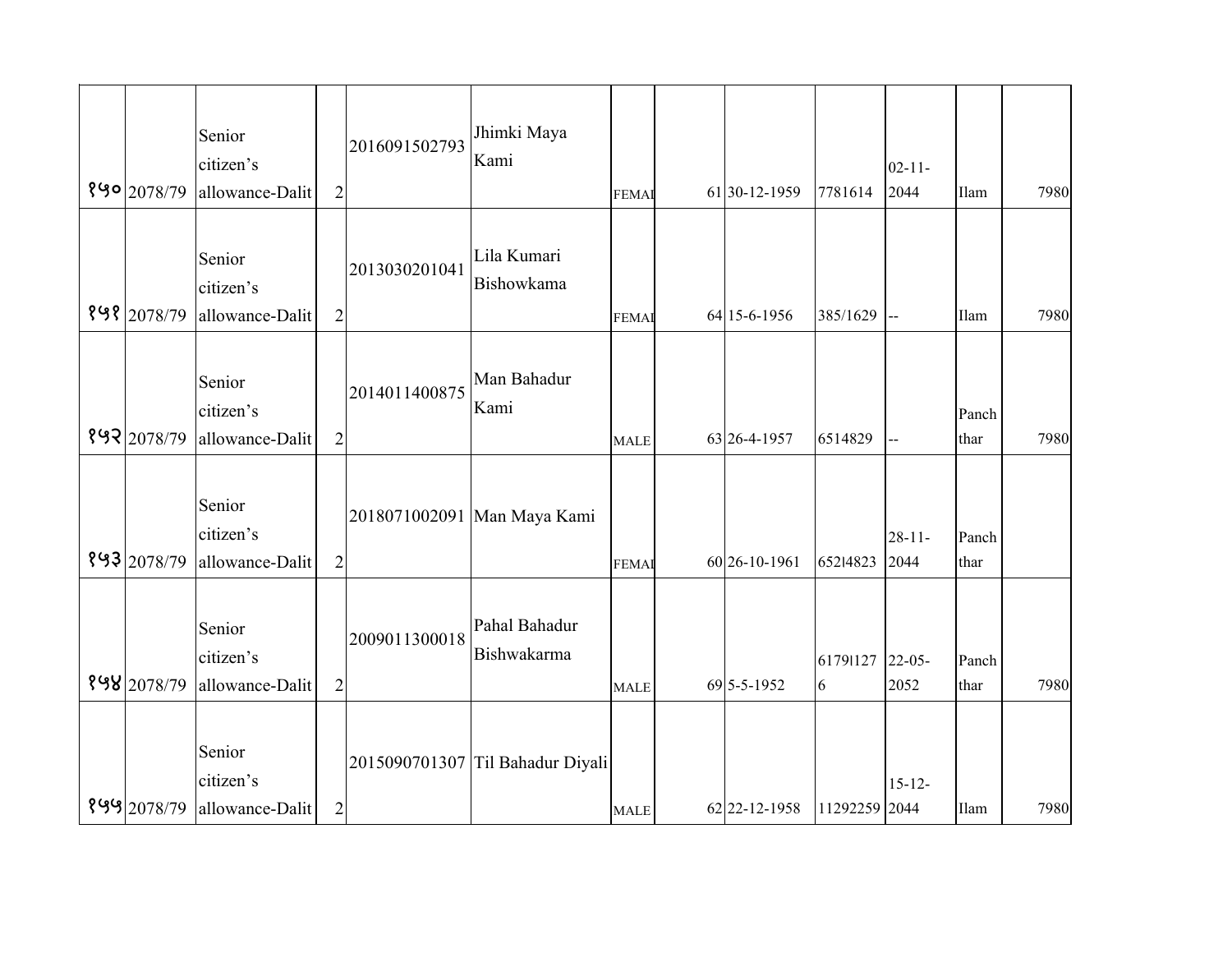| १५६ 2078/79   | Senior<br>Citizen's<br>Single<br>women's<br>allowance | $\overline{c}$ | 2013021001905 | Aaita Maya<br>Limbu            | <b>FEMA</b> | 64 23-5-1956 | 205/1450        | ш.,                 | Panch<br>thar | 7980 |
|---------------|-------------------------------------------------------|----------------|---------------|--------------------------------|-------------|--------------|-----------------|---------------------|---------------|------|
| 8 9 2078/79   | Senior<br>Citizen's<br>Single<br>women's<br>allowance | $\overline{2}$ | 2010102100011 | Basundhara<br>Katuwal          | <b>FEMA</b> | 67 3-2-1954  | 14306118<br>77  | Ц,                  | Ilam          | 7980 |
| 896 2078/79   | Senior<br>Citizen's<br>Single<br>women's<br>allowance | $\overline{2}$ |               | 2015032500023 Bel Maya Katuwal | <b>FEMA</b> | 62 9-7-1958  | 91521201        | LL.                 | Jhapa         | 7980 |
| १५९ 2078/79   | Senior<br>Citizen's<br>Single<br>women's<br>allowance | $\overline{2}$ | 2012071700773 | Bhakta Maya<br>Majhi           | <b>FEMA</b> | 65 3-11-1955 | 030193-<br>1188 | $22 - 10 -$<br>2063 | Ilam          | 7980 |
| $850$ 2078/79 | Senior<br>Citizen's<br>Single<br>women's<br>allowance | $\overline{c}$ | 2016050500028 | <b>Bhim Maya</b><br>Limbu      | <b>FEMA</b> | 61 21-8-1959 | 31670-<br>01838 |                     | Ilam          | 7980 |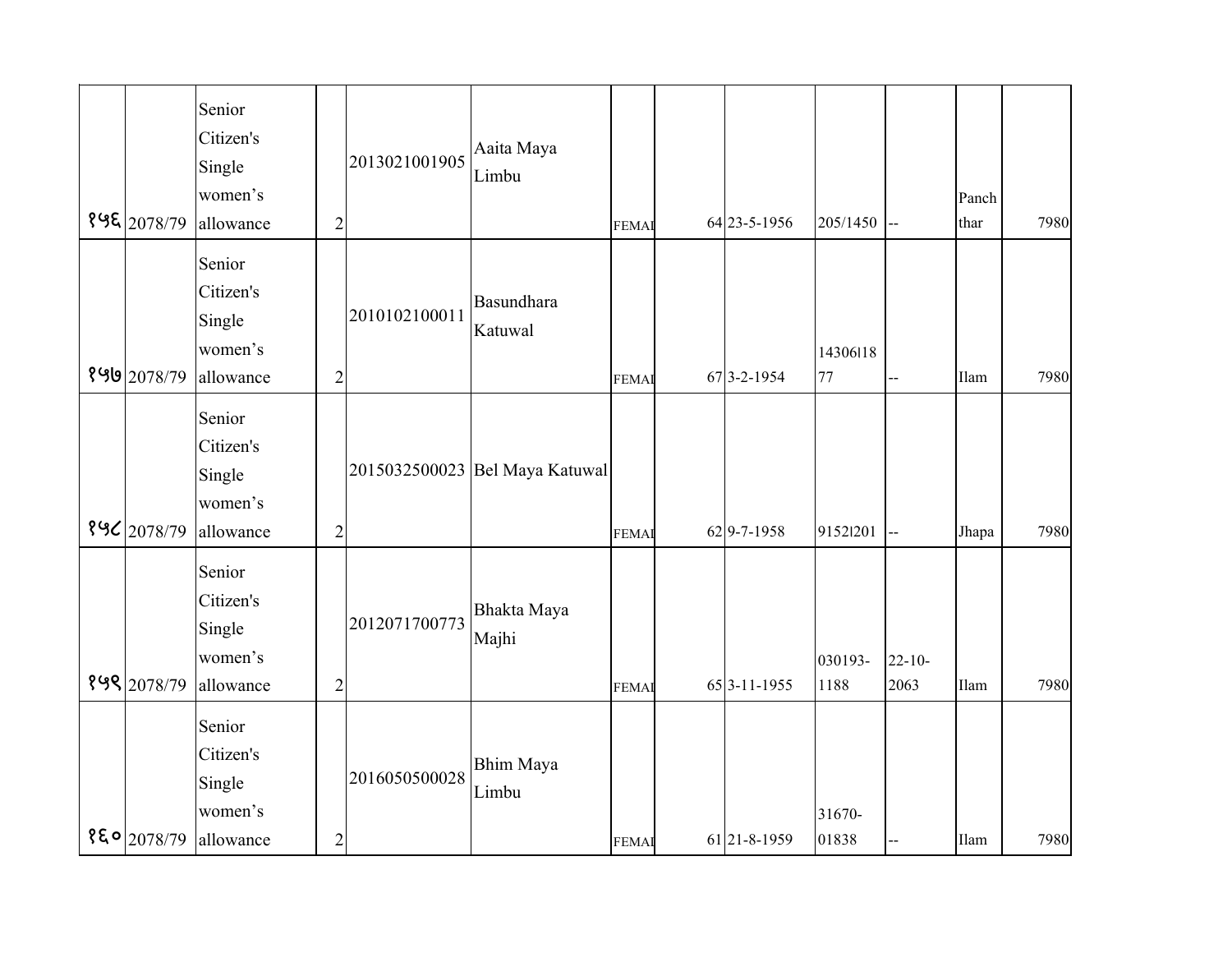| १६१ 2078/79    | Senior<br>Citizen's<br>Single<br>women's<br>allowance | $\overline{c}$ | 2014030200033 | Bishnu Maya<br>Khadka   | <b>FEMA</b> | 63 15-6-1957  | 25211570                          | ш.,  | Ilam  | 7980 |
|----------------|-------------------------------------------------------|----------------|---------------|-------------------------|-------------|---------------|-----------------------------------|------|-------|------|
| 853 2078/79    | Senior<br>Citizen's<br>Single<br>women's<br>allowance | $\overline{2}$ | 2016011701783 | Bishnu Maya<br>Limbu    | <b>FEMA</b> | 62 30-4-1959  | 97732458 17-01-<br>$\overline{3}$ | 2045 | Jhapa | 2660 |
| 853 2078/79    | Senior<br>Citizen's<br>Single<br>women's<br>allowance | $\overline{2}$ | 2010033000016 | Budha Maya<br>Kumal     | <b>FEMA</b> | 67 13-7-1953  | 16438407 20-02-<br>$\overline{5}$ | 2033 | Jhapa | 7980 |
| $888$  2078/79 | Senior<br>Citizen's<br>Single<br>women's<br>allowance | $\overline{2}$ | 2012072200275 | Chandra Kala<br>Khulal  | <b>FEMA</b> | 65 8-11-1955  | 1266/139                          | ш.   | Ilam  | 7980 |
| १६५ 2078/79    | Senior<br>Citizen's<br>Single<br>women's<br>allowance | $\overline{c}$ | 2012091501562 | Chandra Kumari<br>Phago | <b>FEMA</b> | 65 30-12-1955 | 1340201                           | --   | Ilam  | 7980 |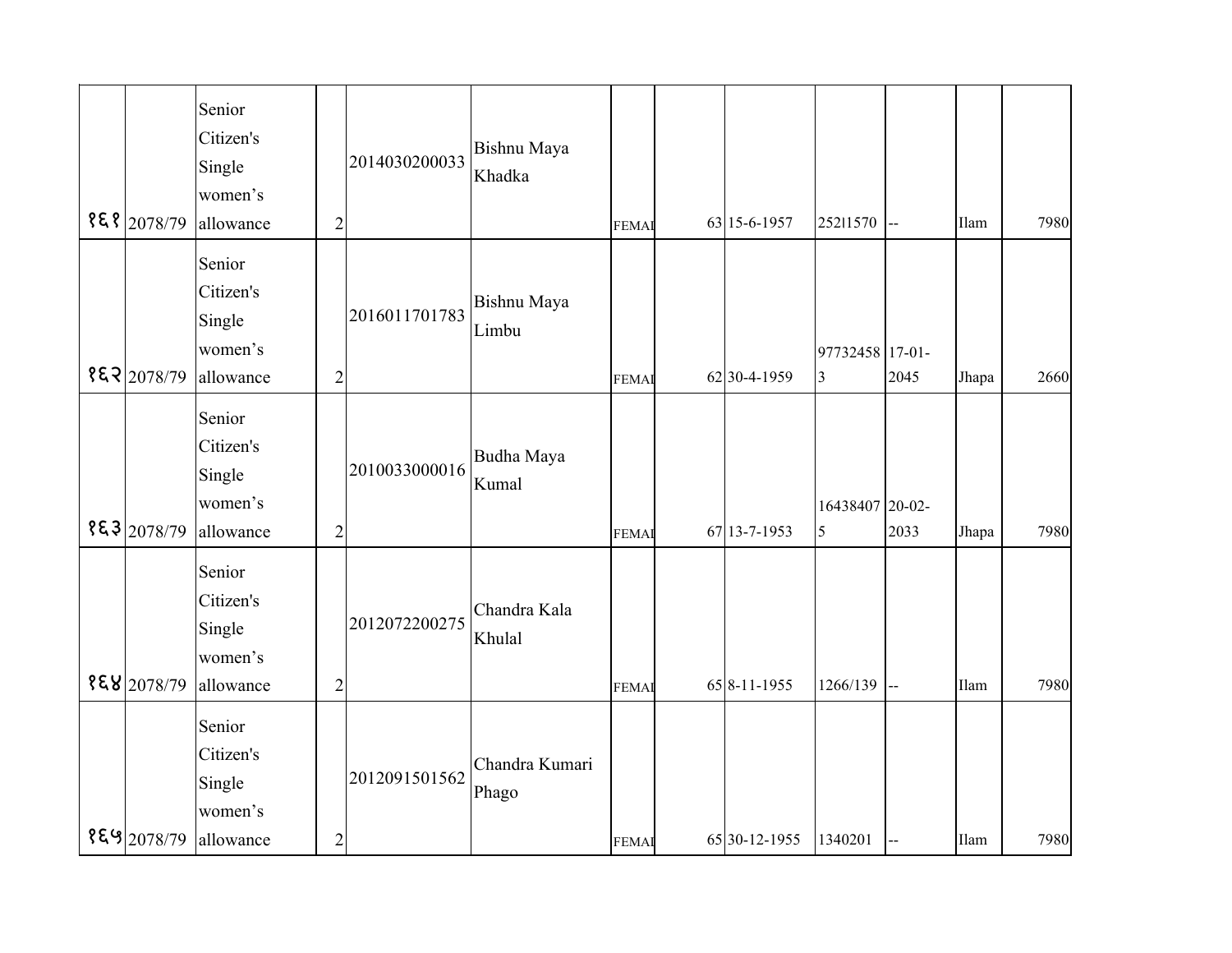| १६६ 2078/79             | Senior<br>Citizen's<br>Single<br>women's<br>allowance | $\overline{2}$ | 2017062100021 | Chandra Maya<br><b>Bhandari</b> | <b>FEMAI</b> | 60 6-10-1960 | 11511145                   | $04 - 11 -$<br>2043 |            | 7980 |
|-------------------------|-------------------------------------------------------|----------------|---------------|---------------------------------|--------------|--------------|----------------------------|---------------------|------------|------|
| १६७ 2078/79             | Senior<br>Citizen's<br>Single<br>women's<br>allowance | $\overline{2}$ |               | 2018022700025 Desh Mati Damai   | <b>FEMA</b>  | 59 9-6-1961  | 835137                     | $09-02-$<br>2046    |            | 7980 |
| १६८ 2078/79             | Senior<br>Citizen's<br>Single<br>women's<br>allowance | $\overline{2}$ |               | 2014030200942 Dhan Rani Ekten   | <b>FEMA</b>  | 63 15-6-1957 | 954/397                    | $06 - 12 -$<br>2044 | Ilam       | 7980 |
| १६९ 2078/79             | Senior<br>Citizen's<br>Single<br>women's<br>allowance | $\overline{2}$ |               | 2018040500043 Dil Maya Sharma   | <b>FEMA</b>  | 59 20-7-1961 | 22351252<br>$\overline{7}$ |                     | Mora<br>ng | 7980 |
| १७०  <sub>2078/79</sub> | Senior<br>Citizen's<br>Single<br>women's<br>allowance | $\overline{c}$ | 2015021100314 | Durga Devi<br>Lohani            | <b>FEMA</b>  | 62 24-5-1958 | 66198                      |                     |            | 7980 |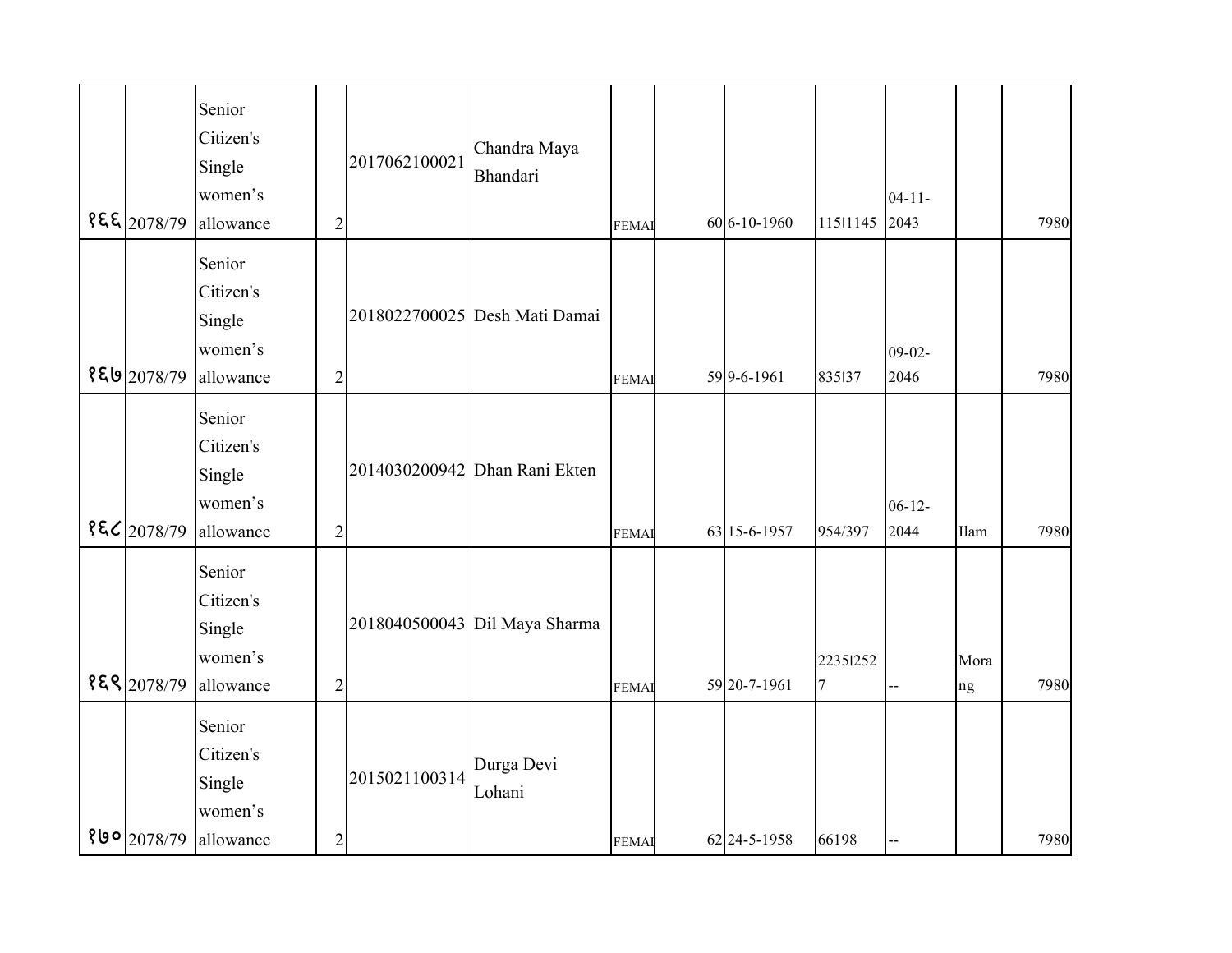| १७१ 2078/79 | Senior<br>Citizen's<br>Single<br>women's<br>allowance | $\overline{2}$ |               | 2014061500022 Ganga Maya Darji  | <b>FEMA</b> | 63 1-10-1957  | 15501383       | ш.,              | Ilam        | 7980 |
|-------------|-------------------------------------------------------|----------------|---------------|---------------------------------|-------------|---------------|----------------|------------------|-------------|------|
| 892 2078/79 | Senior<br>Citizen's<br>Single<br>women's<br>allowance | $\overline{2}$ | 2018010500049 | Juni Maya Darji<br>Pariyar      | <b>FEMA</b> | 59 17-4-1961  | 03019314<br>69 | ц,               | Ilam        | 7980 |
| १७३ 2078/79 | Senior<br>Citizen's<br>Single<br>women's<br>allowance | $\overline{c}$ | 2011010100092 | Krishna Maya<br>Adhikari        | <b>FEMA</b> | 66 13-4-1954  | 382            | $\overline{a}$   | Khota<br>ng | 7980 |
| 898 2078/79 | Senior<br>Citizen's<br>Single<br>women's<br>allowance | $\overline{c}$ | 2015070300047 | Krishna Maya<br><b>Bastola</b>  | <b>FEMA</b> | 62 19-10-1958 | 16221104       | $\overline{a}$   |             | 7980 |
| የ 9 2078/79 | Senior<br>Citizen's<br>Single<br>women's<br>allowance | $\overline{c}$ |               | 2012030203098 Lila Devi Ghimire | <b>FEMA</b> | 66 16-6-1955  | 38611318       | $11-09-$<br>2043 | Ilam        | 7980 |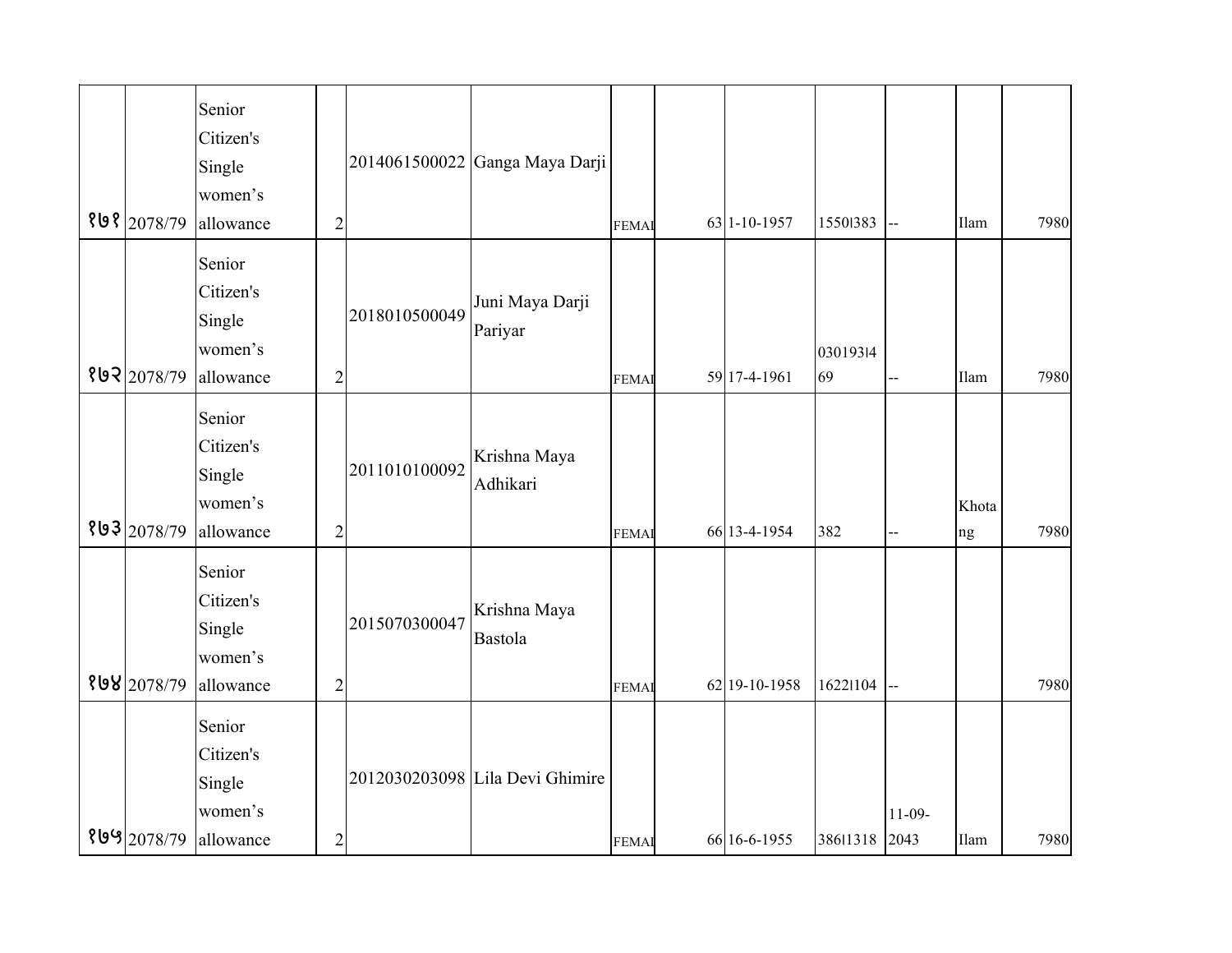| १७६ 2078/79    | Senior<br>Citizen's<br>Single<br>women's<br>allowance | $\overline{c}$ | 2010101300025 | Lila Kumari<br>Adhikari      | <b>FEMA</b> | 67 26-1-1954  | 83068           | Ц.                  | Ilam          | 7980 |
|----------------|-------------------------------------------------------|----------------|---------------|------------------------------|-------------|---------------|-----------------|---------------------|---------------|------|
| १७७ 2078/79    | Senior<br>Citizen's<br>Single<br>women's<br>allowance | $\overline{2}$ | 2009072600017 | Man Kumari<br>Suhang         | <b>FEMA</b> | 68 11-11-1952 | 03019311<br>229 | ц,                  |               | 7980 |
| 806 2078/79    | Senior<br>Citizen's<br>Single<br>women's<br>allowance | $\overline{2}$ |               | 2009030200199 Man Maya Limbu | <b>FEMA</b> | 68 15-6-1952  | 4011593         | $08 - 09 -$<br>2043 | Taplej<br>ung | 7980 |
| १७९ 2078/79    | Senior<br>Citizen's<br>Single<br>women's<br>allowance | $\overline{2}$ | 2014101301473 | Mana Maya<br>Shrestha        | <b>FEMA</b> | 63 26-1-1958  | 1177173         | $30 - 02 -$<br>2046 | Ilam          | 5320 |
| $8$ Co 2078/79 | Senior<br>Citizen's<br>Single<br>women's<br>allowance | $\overline{c}$ | 2012070200939 | Mandodara<br>Bhattarai       | <b>FEMA</b> | 65 19-10-1955 | 1184/89         | $30 - 02 -$<br>2046 | Ilam          | 7980 |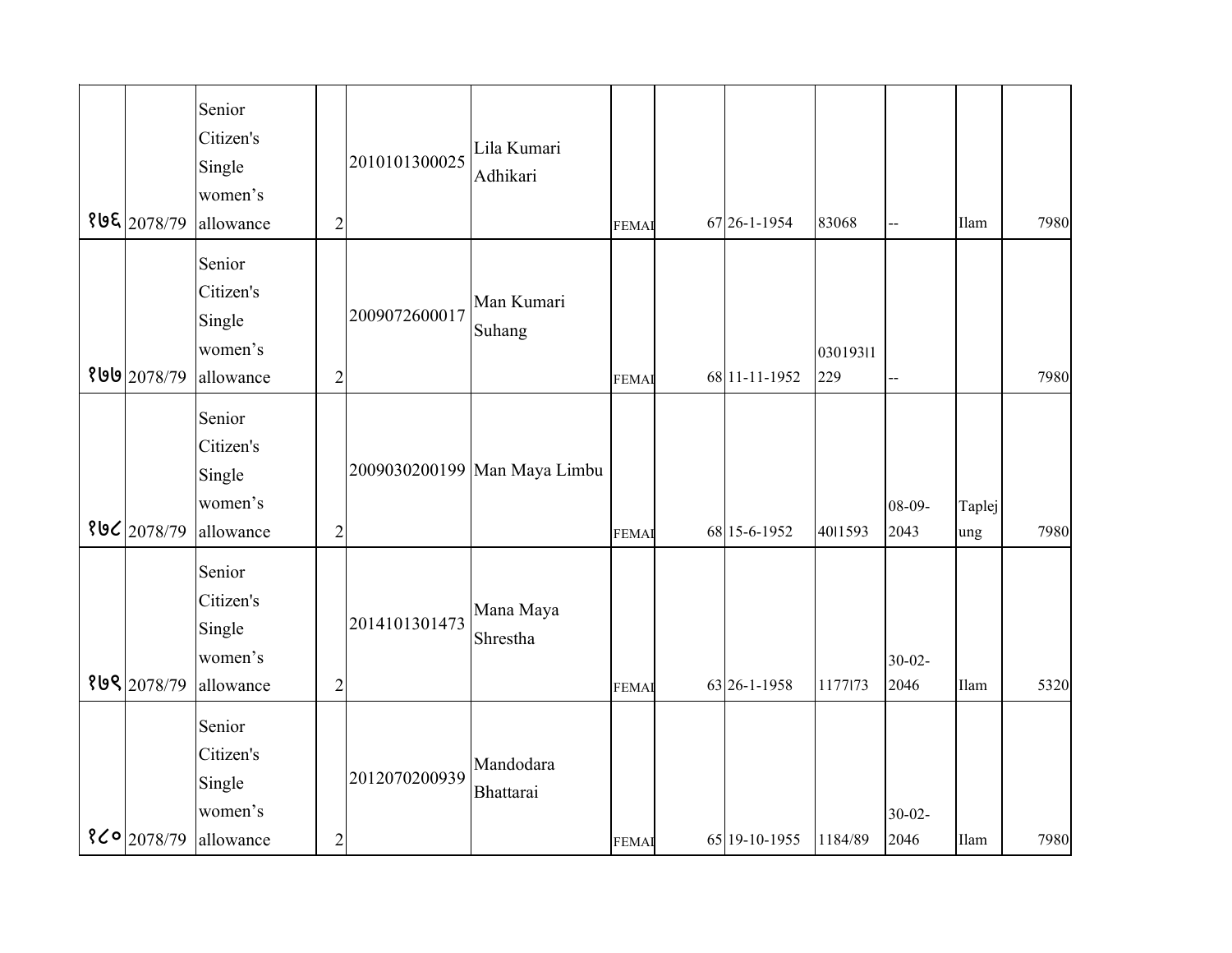| $8C8$ 2078/79 | Senior<br>Citizen's<br>Single<br>women's<br>allowance | $\overline{2}$ |               | 2046012000064 Mati Maya Kumal | <b>FEMA</b> | 60 17-4-1960  | 472              | $12 - 01 -$<br>2046 | Jhapa | 7980 |
|---------------|-------------------------------------------------------|----------------|---------------|-------------------------------|-------------|---------------|------------------|---------------------|-------|------|
| 822 2078/79   | Senior<br>Citizen's<br>Single<br>women's<br>allowance | $\overline{c}$ | 2016100700016 | Maya Devi<br>Chouwan          | <b>FEMA</b> | 61 21-1-1960  | 03101919<br>9506 | Щ,                  | Ilam  | 7980 |
| $8<3$ 2078/79 | Senior<br>Citizen's<br>Single<br>women's<br>allowance | $\overline{c}$ | 2012060100024 | Phul Maya<br>Tamang           | <b>FEMA</b> | 65 17-9-1955  | 9152361          | --                  | Jhapa | 7980 |
| $8<8$ 2078/79 | Senior<br>Citizen's<br>Single<br>women's<br>allowance | $\overline{2}$ | 2010081500042 | Rima Kumari<br>Poudel         | <b>FEMA</b> | 67 30-11-1953 | 03019312<br>065  | Щ,                  | Ilam  | 7980 |
| $8<9$ 2078/79 | Senior<br>Citizen's<br>Single<br>women's<br>allowance | $\overline{c}$ | 2009101701406 | Shashi Kala<br>Shrestha       | <b>FEMA</b> | 68 30-1-1953  | 653-1177         | $27 - 11 -$<br>2044 | Ilam  | 5320 |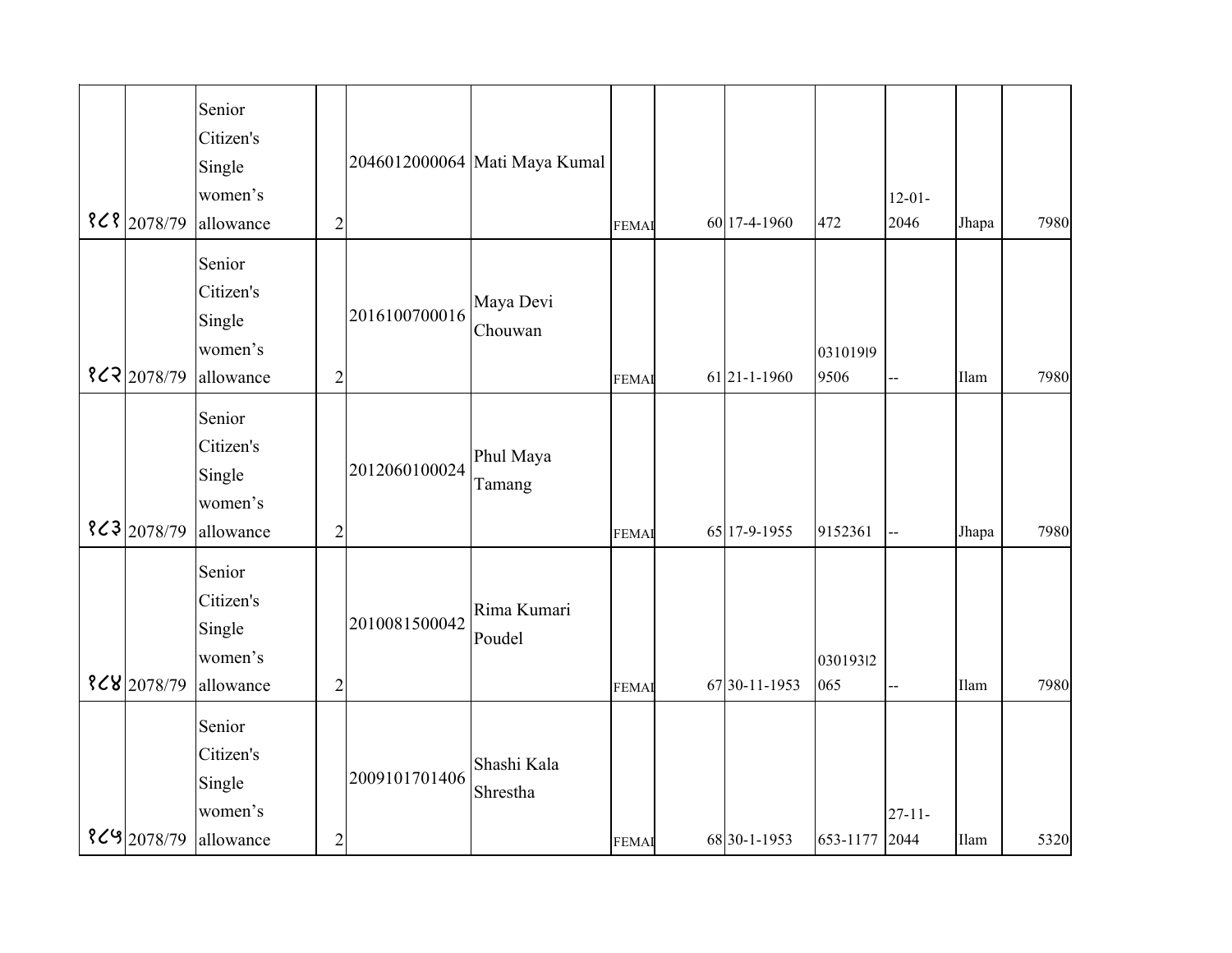| 82E 2078/79  | Senior<br>Citizen's<br>Single<br>women's<br>allowance | $\overline{2}$ | 2013051101088 Suk Maya Rai   |                               | <b>FEMA</b> | 64 26-8-1956  | 031670-<br>01725                  | $05 - 02 -$<br>2070 | Ilam  | 7980 |
|--------------|-------------------------------------------------------|----------------|------------------------------|-------------------------------|-------------|---------------|-----------------------------------|---------------------|-------|------|
| የረሀ2078/79   | Senior<br>Citizen's<br>Single<br>women's<br>allowance | $\overline{2}$ |                              | 2011072900355 Sukhamaya Limbu | <b>FEMA</b> | 66 14-11-1954 | 85228                             | $28 - 05 -$<br>2063 | Ilam  | 7980 |
| 8 << 2078/79 | Senior<br>Citizen's<br>Single<br>women's<br>allowance | $\overline{c}$ | 2013052200723                | Sun Maya<br>Tamang            | <b>FEMA</b> | 64 6-9-1956   | 4352549                           | $29-10-$<br>2044    | Ilam  | 7980 |
| 868 2078/79  | Senior<br>Citizen's<br>Single<br>women's<br>allowance | $\overline{2}$ |                              | 2012050501282 Tanka Maya Rai  | <b>FEMA</b> | 65 21-8-1955  | 05311143 20-11-<br>$\overline{2}$ | 2044                | Jhapa | 7980 |
| 880 2078/79  | Senior<br>Citizen's<br>Single<br>women's<br>allowance | $\overline{c}$ | 2010042500014 Tanna Laxi Rai |                               | <b>FEMA</b> | 67 9-8-1953   | 12961164                          | $\mathbf{I}$        | Ilam  | 7980 |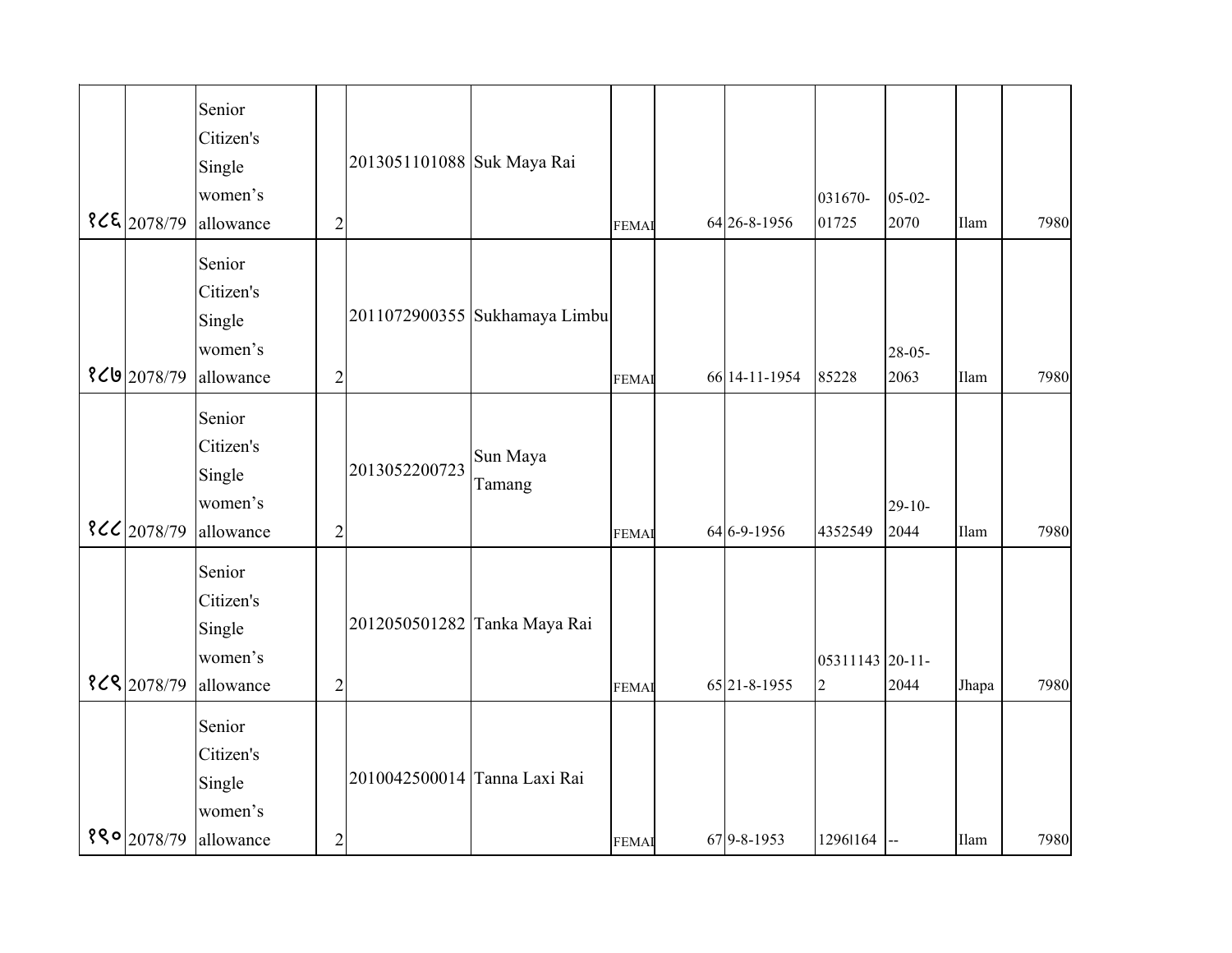| 898 2078/79              | Widow | $\overline{2}$ |                      | 2023081800021 Bishnu Maya Rai  | <b>FEMAI</b> | 54 3-12-1966      | 437                    |                     | Ilam          | 7980 |
|--------------------------|-------|----------------|----------------------|--------------------------------|--------------|-------------------|------------------------|---------------------|---------------|------|
| 882 2078/79              | Widow | $\mathfrak{2}$ | 2038030600025        | Chandra Kala<br>Katuwal        | <b>FEMAI</b> | 39 20-6-1981      | 03019314<br>06         |                     | Ilam          |      |
| 883 2078/79              | Widow | $\overline{2}$ |                      | 2040011900812 Chhaya Devi Jogi | <b>FEMAI</b> | 38 2-5-1983       | 03019311<br>932        | $19-12-$<br>2063    | Ilam          | 7980 |
| 888 2078/79              | Widow | $\overline{2}$ |                      | 2023121800015 Devi Maya Limbu  | <b>FEMAI</b> | 53 31 - 3 - 1967  | 03019311<br>900        |                     | Taplej<br>ung | 7980 |
| १९५ 2078/79              | Widow | $\overline{2}$ |                      | 2022101505305 Dhan Mati Limbu  | <b>FEMAI</b> | 55 28-1-1966      | $03 - 021 -$<br>311178 | $07 - 11 -$<br>2063 | Ilam          | 2660 |
| १९६ 2078/79              | Widow | $\overline{c}$ | 2026020101401        | Dhana Maya<br>Dhimal           | <b>FEMAI</b> | 52 14-5-1969      | 23112084 2046          | $03 - 02 -$         | Jhapa         | 7980 |
| 8992078/79               | Widow | $\mathfrak{2}$ | 2033091000926 Moroha | Dhanmaya<br>Yonghang           | <b>FEMAI</b> | 44 24 - 12 - 1976 | 030193-<br>737         | $19-10-$<br>2073    | Ilam          | 7980 |
| <b>886</b> 2078/79 Widow |       | $\mathbf{2}$   | 2021011000019        | Durga Devi<br>Adhikari         | <b>FEMA</b>  | 56 22-4-1964      | 1927086                |                     | Jhapa         | 7980 |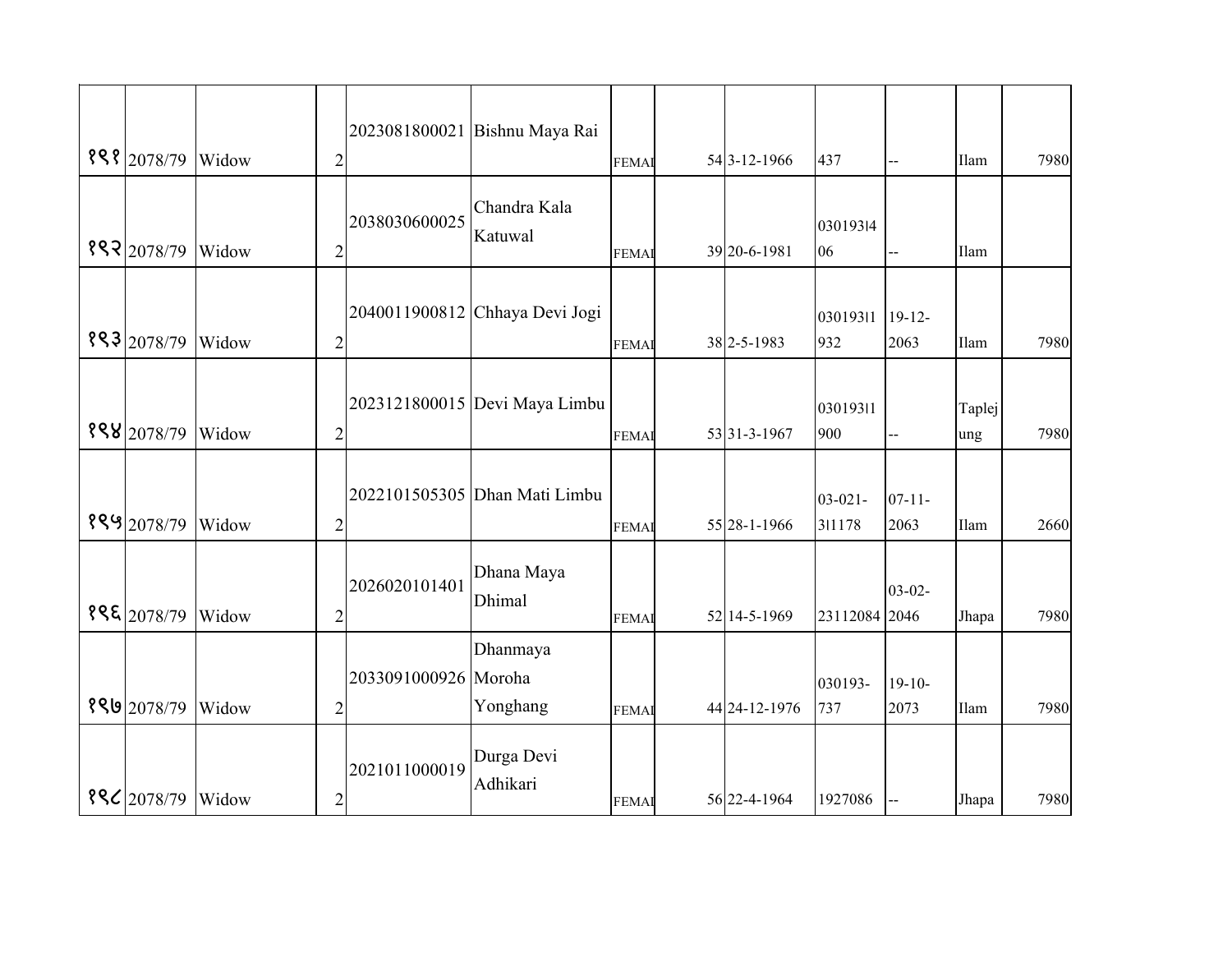| १९९ 2078/79              | Widow | $\overline{c}$ |                            | 2046050800276 Guna Rai Rundali | <b>FEMAI</b> | 31 24-8-1989  | 030193/2<br>88  |                     | <b>Ilam</b>   | 7980 |
|--------------------------|-------|----------------|----------------------------|--------------------------------|--------------|---------------|-----------------|---------------------|---------------|------|
| 200 2078/79              | Widow | $\overline{c}$ | 2025041003243 Jas Maya Rai |                                | <b>FEMAI</b> | 53 25-7-1968  | 39615384        | $10 - 12 -$<br>2044 | Panch<br>thar | 7980 |
| 208 2078/79              | Widow | $\overline{c}$ |                            | 2025121000025 Kalpana Bhandari | <b>FEMAI</b> | 51 23-3-1969  | 03426           |                     | Ilam          | 7980 |
| 202 2078/79              | Widow | $\overline{c}$ | 2019100100039              | Kamala Kumari<br>Sherma        | <b>FEMAI</b> | 58 14-1-1963  | 12441118        |                     | Ilam          | 7980 |
| $\frac{203}{2078/79}$    | Widow | $\overline{c}$ | 2021063000156              | Khaym Kumari<br>Jogi           | <b>FEMAI</b> | 56 15-10-1964 | 6971-109        | 29-09-<br>2046      | Jhapa         | 7980 |
| 208 2078/79              | Widow | $\overline{2}$ |                            | 2020020300022 Khinmaya Limbu   | <b>FEMAI</b> | 57 17-5-1963  | 03101911<br>143 | $\overline{a}$      | Ilam          | 7980 |
| २०५ 2078/79              | Widow | $\overline{c}$ | 2020030200793              | Lachhi Maya<br>Tamang          | <b>FEMAI</b> | 57 16-6-1963  | 683/923         | --                  | Ilam          | 7980 |
| <b>208 2078/79 Widow</b> |       | $\overline{c}$ | 2023100600014              | Laxmi Devi<br>Upreti           | <b>FEMAI</b> | 54 19-1-1967  | 3574671         |                     |               | 7980 |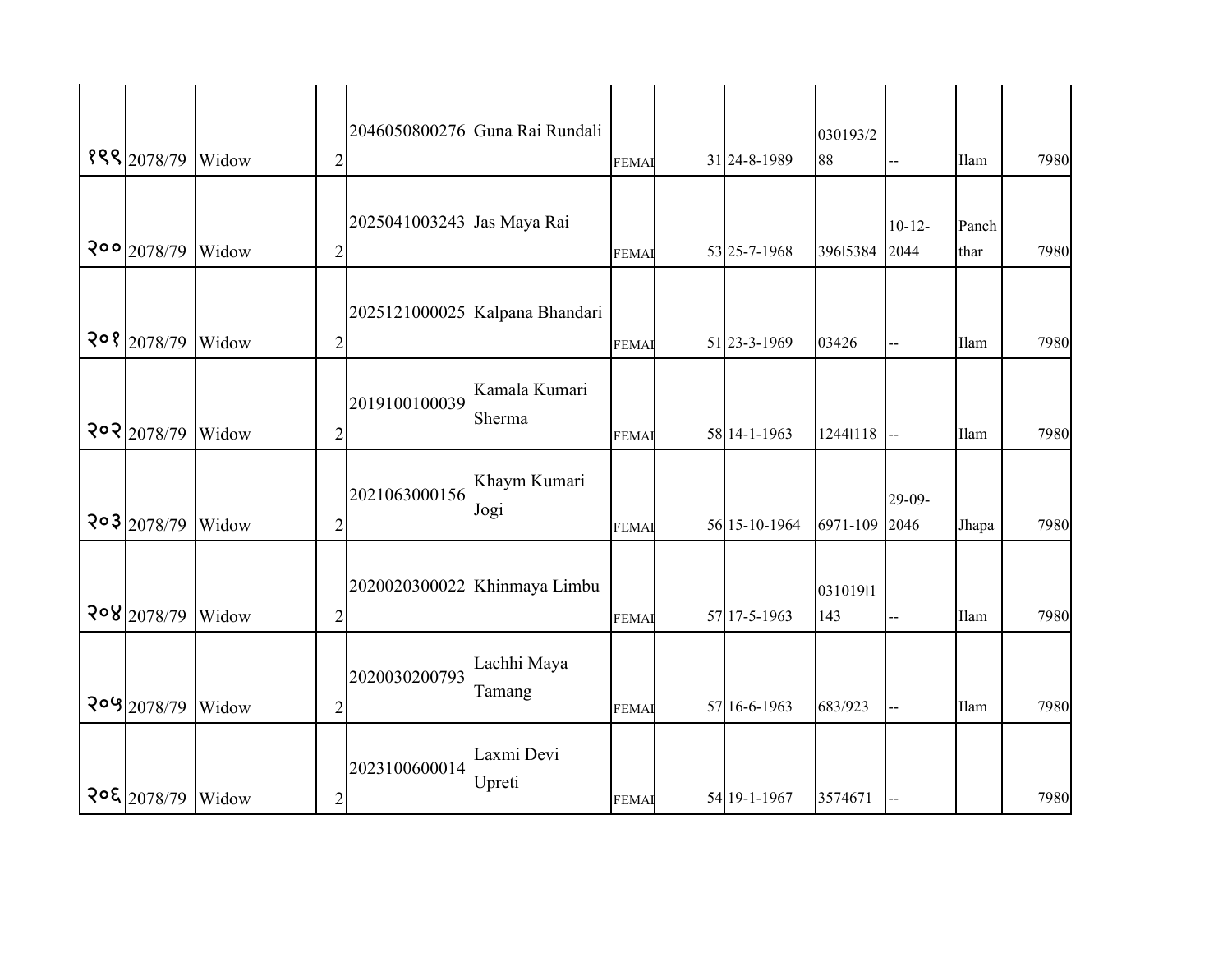| 200 2078/79              | Widow                       | $\overline{c}$ | 2023062000021                 | Lila Devi<br>Bhandari           | <b>FEMAI</b> | 56 5-11-1964  | 37989-<br>347                   | $19-10-$<br>2048 | Ilam          | 7980  |
|--------------------------|-----------------------------|----------------|-------------------------------|---------------------------------|--------------|---------------|---------------------------------|------------------|---------------|-------|
| $20Z$ 2078/79            | Widow                       | $\overline{2}$ |                               | 2023010800316 Lila Devi Gajamer | <b>FEMAI</b> | 54 20-4-1966  | $03-30-71-07-12-$<br>00336      | 2071             | Ilam          |       |
| 208 2078/79              | Widow                       | $\overline{c}$ | 2027101001841 Lila Devi Rijal |                                 | <b>FEMA</b>  | 50 23-1-1971  | 48287311 19-12-<br>$\mathbf{0}$ | 2044             | Panch<br>thar | 7980  |
| $\frac{28}{9}$   2078/79 | Widow                       | $\overline{c}$ | 2033050400075 Man Adhikari    |                                 | <b>FEMAI</b> | 44 20-8-1976  | 03019316<br>834                 | --               | Ilam          | 7980  |
| २११ 2078/79              | Widow                       | $\overline{c}$ | 2023010100162                 | Nar Maya Baral<br>Khadka        | <b>FEMAI</b> | 54 13-4-1966  | 1927533                         |                  | Jhapa         | 7980  |
| २१२ 2078/79              | <b>Full Disability</b>      | $\sqrt{2}$     | 2042111800512 Kabirman Rai    |                                 | <b>MALE</b>  | $35$ 1-3-1986 | $03-16-70$ - 04-02-<br>01696    | 2070             | Ilam          | 11970 |
| २१३ 2078/79              | <b>Full Disability</b>      | $\overline{c}$ | 2025091400015                 | Khadga Bahadur<br>Kumal         | <b>MALE</b>  | 52 28-12-1968 | 3231578                         | --               | Jhapa         | 11970 |
|                          | २१४ 2078/79 Full Disability | $\sqrt{2}$     | 2055040800049 Rasmi Adhikari  |                                 | <b>FEMAI</b> | 22 24-7-1998  |                                 |                  |               | 11970 |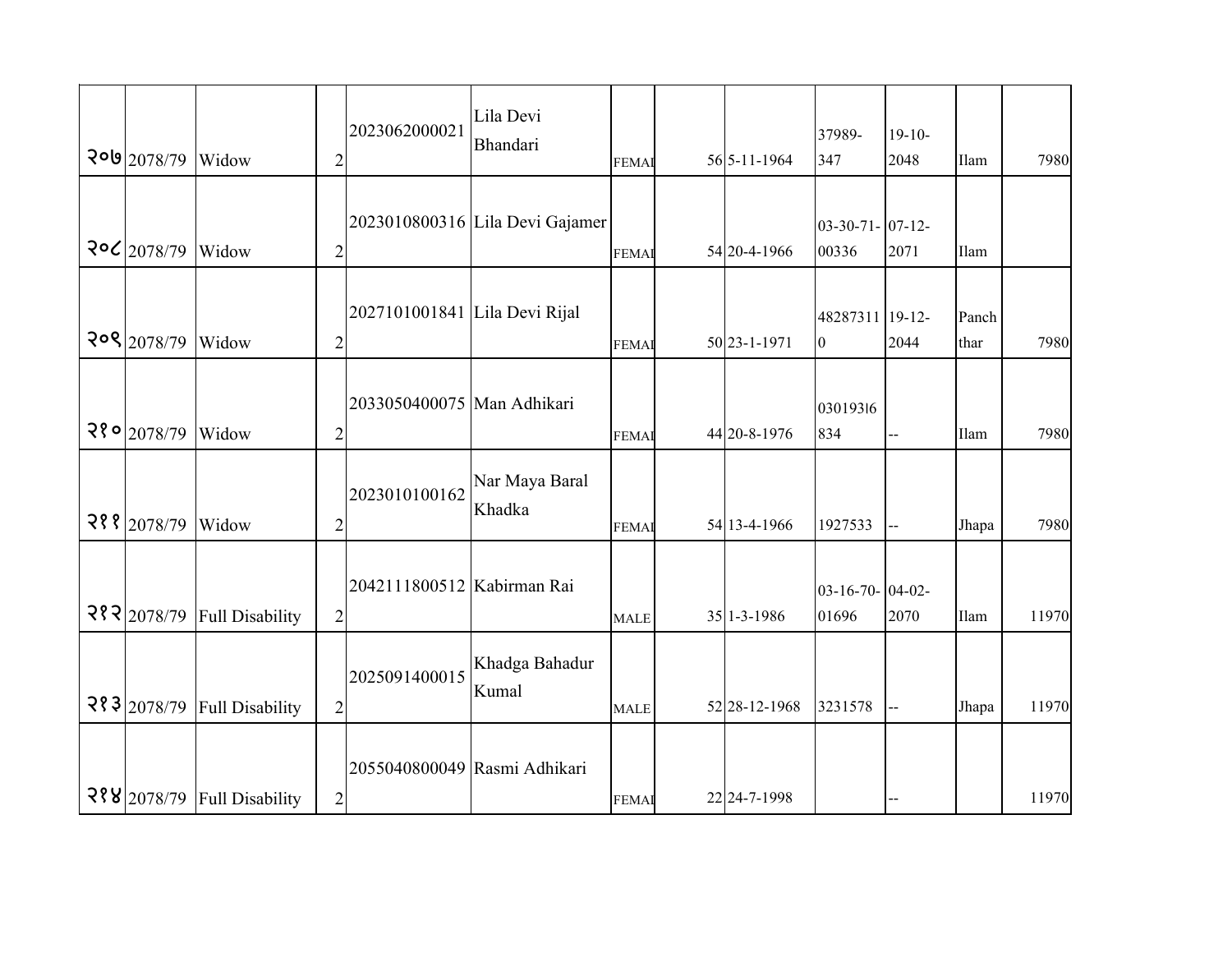| २१५ 2078/79          | <b>Full Disability</b>            | $\overline{2}$ | 2071100206293 Sagun Sherma  |                                 | <b>MALE</b>  | 6 16-1-2015     |                     | --                  |      | 11970 |
|----------------------|-----------------------------------|----------------|-----------------------------|---------------------------------|--------------|-----------------|---------------------|---------------------|------|-------|
| 28E 2078/79          | <b>Full Disability</b>            | $\overline{2}$ | 2060010700047               | Yad Kumar<br>Chauhan            | <b>MALE</b>  | 17 20-4-2003    |                     | --                  |      | 11970 |
| २१७ 2078/79          | Severely<br><b>Disabled Grant</b> | $\overline{2}$ | 2063012400517 Anish Limbu   |                                 | <b>MALE</b>  | 14 7-5-2006     |                     |                     |      | 6384  |
| $\frac{28}{2078/79}$ | Severely<br><b>Disabled Grant</b> | $\overline{2}$ | 2050011900613 Anjana Lawati |                                 | <b>FEMAI</b> | $27$   1-5-1993 | $3-16-70-$<br>00511 | $01 - 02 -$<br>2070 | Ilam | 6384  |
| २१९ 2078/79          | Severely<br><b>Disabled Grant</b> | $\overline{2}$ | 2015031506518               | <b>Bhim Bahadur</b><br>Shrestha | <b>MALE</b>  | 62 29-6-1958    | 031019-<br>87570    | $13 - 07 -$<br>2064 | Ilam | 6384  |
| २२० 2078/79          | Severely<br><b>Disabled Grant</b> | $\overline{2}$ | 2027112500393               | <b>Bhim Bhadur</b><br>Limbu     | <b>MALE</b>  | 50 9-3-1971     | 030193-<br>326      | $16 - 10$<br>2063   | Ilam | 6384  |
| 228 2078/79          | Severely<br><b>Disabled Grant</b> | $\overline{2}$ | 2066061700836               | <b>Bises Samal</b><br>Magar     | <b>MALE</b>  | 11 3-10-2009    |                     | --                  |      | 6384  |
| 222 2078/79          | Severely<br>Disabled Grant        | $\overline{2}$ |                             | 2033021300289 Chabi Lal Poudel  | <b>MALE</b>  | 44 26-5-1976    | 05319370 2045       | $06 - 02 -$         | Ilam | 6384  |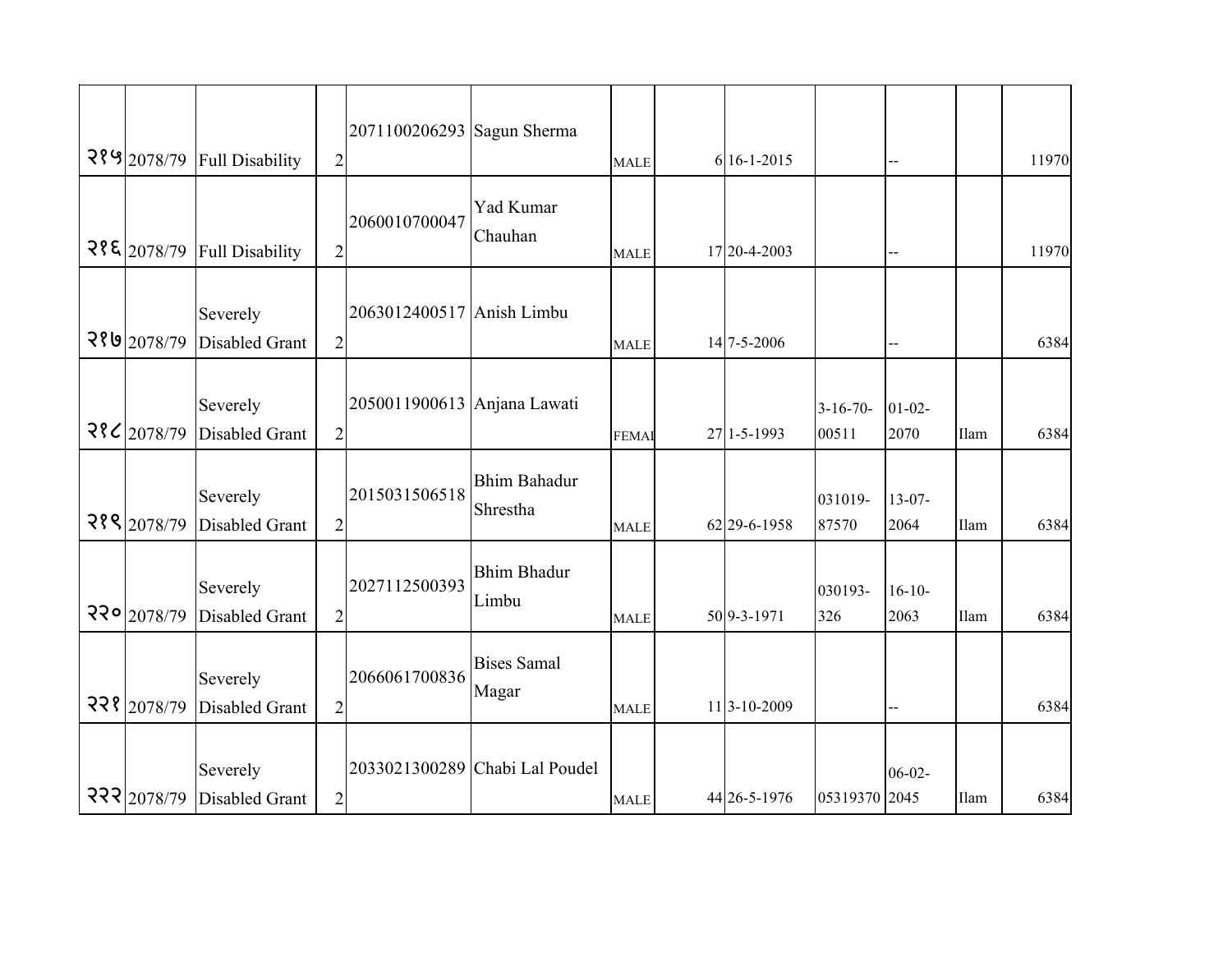|             | Severely                          |                |               | 2021122800018 Chandra Kala Rai  |              |                  |                       |                     |       |      |
|-------------|-----------------------------------|----------------|---------------|---------------------------------|--------------|------------------|-----------------------|---------------------|-------|------|
| 223 2078/79 | <b>Disabled Grant</b>             | $\mathfrak{2}$ |               |                                 | <b>FEMAI</b> | 55 10-4-1965     |                       |                     |       | 6384 |
|             |                                   |                |               |                                 |              |                  |                       |                     |       |      |
|             | Severely                          |                |               | 2051052100048 Chiranjeevi Limbu |              |                  | 03101919              | $19-02-$            |       |      |
| 228 2078/79 | <b>Disabled Grant</b>             | $\overline{2}$ |               |                                 | <b>MALE</b>  | 26 9-1-1995      | 9484                  | 2068                | Ilam  | 6384 |
| 229 2078/79 | Severely<br><b>Disabled Grant</b> | $\overline{2}$ | 2019100200722 | Dharma Raj<br>Thapa             | <b>MALE</b>  | 58 15-1-1963     | 97732546 31-01-<br>3  | 2044                | Jhapa | 6384 |
| २२६ 2078/79 | Severely<br><b>Disabled Grant</b> | $\overline{c}$ | 2042051300648 | Dik Maya Rana<br>Magar          | <b>FEMAI</b> | 35 29 - 8 - 1985 | 030193-<br>248        | $15 - 10$<br>2063   | Ilam  | 6384 |
| 220 2078/79 | Severely<br><b>Disabled Grant</b> | $\overline{2}$ | 2032061400523 | Harka Bahadur<br>Damai          | <b>MALE</b>  | 45 30-9-1975     | मे इ<br>55103-<br>657 | $10-03-$<br>2056    | Ilam  | 6384 |
| २२८ 2078/79 | Severely<br><b>Disabled Grant</b> | $\overline{2}$ | 2015060401193 | Harka Bahadur<br>Phagu          | <b>MALE</b>  | 62 20-9-1958     | 03775157 2046         | $25 - 01 -$         | Ilam  | 6384 |
| 228 2078/79 | Severely<br><b>Disabled Grant</b> | $\overline{2}$ | 2026101000912 | Harka Maya<br>Magar             | <b>FEMAI</b> | 51 23-1-1970     | 030193/1<br>707       |                     | Ilam  | 6384 |
| 230 2078/79 | Severely<br><b>Disabled Grant</b> | $\overline{c}$ | 2045072500708 | Hem Kumar<br>Sherma             | <b>MALE</b>  | 32 10-11-1988    | 030193-<br>2149       | $18 - 12 -$<br>2063 | Ilam  | 6384 |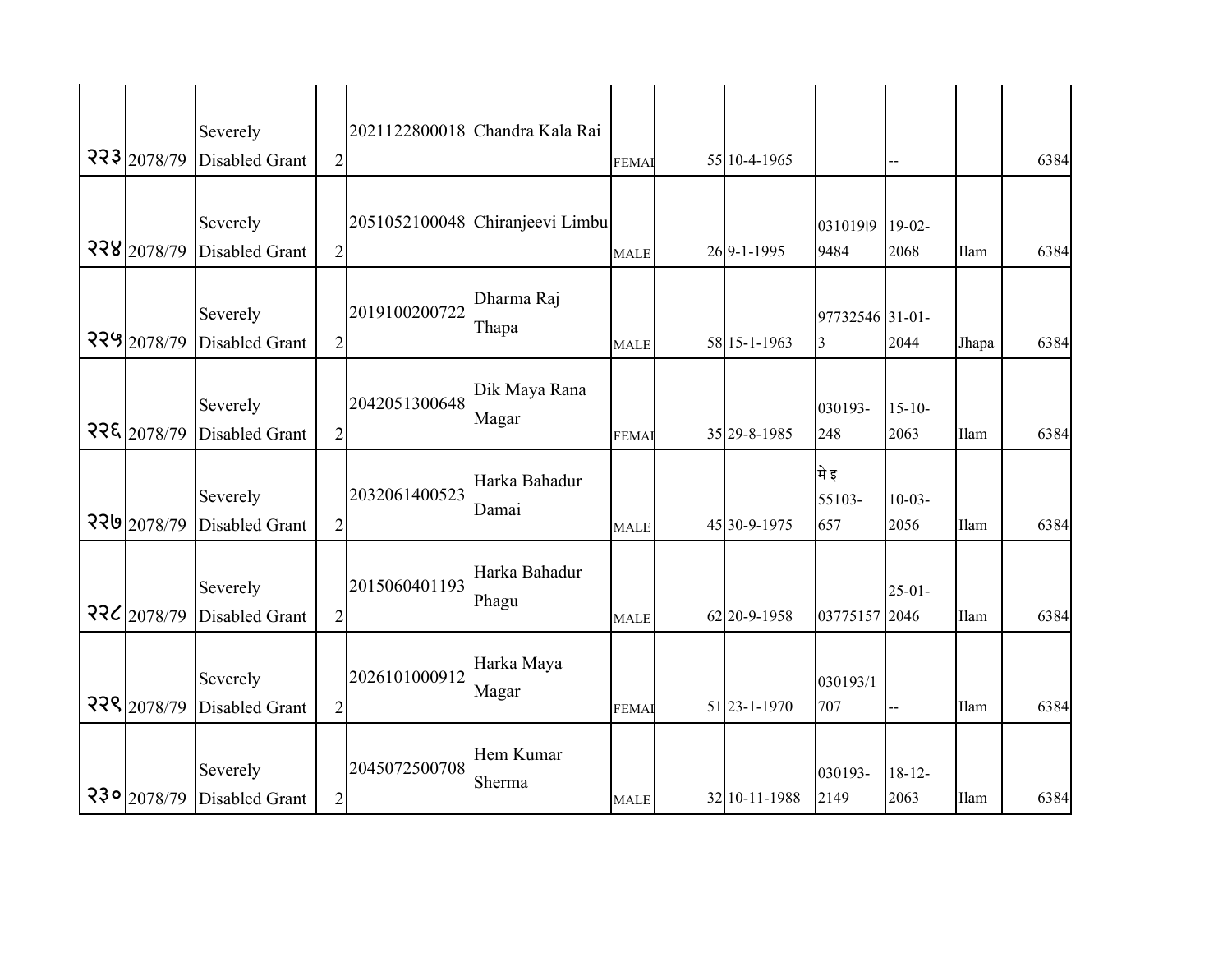|               | Severely                          |                | 2059041600093 Hem Lal Giri |                         |              |               |                |                     |       |      |
|---------------|-----------------------------------|----------------|----------------------------|-------------------------|--------------|---------------|----------------|---------------------|-------|------|
| 238 2078/79   | <b>Disabled Grant</b>             | $\overline{2}$ |                            |                         | <b>MALE</b>  | 18 1-8-2002   |                | --                  |       | 6384 |
| 232 2078/79   | Severely<br><b>Disabled Grant</b> | $\overline{2}$ | 2023010401613              | Hima Davi<br>Acharya    | <b>FEMAI</b> | 54 16-4-1966  | 121-1939       | $27 - 02 -$<br>2046 | Ilam  | 6384 |
| 233 2078/79   | Severely<br><b>Disabled Grant</b> | $\overline{2}$ | 2058071000623 Kishor Kumal |                         | <b>MALE</b>  | 19 26-10-2001 | 55 जन्म द<br>न | $18-06-$<br>2059    |       | 6384 |
| 238 2078/79   | Severely<br><b>Disabled Grant</b> | $\overline{2}$ | 2058071000844 Kishor Kumal |                         | <b>MALE</b>  | 19 26-10-2001 |                | --                  |       |      |
| 239 2078/79   | Severely<br><b>Disabled Grant</b> | $\overline{c}$ | 2044052501364              | Lal Bahadur<br>Magar    | <b>MALE</b>  | 33 10-9-1987  | 85249064 2061  | $04 - 10 -$         | Jhapa | 6384 |
| 238 2078/79   | Severely<br>Disabled Grant        | $\overline{2}$ | 2043071900037              | Man Bahadur<br>Shrestha | <b>MALE</b>  | 34 5-11-1986  |                |                     |       | 6384 |
| 230 2078/79   | Severely<br><b>Disabled Grant</b> | $\overline{2}$ | 2015051503296              | Nar Bahadur<br>Poudel   | <b>MALE</b>  | 6231-8-1958   | 030193-<br>275 | $16 - 10$<br>2063   | Ilam  | 6384 |
| $23C$ 2078/79 | Severely<br>Disabled Grant        | $\overline{2}$ | 2033051000082 Prbin Khadka |                         | <b>MALE</b>  | 43 15-11-1977 | 61666-<br>253  | $01-06-$<br>2058    | Ilam  | 6384 |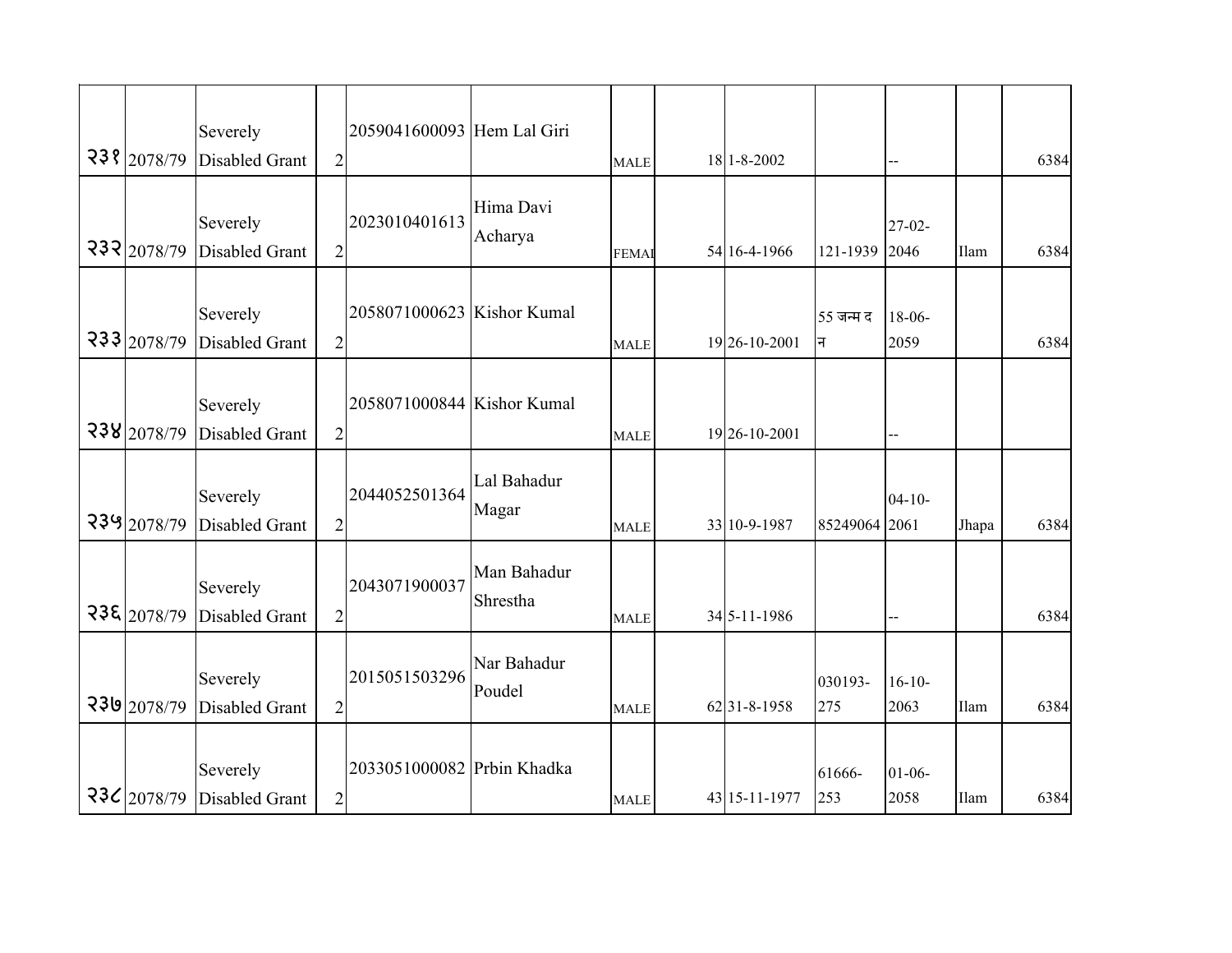|                       | Severely              |                | 2024120400484 Ruka Maya Rai    |                                |              |                  |               | $30 - 12$   |             |      |
|-----------------------|-----------------------|----------------|--------------------------------|--------------------------------|--------------|------------------|---------------|-------------|-------------|------|
| 238 2078/79           | <b>Disabled Grant</b> | $\overline{2}$ |                                |                                | <b>FEMAI</b> | 52 17-3-1968     | 9152130       | 2045        | Jhapa       | 6384 |
|                       |                       |                |                                |                                |              |                  |               |             |             |      |
|                       | Severely              |                | 2072081702836 Sabin Tamang     |                                |              |                  |               |             |             |      |
| 280 2078/79           | <b>Disabled Grant</b> | $\overline{2}$ |                                |                                |              | $5 3-12-2015$    |               |             |             | 6384 |
|                       |                       |                |                                |                                | <b>MALE</b>  |                  |               |             |             |      |
|                       |                       |                |                                |                                |              |                  |               |             |             |      |
|                       | Severely              |                |                                | 2039123004547 Sabnam Dhamala   |              |                  | 030175-       | $15-06-$    |             |      |
| 288 2078/79           | <b>Disabled Grant</b> | $\overline{2}$ |                                |                                | <b>FEMAI</b> | 37 13-4-1983     | 02212         | 2075        | Ilam        | 6384 |
|                       |                       |                |                                | <b>Sher Bahadur</b>            |              |                  |               |             |             |      |
|                       | Severely              |                | 2012080301024                  |                                |              |                  |               | $22-09-$    |             |      |
| 282 2078/79           | <b>Disabled Grant</b> | $\overline{2}$ |                                | Magar                          | <b>MALE</b>  | 65 18-11-1955    | 30372884 2043 |             | Ilam        | 6384 |
|                       |                       |                |                                |                                |              |                  |               |             |             |      |
|                       | Severely              |                | 2056110900057 Suikriti Sapkota |                                |              |                  |               |             |             |      |
| $\frac{283}{2078/79}$ | <b>Disabled Grant</b> | $\mathfrak{2}$ |                                |                                | <b>FEMAI</b> | 21 21 - 2 - 2000 |               |             |             | 6384 |
|                       |                       |                |                                |                                |              |                  |               |             |             |      |
|                       |                       |                |                                |                                |              |                  |               |             |             |      |
|                       | Severely              |                |                                | 2054082400834 Tara Nath Gautam |              |                  | 030176-       | $12 - 02 -$ |             |      |
| 288 2078/79           | <b>Disabled Grant</b> | $\overline{2}$ |                                |                                | <b>MALE</b>  | 239-12-1997      | 00588         | 2076        | Ilam        | 6384 |
|                       |                       |                |                                | Thir Bahadur                   |              |                  |               |             |             |      |
|                       | Severely              |                | 2009010117256                  | Kumal                          |              |                  |               | $04 - 10 -$ |             |      |
| 289 2078/79           | <b>Disabled Grant</b> | $\overline{2}$ |                                |                                | <b>MALE</b>  | 68 13-4-1952     | 6971-491      | 2046        | Jhapa       | 6384 |
|                       |                       |                |                                |                                |              |                  |               |             |             |      |
|                       | Severely              |                | 2018030500839 Tikaram Kumal    |                                |              |                  | 03019311      |             |             |      |
| 288 2078/79           | <b>Disabled Grant</b> | $\overline{2}$ |                                |                                | <b>MALE</b>  | 59 19-6-1961     | 886           |             | <b>Ilam</b> | 6384 |
|                       |                       |                |                                |                                |              |                  |               |             |             |      |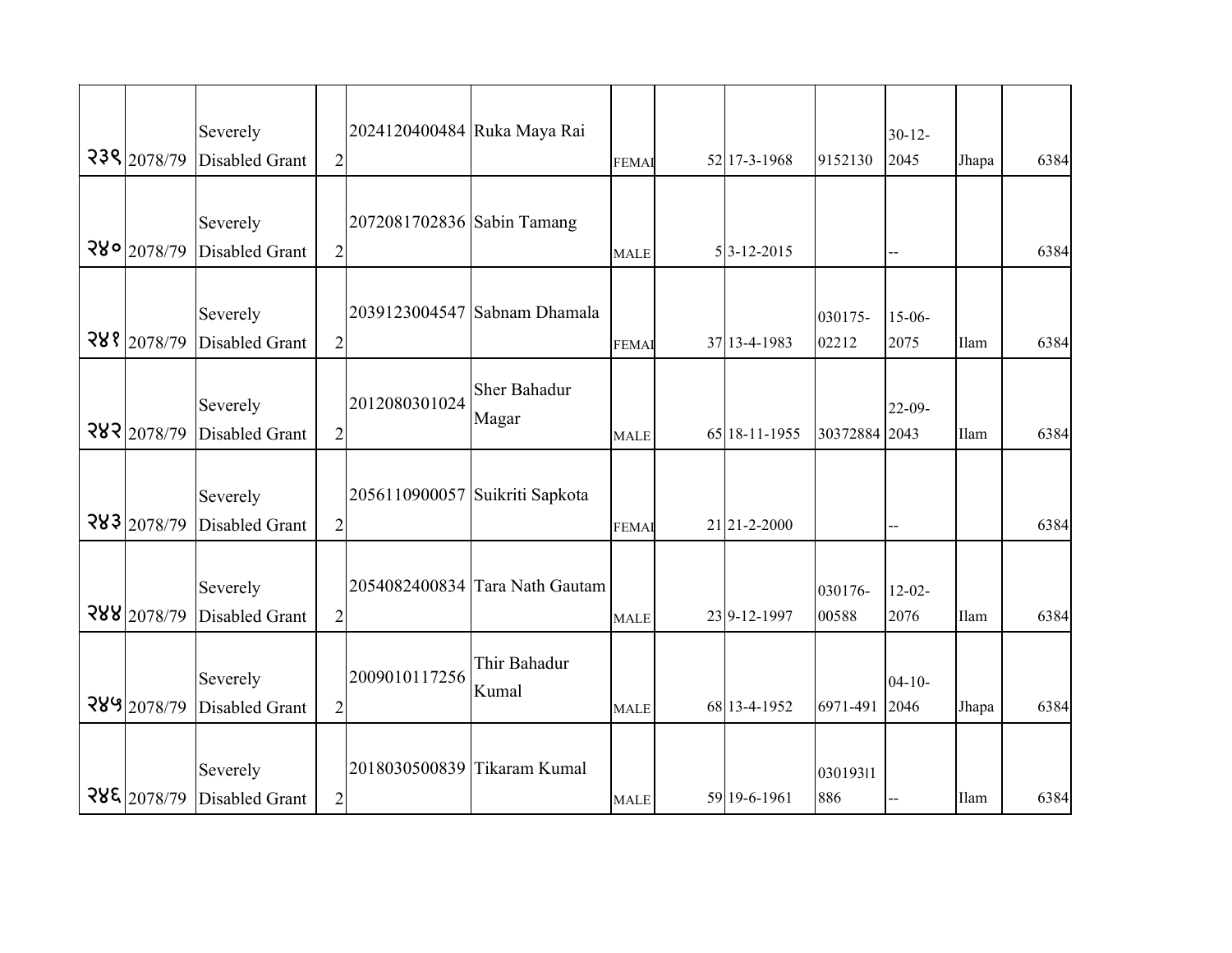| 289 2078/79   | Severely<br><b>Disabled Grant</b>      | $\sqrt{2}$     | 2056031400484               | Yogendra<br>Chemjong           | <b>MALE</b>  | 21 31 - 8 - 1999 | 03-01-75-28-09-<br>02432 | 2067                     | Ilam | 6384 |
|---------------|----------------------------------------|----------------|-----------------------------|--------------------------------|--------------|------------------|--------------------------|--------------------------|------|------|
| 286 2078/79   | <b>Child Nutrition</b><br>Grant(Dalit) | $\overline{c}$ | 2074091603327               | Aakriti<br>Biswakarma          | <b>FEMAI</b> | 3 31-12-2017     |                          | $\overline{a}$           |      | 1596 |
| 288 2078/79   | <b>Child Nutrition</b><br>Grant(Dalit) | $\overline{c}$ | 2074082806533 Abhas Diyali  |                                | <b>MALE</b>  | 3 14-12-2017     |                          | $\overline{a}$           |      | 1596 |
| $290$ 2078/79 | <b>Child Nutrition</b><br>Grant(Dalit) | $\sqrt{2}$     |                             | 2074072506564 Ashika Dhamala   | <b>MALE</b>  | 3 11-11-2017     |                          |                          |      | 1596 |
| २५१ 2078/79   | <b>Child Nutrition</b><br>Grant(Dalit) | $\overline{2}$ |                             | 2074102703116 Ayaush Sinchuri  | <b>MALE</b>  | 3 10-2-2018      |                          |                          |      | 1596 |
| २५२ 2078/79   | <b>Child Nutrition</b><br>Grant(Dalit) | $\overline{c}$ |                             | 2077012700791 Ayushma Damai    | <b>FEMAI</b> | $0$ 9-5-2020     |                          |                          |      | 1596 |
| २५३ 2078/79   | <b>Child Nutrition</b><br>Grant(Dalit) | $\overline{c}$ | 2076021401243 Darsana Darji |                                | <b>FEMA</b>  | 128-5-2019       |                          | $\overline{\phantom{a}}$ |      | 1596 |
| 298 2078/79   | <b>Child Nutrition</b><br>Grant(Dalit) | $\overline{c}$ |                             | 2074041603179 Joshep Trikhatri | <b>MALE</b>  | 3 31-7-2017      |                          |                          |      | 1596 |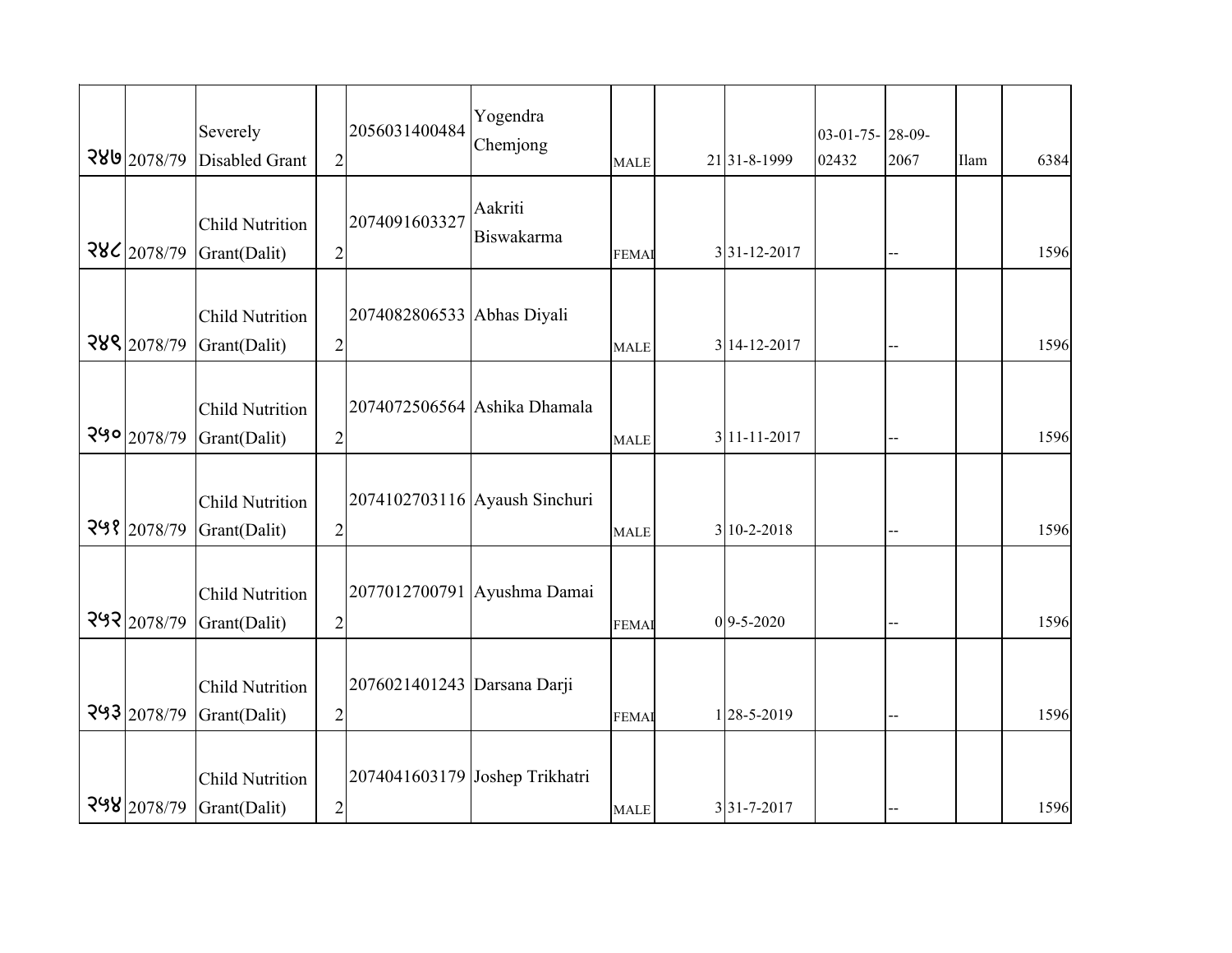| 299 2078/79           | <b>Child Nutrition</b><br>Grant(Dalit) | $\overline{2}$ | 2078061801829 Manjil Shiwa    |                       | <b>MALE</b>  | $0 4-10-2021$                | --  | 1064 |
|-----------------------|----------------------------------------|----------------|-------------------------------|-----------------------|--------------|------------------------------|-----|------|
| $\frac{295}{2078/79}$ | <b>Child Nutrition</b><br>Grant(Dalit) | $\overline{2}$ | 2077051402697 Prince B.K.     |                       | <b>MALE</b>  | $0$ 30-8-2020                |     | 1596 |
| 299 2078/79           | <b>Child Nutrition</b><br>Grant(Dalit) | $\overline{2}$ | 2076101901313 Pritika B. K.   |                       | <b>FEMAI</b> | $1 \overline{)2 - 2 - 2020}$ | --  | 1596 |
| 296 2078/79           | <b>Child Nutrition</b><br>Grant(Dalit) | $\overline{2}$ | 2076071502627 Ronish Kami     |                       | <b>MALE</b>  | 1 1-11-2019                  | $=$ | 1596 |
| २५९ 2078/79           | <b>Child Nutrition</b><br>Grant(Dalit) | $\overline{2}$ | 2076061000673 Sanchit Darji   |                       | <b>FEMAI</b> | 127-9-2019                   |     | 1596 |
| २६० 2078/79           | <b>Child Nutrition</b><br>Grant(Dalit) | $\overline{2}$ | 2074050902314 Sanchita Darji  |                       | <b>MALE</b>  | 3 25-8-2017                  |     | 1596 |
| २६१ 2078/79           | <b>Child Nutrition</b><br>Grant(Dalit) | $\overline{2}$ | 2074052903124 Shristi Sundash |                       | <b>FEMAI</b> | 3 14-9-2017                  |     | 1596 |
| २६२ 2078/79           | <b>Child Nutrition</b><br>Grant(Dalit) | $\overline{c}$ | 2073081800992                 | Somiya<br>Bishowkarma | <b>FEMAI</b> | $4 3-12-2016$                |     | 862  |